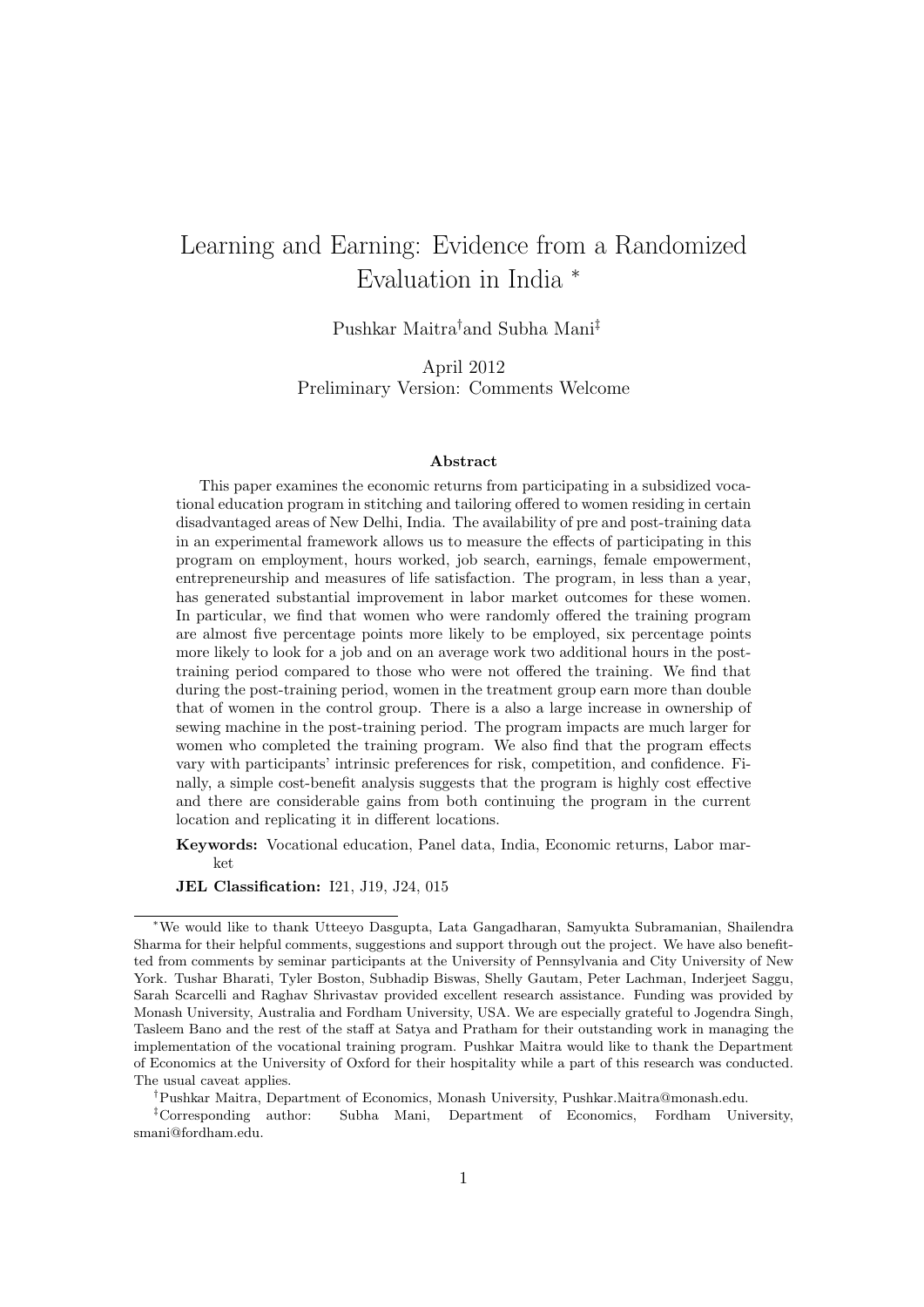## 1 Introduction

Many countries, faced with nagging unemployment on one hand, and increased demand for specialized labor in manufacturing and service sectors on the other, have promoted vocational training programs (Grubb,  $2006$ ).<sup>1</sup> There now exists a fairly large literature that assesses the impact of participating in such programs on earnings and employment opportunities using data from developed countries.<sup>2</sup> The general conclusions that arise from the US and European experiences is that the impacts of job training are generally modest, at best and that the effectiveness of training varies with the characteristics of participants and the type of training (see Heckman, Lalonde, and Smith (1999) and Kluve (2006) for systematic reviews). However, applying these findings to developing countries might be inappropriate as the returns to training may be higher in developing countries due to very low levels of formal education, skill accumulation and full-time employment.

Evidence on the effectiveness of training in developing countries is more limited. Betcherman, Olivas, and Dar (2004), for example, in their review of 69 impact evaluations of unemployed and youth training programs, find only 19 in developing countries. They conclude that training impacts in developing countries are stronger than the impacts of programs in the United States and Europe. Nopo and Saavedra (2003) in their review of training programs in Latin America essentially reach the same conclusion. Even though both LaLonde (1986) and Ashenfelter and Card (1985) make a strong case for the use of experimental evaluation methods; most of the programs analyzed by Betcherman, Olivas, and Dar (2004) and Nopo and Saavedra (2003) are non-experimental with only a few exceptions. Card, Ibarraran, Regalia, Rosas, and Soares (2011) using data from a government subsidized training program for low-income youth in urban areas of the Dominican Republic. They find that the program only marginally improved hourly wages and the probability of health insurance coverage, conditional on employment and find no significant impact of the training program on the subsequent employability of trainees.

<sup>1</sup>Vocational education or vocational education and training (VET) is an education that prepares trainees for jobs that are based on manual or practical activities, traditionally non-academic, and totally related to a specific trade, occupation, or vocation. It is sometimes referred to as technical education as the trainee directly develops expertise in a particular group of techniques. See http://en.wikipedia.org/wiki/Vocational education. Australia, Finland, England, Germany, Netherlands, Austria, Sweden, Switzerland, Norway, Spain, Hong Kong, New Zealand, Paraguay, United States, India, Argentina, Chile, Peru, Uruguay, are some of the countries that have designed such programs. See Annex 2 of Betcherman, Olivas, and Dar (2004) for a complete list of countries and details on skill building and other labor market training programs that they offer.

<sup>2</sup>See Ashenfelter (1978), Ashenfelter and Card (1985) and Card and Sullivan (1988), to more recent work by Hotz, Imbens, and Klerman (2006).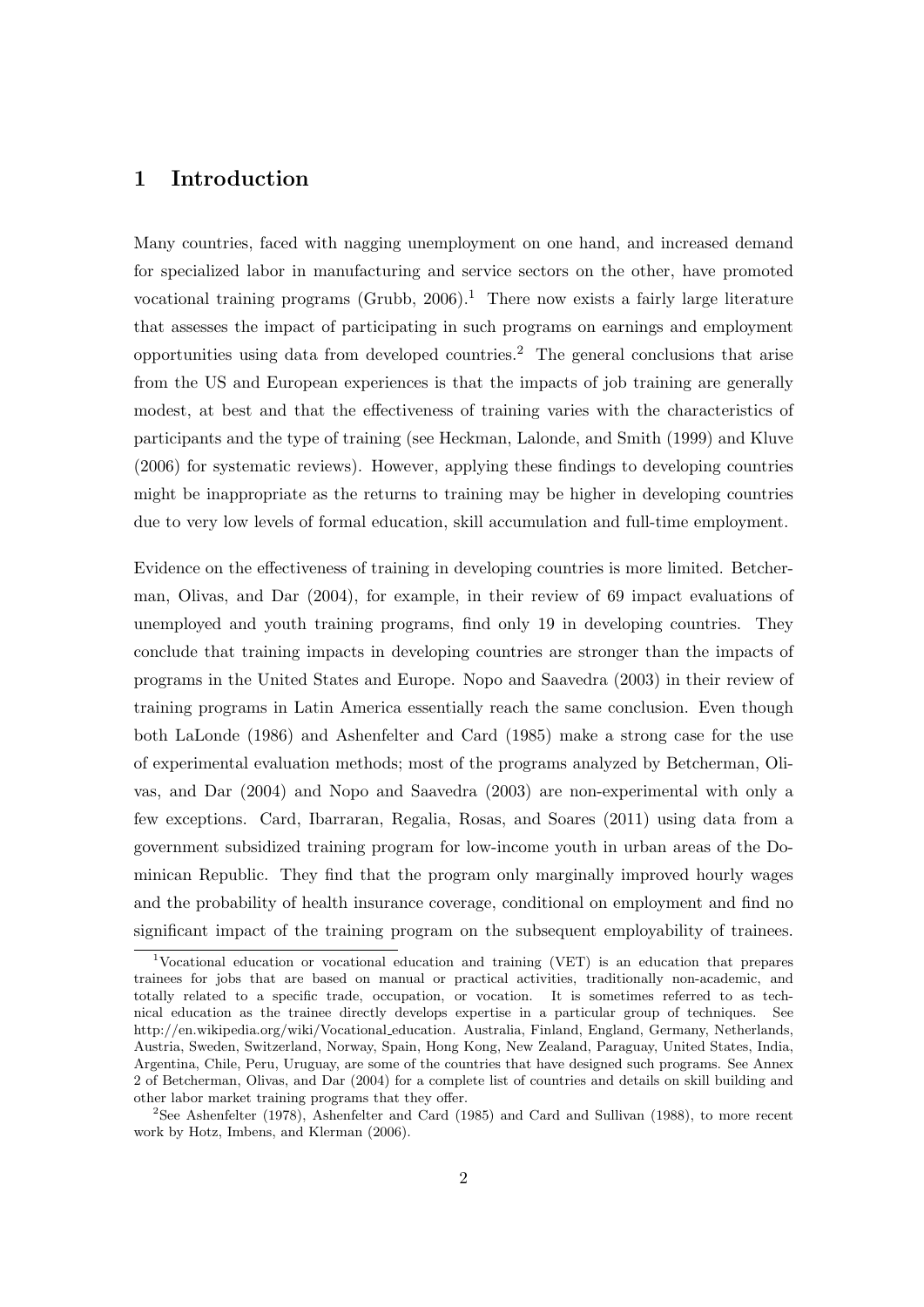Attanasio, Kugler, and Meghir (2011) find more promising evidence of randomized training program for disadvantaged youth introduced in Colombia in 2005. They find that the program raised earnings and employment for women and using a simple cost-benefit analysis of the results argue that the program generates much larger net gains than those found in developed countries.<sup>3</sup>

This paper adds to this limited literature by examining the impact of participating in a vocational education program in India.<sup>4</sup> There are no experimental evaluations of vocational education programs in Asia and in particular, India. The country provides an interesting setting for this study for two reasons - high economic growth accompanied by rising inequality and skill shortage. The economic transformation that has happened in India over the last two decades has been one of the great success stories of our times. As stifling government regulations have been lifted, entrepreneurship has flourished, and the country has become a high-powered centre for skill based industries. On the back of this development India has been termed as the next economic super power. During the same period India also enjoyed a growth rate of 7 percent per annum, a far cry from the so-called Hindu rate of growth that formed the upper bound on the growth rate in the three decades prior to the period of economic reforms. This has been accompanied by significant reduction in rates of poverty across the country. However, it is also now accepted that inequality has increased, indicating that all sections of the population are unable to benefit from the phenomenal growth process that the country as a whole has experienced. It has been argued that individuals, at least in certain sections of the society lack the necessary skills that can enable them to take advantage of the opportunities potentially coming their way. Indeed the World Bank identifies skill shortage as one of the major constraints to sustained growth in the Indian economy (Blom and Saeki, 2011). At the same time entrepreneurs have been complaining of an acute shortage of skilled manpower resulting in supply side bottlenecks that is having a significant negative impact

 ${}^{3}$ Hicks, Kremer, Mbiti, and Miguel (2012) and Field, Linden, and Wang (2012) are currently conducting similar evaluations in Kenya and Mongolia respectively. The results of both these projects are as yet unavailable. Fiala, Martinez, and Blattman (2011) examine the effectiveness of a cash transfer program in Uganda that provided thousands of young people nearly unconditional, unsupervised cash transfers to pay for vocational training, tools, and business start-up costs. They find that despite a lack of central monitoring and accountability, most youth invest the transfer in vocational skills and tools. Second, the economic impacts of the transfer are large: hours of non-household employment double and cash earnings increase by nearly 50% relative to the control group. Macours, Premand, and Vakis (2012) find that in the context of Nicaragua access to vocational training in conjunction with a conditional cash transfer program enable households to insure against weather related shocks. They argue that combining safety nets with productive interventions can help households manage future weather risks and promote longer-term program impacts.

 $4$ We use the terms vocational education and training program interchangeably throughout the paper.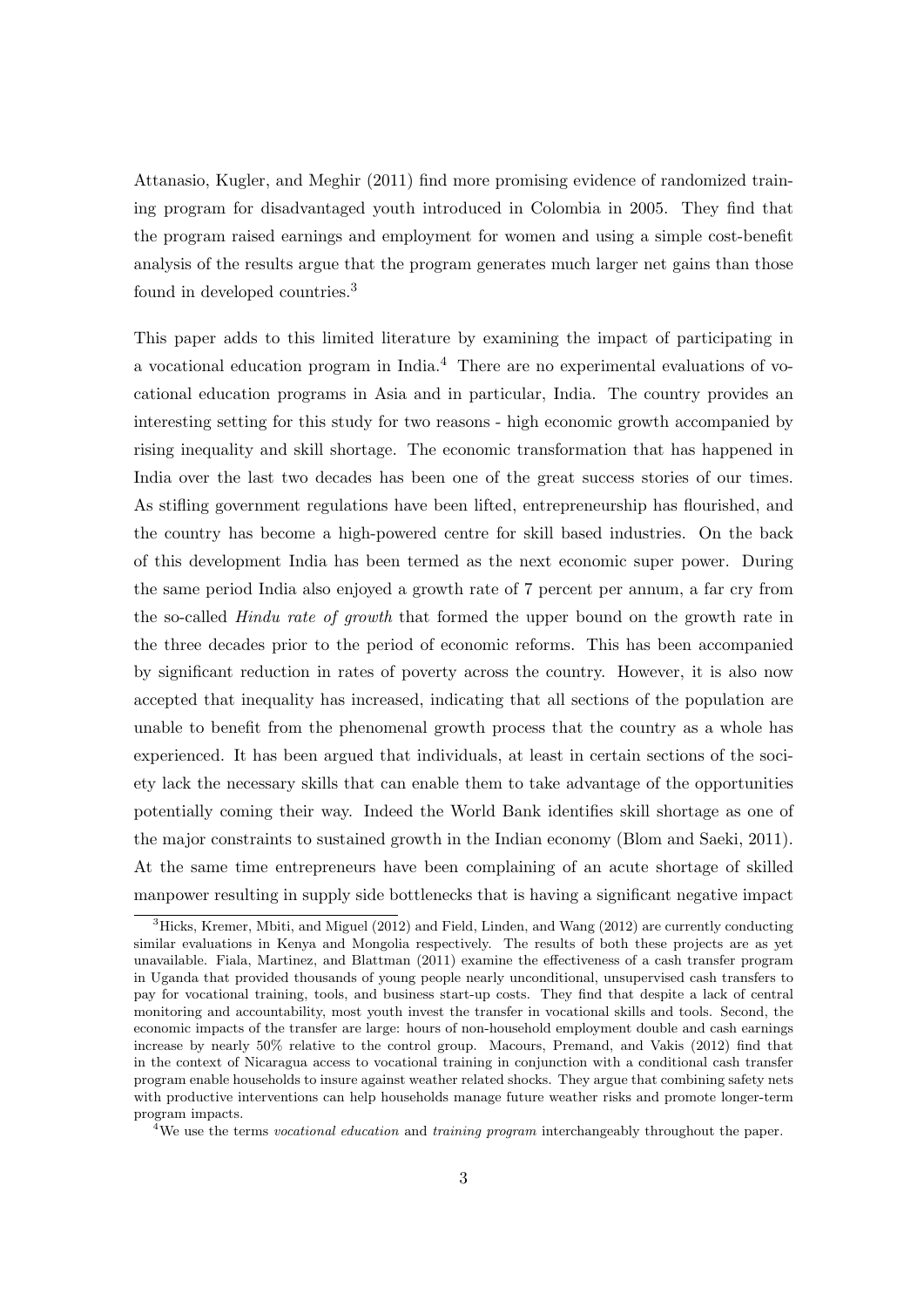on the growth process. In a survey conducted by the Federation of Indian Chamber of Commerce and Industry (FICCI), entrepreneurs indicate the lack of skilled work force as a major bottleneck to growth (see FICCI, 2011).<sup>5</sup>

Despite this excess demand for skilled labor force, it is not clear what are the economic returns from participating in vocational education programs? The objective of this paper is to fill this gap by analyzing the economic and social returns to a specific subsidized, six month long training program in stitching and tailoring conducted by two local NGOs in New Delhi, India. The program was offered to women between ages 18 and 39 years who competed at least five or more grades of schooling and reside in certain disadvantaged areas of New Delhi in India. Every woman residing in these selected areas satisfying the criteria were invited to apply for the program. Those who applied for the program were randomly assigned into two groups - treatment (women who were offered the training) and control (women who were not offered the training). The experimental design along with the availability of pre-and post-training data allows us to estimate the causal effects of this program on labor market outcomes, measures of women's empowerment and entrepreneurship.

The follow-up data was collected six months after the completion of the program and hence the pre and post-training data used here can only measure the short-run gains from being offered the training. We find that the program, even in this very short time has generated substantial improvement in labor market outcomes for these women. In particular, we find that women who were randomly offered the training program are almost five percentage points more likely to be employed, six percentage points more likely to look for a job and on an average work two additional hours in the post-training period compared to those who were not offered the training. We find that during the post-training period, women in the treatment group earn nearly three times that of women in the control group. There is a also a large increase in the ownership of sewing machine in the post-training period. The program impacts are much larger for women who completed the training program. We also find that the program effects vary with participants' intrinsic preferences for risk, competition, and confidence. Finally a simple cost-benefit analysis suggests that the program is highly cost effective and there are considerable gains from both continuing the program in the current location and replicating it in different locations.

<sup>&</sup>lt;sup>5</sup>The Economist in a recent article on the state of the Indian economy concur with this view and the specific example they cite to illustrate the extent of skill shortage is garment makers in India not being able to find workers with the basic level of skill (Banyan, 2011).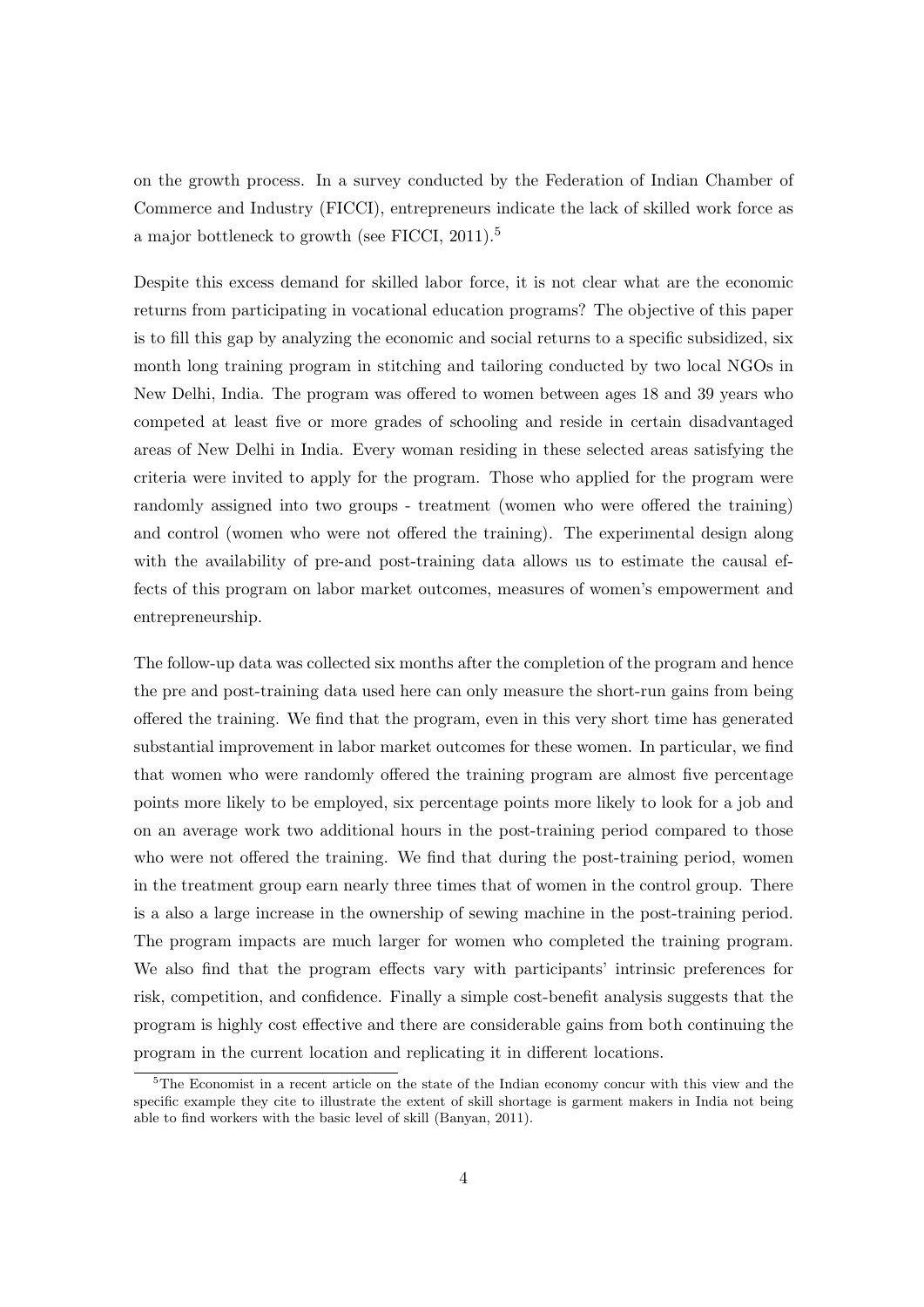The rest of the paper is organized as follows. Section 2 provides details on the intervention, sample size, target population, take-up, outcome variables, and sample attrition. The empirical specification is described in section 3. The ITT, TOT, and sub-group average treatment effects are all discussed in section 4. The results from the behavioral data are presented in section 5. A comprehensive cost-benefit analysis is provided in section 6 and concluding remarks follow in section 7.

### 2 Experimental Design

#### 2.1 The Program

The vocational education program in stitching and tailoring services was jointly administered by two non-governmental organizations (NGOs): Pratham Delhi Education Initiative (henceforth Pratham) and Social Awakening Through Youth Action (henceforth Satya) in selected disadvantaged areas (or resettlement colonies) in New Delhi, India. Pratham is one of the largest NGO's in India reaching out 3 million underprivileged children with their education initiatives in India. Satya on the other hand is a small NGO which specializes in providing access to vocational education programs to residents in poor communities. Pratham and Satya partnered to provide a rigorous six month long vocational education program in stitching and tailoring services with the aim of making women in these areas adept in making clothes for children, and for adult men and women. Pratham's long-term plan is to provide access to vocational education to women in their program areas and they used this program as a starting point to quantify the economic returns from participating in such a vocational education program.

In May 2010, a complete census was administered in the targeted areas in New Delhi as identified by Pratham. In an extensive advertisement campaign that followed the census and lasted for two-three weeks, the two NGOs targeted all women between ages 18 and 39 years with five or more grades of schooling. While the targeted areas are commonly referred to as slums, these are permanent settlements, with concrete houses, and some public amenities (electricity, water, etc.). To be more specific, these are "resettlement colonies", typically 10-20 years old, that have absorbed large in-flows (migrants from other parts of the country) during New Delhi's recent expansion. The program was offered to all eligible women residing in these areas. These women were informed of the program and the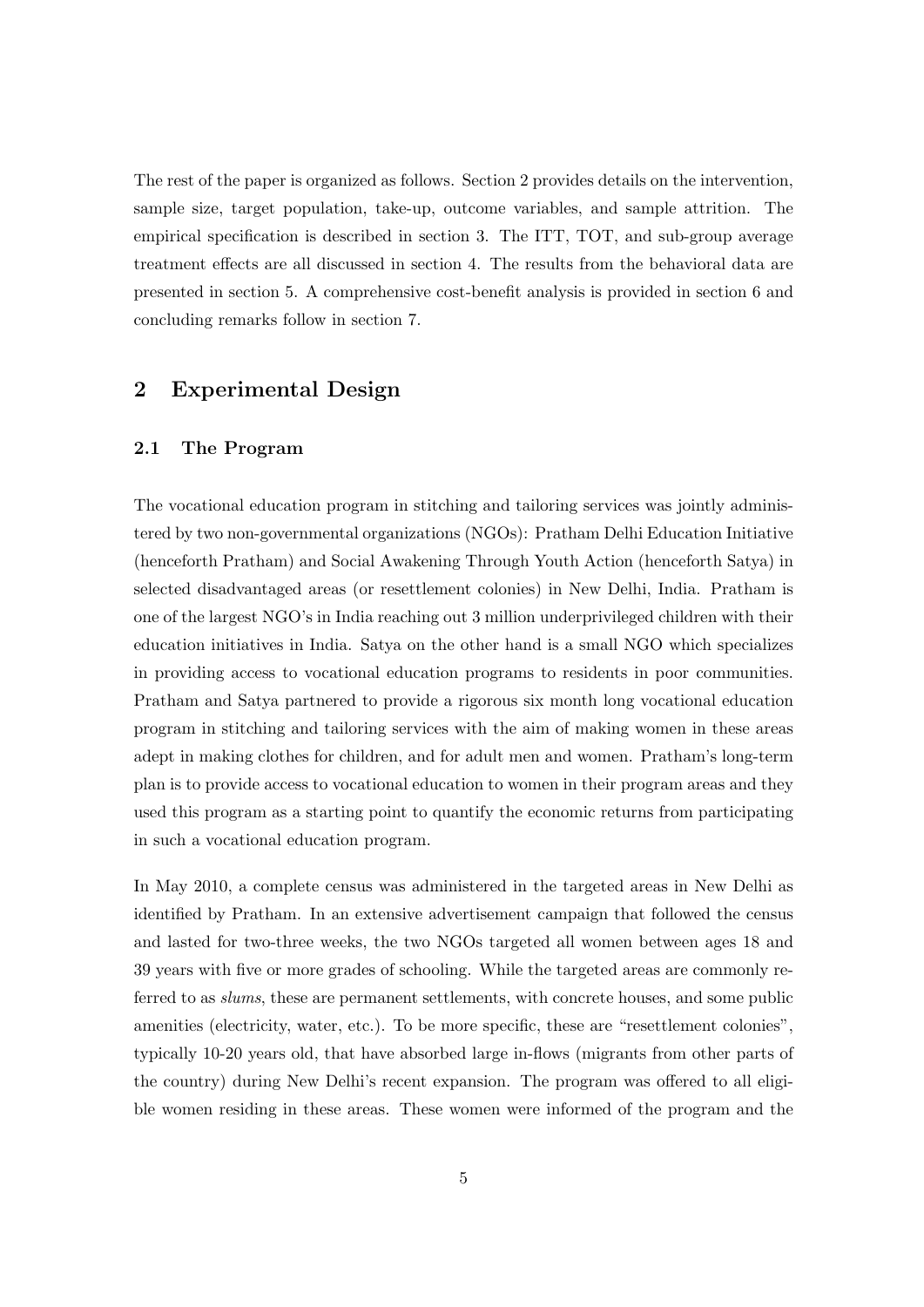associated details of the program such as, the location of the training centers, the extent of commitment required (participants were required to commit up to two hours per day in a five-day week), the method of selection (random), course content and the expected time-span of the program (six months, starting August 2010). All selected participants were required to deposit Rs 50 per month for continuing in the program. This required participants to be ready to commit a total of Rs 300 for the entire duration of the training program with a promise from the NGOs that women who stayed through the entire duration of the program would be repaid Rs  $350<sup>6</sup>$  Finally the potential participants were also told that they would receive a certificate on completing the program. The english version of the advertisement for the program is presented in Figure 1. Satya and Pratham employees held joint information sessions, where women had the opportunity to meet with representatives from the two NGOs to discuss and clarify questions about the program. By the end of June 2010, Pratham received 658 applications.

Two-third of all applications were randomly assigned to the treatment group (women who were offered a spot in the program) and the remaining one-third were assigned to the control group (women who were not offered a place in the program). The program was conducted in two areas of New Delhi, South Shahdara and North Shahdara. Randomization was conducted at the area level, ie., two-third of the applicants from each area: that is, 164 of the 244 applicants from South Shadara and 278 of the 414 applicants from North Shahdara were assigned to the treatment group. North Shahdara is a bigger geographical cluster and therefore, received more applications and had 3 training centers; the remaining 2 training centres were in South Shahdara. The self reported average time taken to typically walk from the participants' home to the training center is approximately 13 minutes in North Shahdara and 10 minutes in South Shahdara. Women were assigned to the training center nearest to their home and for classes, alloted their most preferred time, though they had the option of changing both if necessary. The actual program started during the second/third week of August 2010 and continued through the last week of January 2011. The baseline survey was conducted during the period July - August 2010 and the follow-up survey during the same two months in 2011. Figure 2 provides a schematic representation of the chronology of events.

 ${}^{6}$ This feature is unique to the program and was introduced by the implementing NGOs to increase commitment and encourage regular attendance. The amount of Rs 50 per month was around one percent of the average household income for the population. All eligible women were informed of this deposit requirement.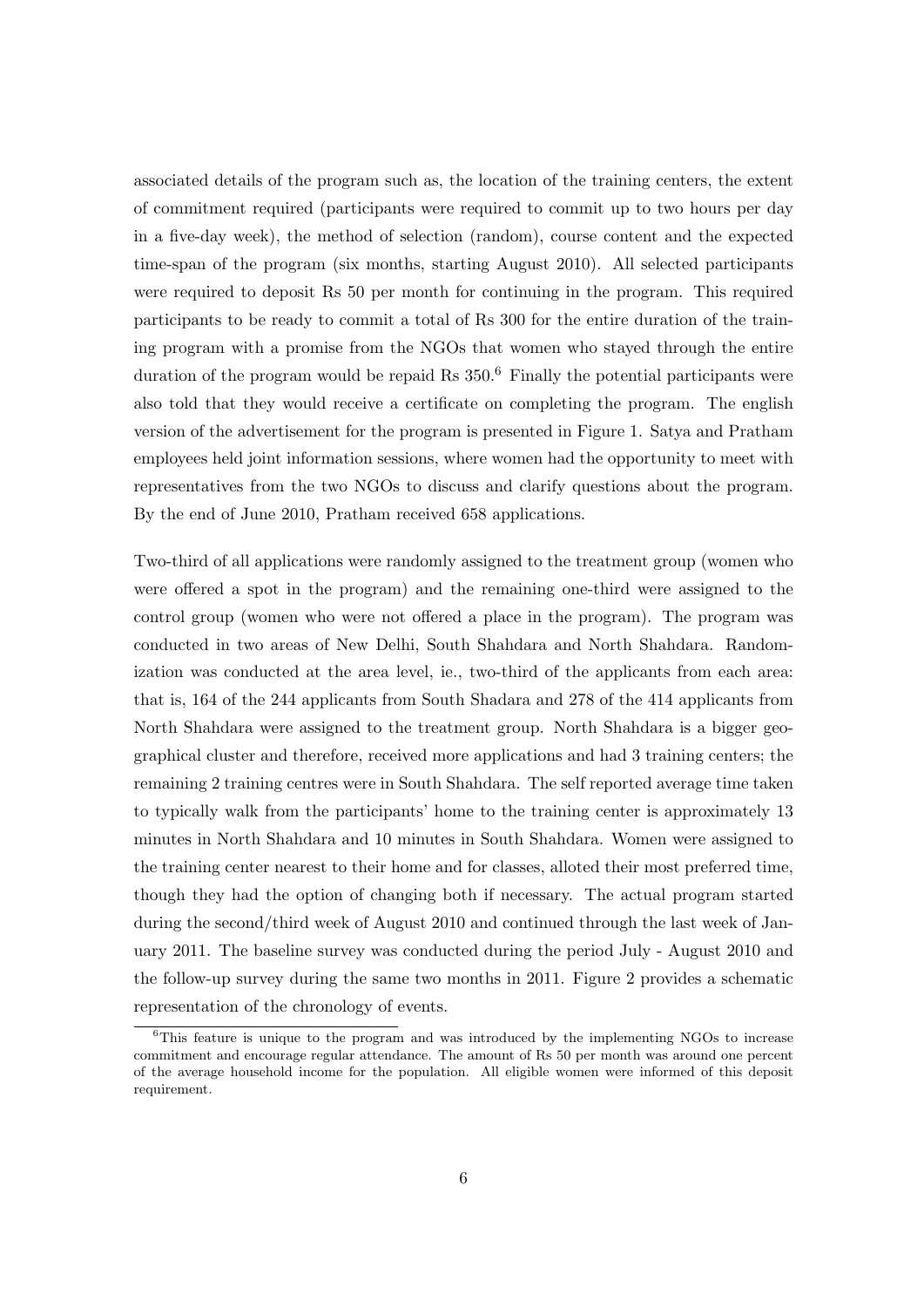#### 2.1.1 Program Take-up

In our sample, 55% percent of all women assigned to the treatment group were program completers, i.e., completed the entire program and received a certificate at the end of the program. On an average program completers (hereafter TRAINED) attended more than seventy percent of all classes in comparison to program non-completers who only attended only four percent of all classes during the training period. In panels A and B in Figure 3 we present the average monthly attendance for program completers and non-completers respectively. We find that among program completers, average attendance is typically more than 70%, except in November when it falls to 60% due to the popular religious festival of Diwali. Average monthly attendance among program non-completers starts out at around 16% in the beginning of the program in August 2010 and steadily declines to 3% towards the end of the program in January 2011. This suggests that majority of the drop-outs occurred right at the beginning of the program.

### 2.2 Data - Baseline, Follow-up and Attrition

#### 2.2.1 Baseline Data

The baseline socio-economic survey, conducted in July - August 2010 attempted to survey all 658 women who applied to the program; however, survey data could only be collected for 90 percent of the applicants due to respondent's unavailability and occasional refusal to participate in the survey. The completion rates were fortunately, only marginally higher in the treatment group (92 percent) compared to the control group (86 percent). Our baseline data consists of 594 women, of whom 409 belong to the treatment group and the remaining 185 belong to the control group. The household questionnaire was designed to collect detailed information on household demographic characteristics, ownership of household assets and household loans, labor market outcomes, quality of life and measures of bargaining power.

Specifically we consider a number of different outcome variables of interest. The first set of outcome variables relate to labor market outcomes.

- **Casual wage employment:**  $= 1$  if the respondent is employed for casual wage; 0 otherwise.
- **Full-time employment:**  $= 1$  if the respondent is employed full time; 0 otherwise.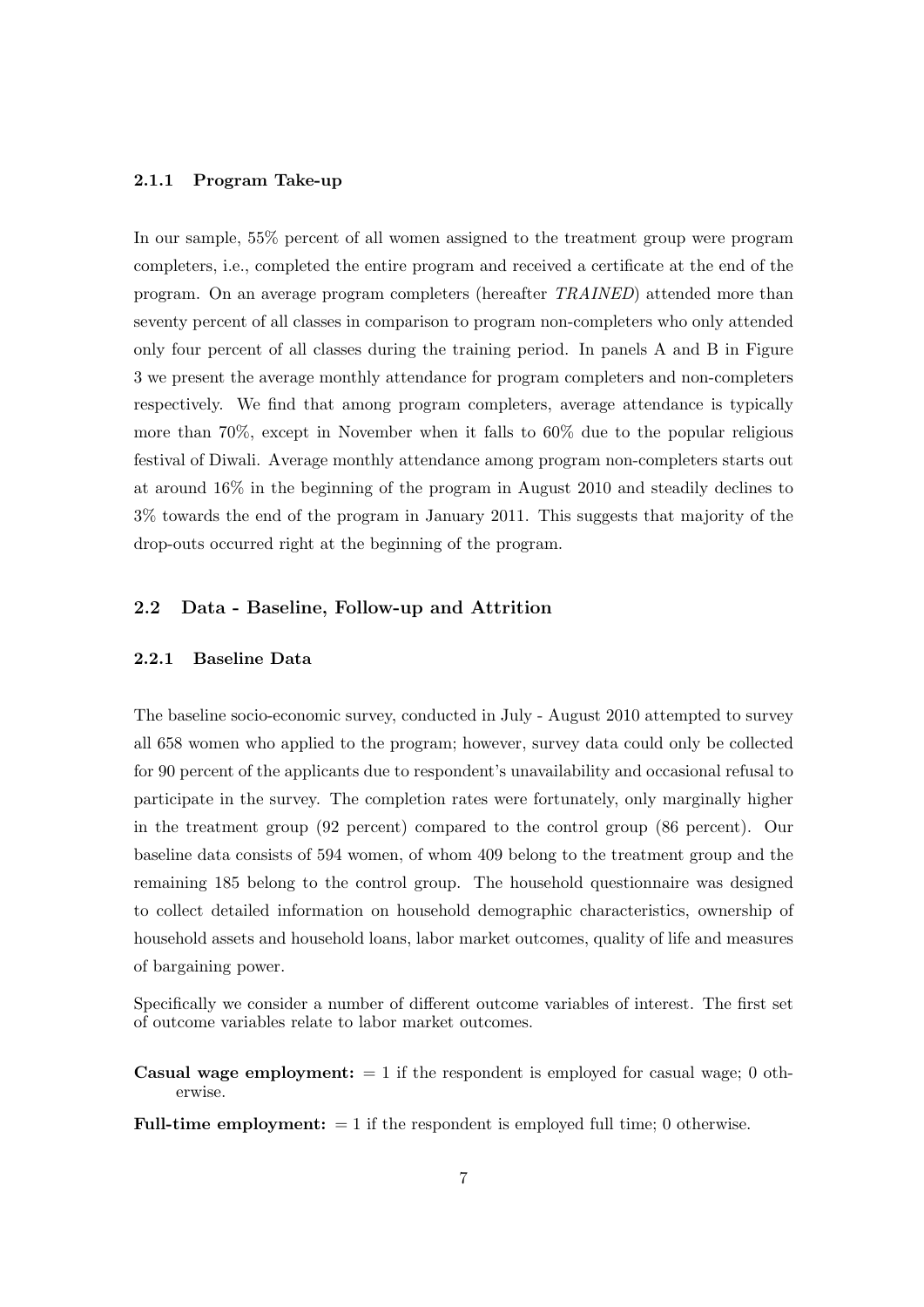**Self employment:**  $= 1$  if the respondent is self-employed; 0 otherwise.

- Any employment:  $= 1$  if the respondent is employed (casual, full-time, or self); 0 otherwise.
- Hours worked: number of hours worked during the last week, where hours worked is a continuous variable, lower bound  $= 0$ .
- **Job search:**  $= 1$  if the respondent spends any time looking for more work during the last week; 0 otherwise.
- Monthly wage earnings: total monthly earnings from wages (casual and or full-time) during the last month.
- Earnings from self employment: total monthly earnings from self-employment during the last month.

Our second set of outcome variables relate to entrepreneurship, empowerment and happiness.

- **Own sewing machine:**  $= 1$  if the respondent owns a sewing machine at home; 0 otherwise.
- **Control over resources:**  $= 1$  if the respondents says she has the right to choose/decide how to spend the money she has earned; 0 otherwise.
- **Rosca membership:**  $= 1$  if the respondent is a member of a Rotating Savings and Credit Association (ROSCA)/chit fund, 0 otherwise.<sup>7</sup>
- Happy at work: a categorical variable taking the following four values: 4 if very satisfied; 3 if moderately satisfied; 2 if moderately dissatisfied; and 1 if not satisfied.
- Happy at home: a categorical variable taking the following four values: 4 if very satisfied; 3 if moderately satisfied; 2 if moderately dissatisfied; and 1 if not satisfied.

An immediate implication of our evaluation design is that none of the baseline characteristics must be significantly different between the treatment and the control group. To test this assumption, we report pre-intervention averages of all variables used later in the regression analysis. Columns 2 and 3 of Table 1 report sample averages for the treatment and the control group respectively. Column 4 reports mean differences between the two groups and the statistical significance of this difference. There are no systematic differences in labor market outcomes between the treatment and the control group; the only exception is job search, where women in the control group are more likely to look for a

<sup>7</sup>Anderson and Baland (2002) propose an explanation of membership of roscas in Kenya (similar to chit funds in India) based on conflictual interactions within the household. In their paper, participation in a rosca is a strategy a wife employs to protect her savings against claims by her husband for immediate consumption. So membership in a rosca could be viewed as a measure of bargaining power of the woman.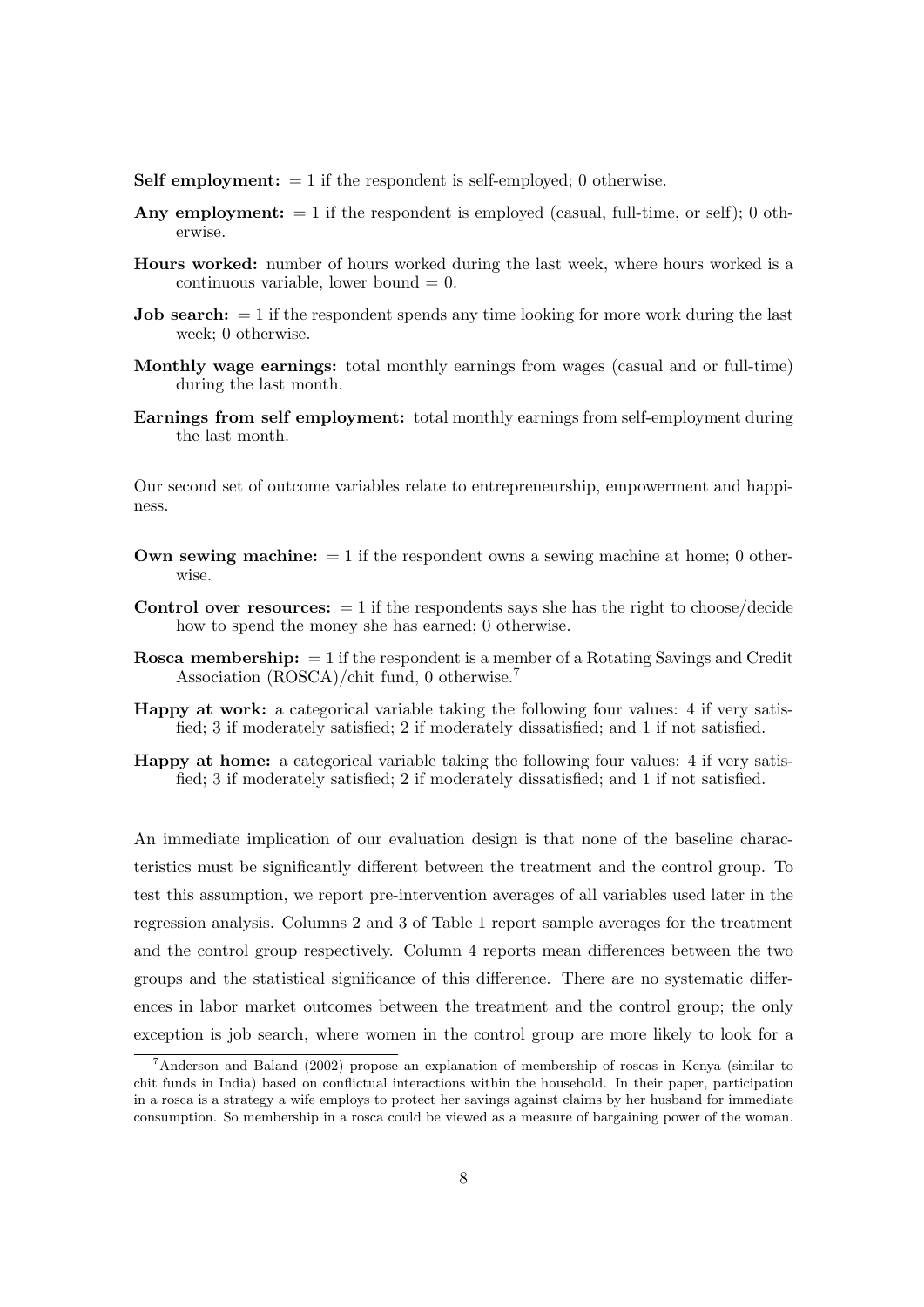job than women in the treatment group. Women in the two groups also exhibit similar levels of happiness and bargaining power. Women in the control group though appear to be significantly more likely to own a sewing machine in the baseline compared to women in the treatment group. The average woman in our sample is 22 years old and more than fifty percent of these women have not completed secondary schooling. About one-third of the women in our sample are married and there is an almost equal distribution of both Hindu and Muslim women in our sample. More than fifty percent of the women belong to scheduled castes. At the baseline, women in the control group appear to be twelve percentage points more likely to have prior experience in stitching and tailoring compared to women in the treatment group. We will be controlling for these baseline characteristics in our main regressions to account for any remaining pre-intervention differences between the two groups.

Table 2 summarizes pre and post training differences in the outcome variables of interest. Here the pre-training sample is restricted to women who are surveyed in both 2010 and 2011. Notice that while pre-training differences between the treatment and control group is small and never statistically significant, the corresponding post-training differences between the groups increases substantially, in particular, for all labor market outcomes and ownership of sewing machines. This difference is corroborated below (see Section 4).

#### 2.2.2 Follow-up Data and Attrition

During July - August 2011, approximately 6 months after the training program was completed, we requested all women who completed the baseline survey to participate in a follow-up survey. Attempts were made to track every woman who was in our final 2010 sample. Despite all efforts, we were unable to trace 90 of the 594 women, resulting in an overall attrition rate of 15 percent. Though the attrition rate is not significantly different between the treatment and the control group: 15.6 percent attrition in the treatment group and 14 percent in the control group  $(p-value = 0.6166)^8$ .

Our identification strategy also relies upon the assumption of non random attrition between the treatment and the control group as any systematic difference in attrition rates

<sup>8</sup>The attrition rates found here are comparable to other papers in this literature. For example, Attanasio, Kugler, and Meghir (2011) are unable to follow around 18.5 percent of their baseline sample after about 13 − 15 months after the conclusion of their program and Card, Ibarraran, Regalia, Rosas, and Soares (2011) are unable to track around 20 percent of their baseline sample  $18 - 24$  months after their initial application into the program.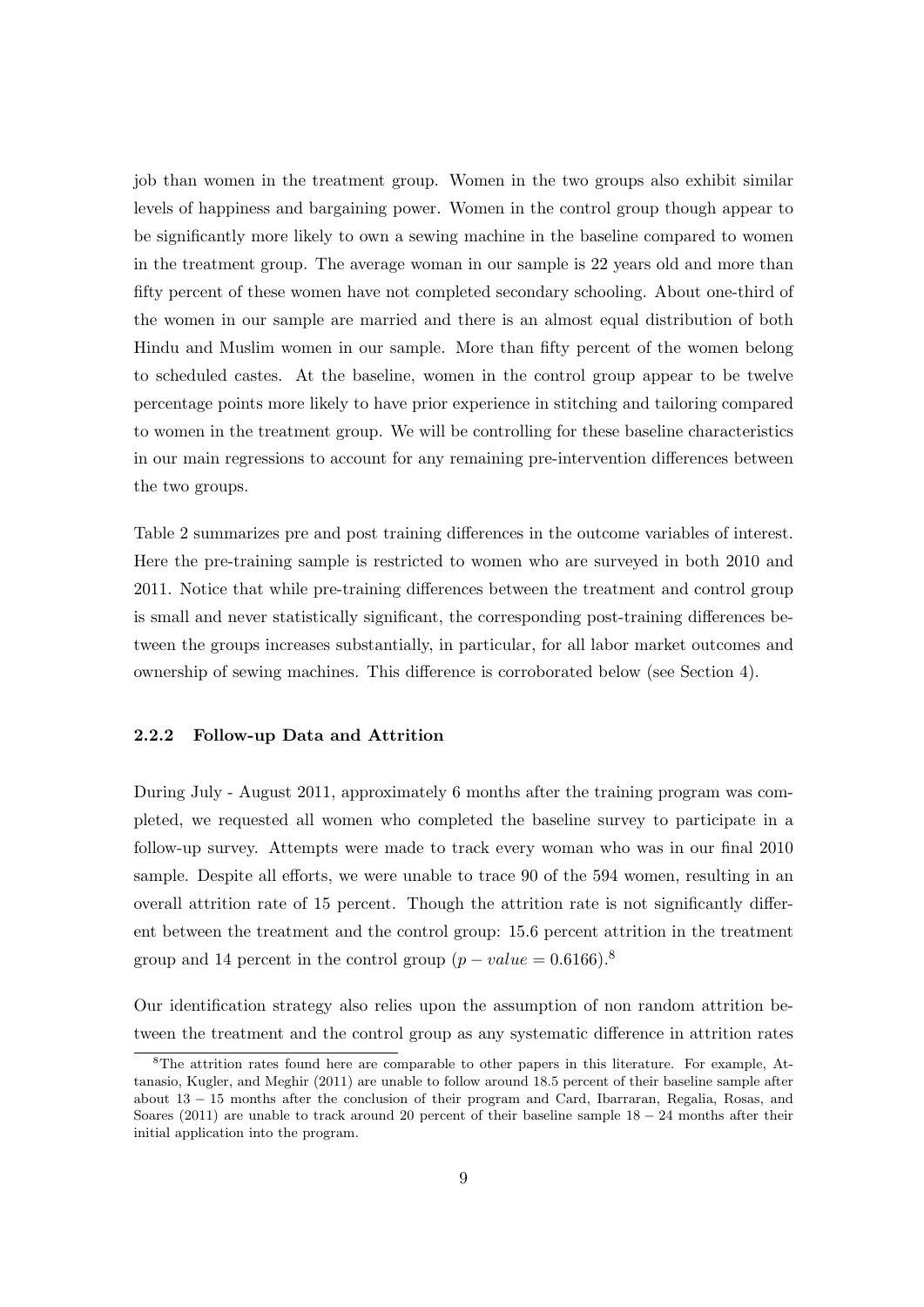between the two groups can bias program effects. To examine this further, in Table 3 we present the baseline differences in the outcome variables of interest between attritors and non-attritors for both the treatment and the control group. Mean differences in outcome variables between the non-attritors and attritors in the treatment group are not statistically significantly different from average differences between attritors and non-attritors in the control group (see column 7), indicating that there is no evidence of differential attrition between the two groups. To examine how the baseline socio-economic characteristics affect the likelihood of attrition, in Table A-1 in Appendix A.1, we present the marginal effects from a probit regression, where, the dependent variable is attrite which takes a value 1 if the woman could not be traced during the follow-up and 0 otherwise. We find that an additional year in age increases the likelihood of attrition by 0.8 percentage point. Women with prior experience in stitching and tailoring (relative to those without prior experience) are 5.5 percentage points less likely to drop out of the sample. The results on attrition are robust to the inclusion of self reported measures of distance to training center. In particular, we find that distance to training center has no impact on the likelihood of attrition.<sup>9</sup>

### 3 Estimation Strategy

The panel dimension of the data along with the randomized evaluation design implemented here allows us to estimate the causal effects of the vocational training program on labor market and other socio-economic outcomes. We estimate the following model to control for baseline differences in the outcome variables and also for any pre-program differences

 $9W$ e also regress the different outcome variables of interest at the baseline, on the baseline observables, the attrition dummy (attrite), the treatment dummy (treatment) and a set of interaction terms between the attrition dummy and each of the explanatory variables. The non-interacted coefficients give us the effects for the non-attrited women while the interacted coefficients give us the difference between the attritors and non-attritors at the baseline. A test of the joint significance of the attrite dummy and the interaction terms tells us whether the attriting women are different from the non-attriting women. The results are presented in Tables A-2 and A-3 in Appendix A.1. The null hypothesis that the attriting women are no different from the non-attriting women (the joint test of the attrite dummy and the interaction terms) is rejected in only 3 out of the 8 labor market outcome variables and for 1 out of the 5 the other outcome variables indicating that in general attriting women are no different from the non-attriting women in terms of the outcome variables of interest at the baseline. Additionally the coefficient estimate associated with the interaction term treatment  $\times$  attrite is never statistically significant in any of the 13 regressions reported in Tables A-2 and A-3.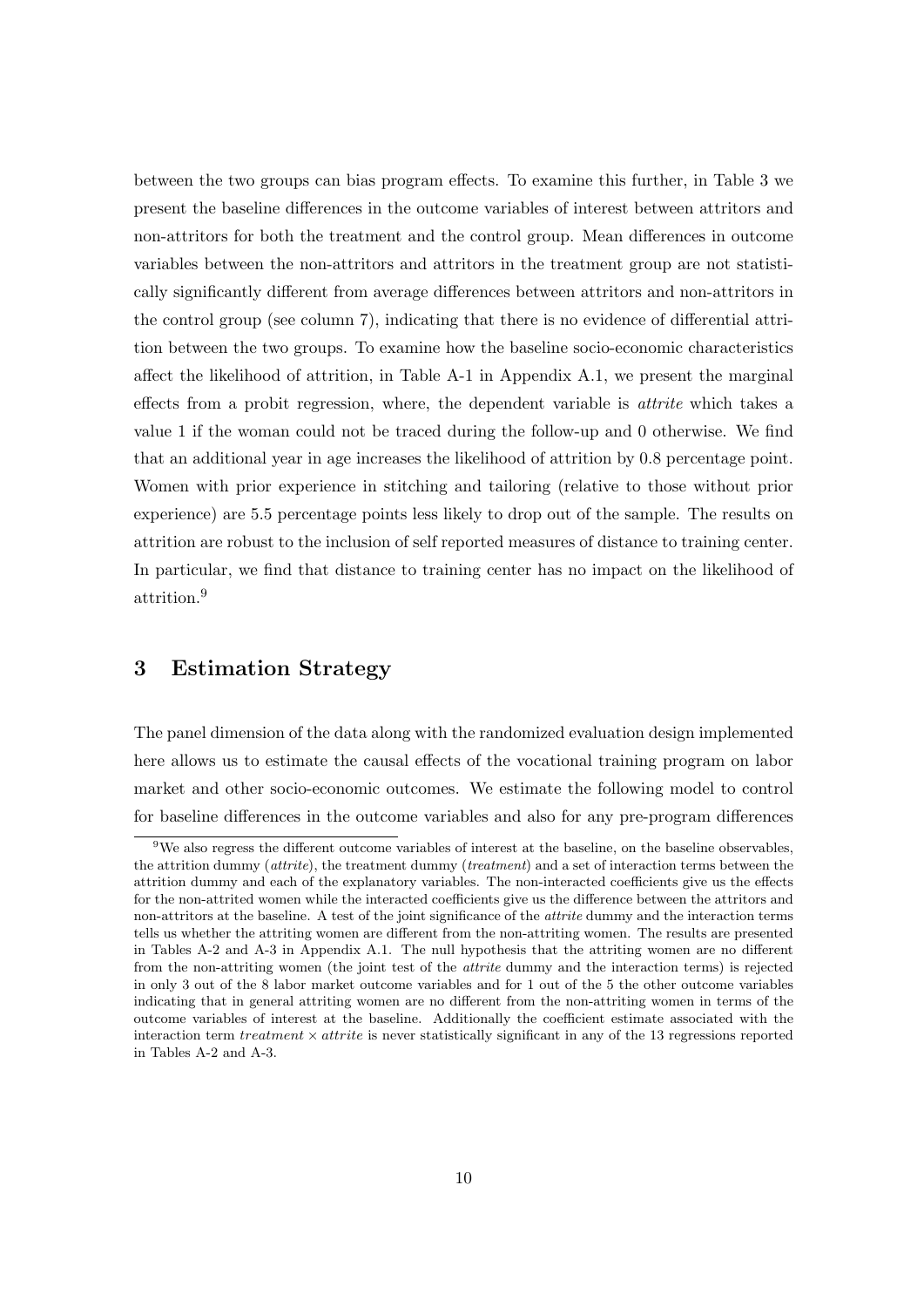between the treatment and the control group.

$$
Y_i = \beta_0 + \beta_1 TRAINING_i + \sum_{j=1}^{K} \gamma_j \mathbf{X}_{ij} + \epsilon_i
$$
\n(1)

Here  $Y_i$  is an outcome of interest for woman i;  $TRAINING_i$  is a dummy variable that takes the value 1 if the woman is offered the training (i.e., is assigned to the treatment group); 0 otherwise. So  $\beta_1$  measures the causal effect of the vocational training program on the outcome variables of interest. Note that even if a woman dropped out through the course of the program, she remains assigned to the treatment group, as a result,  $\beta_1$ captures the intent to treat (ITT) effect of the program. X is a set of additional individual and household level characteristics that control for any remaining pre-intervention differences between women in the two groups. The X's also include baseline (lagged) outcome variables to control for path dependence in labor market outcomes which further improves the precision of the estimates. Finally,  $\epsilon_i$  is the random i.i.d. disturbance term. We use a version of equation (1) to estimate heterogeneous program effects by restricting the sample to particular sub-groups (see section 4.2).

The set of pre-treatment (baseline) explanatory variables that we control for in the regressions include: Age of the woman in years, Completed secondary school  $(= 1$  if the woman completed ten grades of schooling; 0 otherwise),  $SC = 1$  if the respondent belongs to a scheduled caste; 0 otherwise),  $Hindu (= 1$  if religion = Hindu; 0 otherwise), *Experience* in stitching and tailoring, a self-reported measure of prior experience in stitching and tailoring service  $(=1)$  if the woman had any prior experience; 0 otherwise), *Married*  $(=1)$  if the woman is married; 0 otherwise), *Dependency ratio* defined as the ratio of the number of children under age 5 to the number of adult females in the household, and a dummy for residence in North Shahdara.

### 4 Results

### 4.1 ITT Effects

Table 4 report the intent-to-treat (ITT) estimates, capturing the causal effect of being offered the training program on a number of different labor market outcomes. The likelihood of casual employment, self employment, any employment, hours worked, job search and monthly wage earnings are all significantly higher for women who are offered the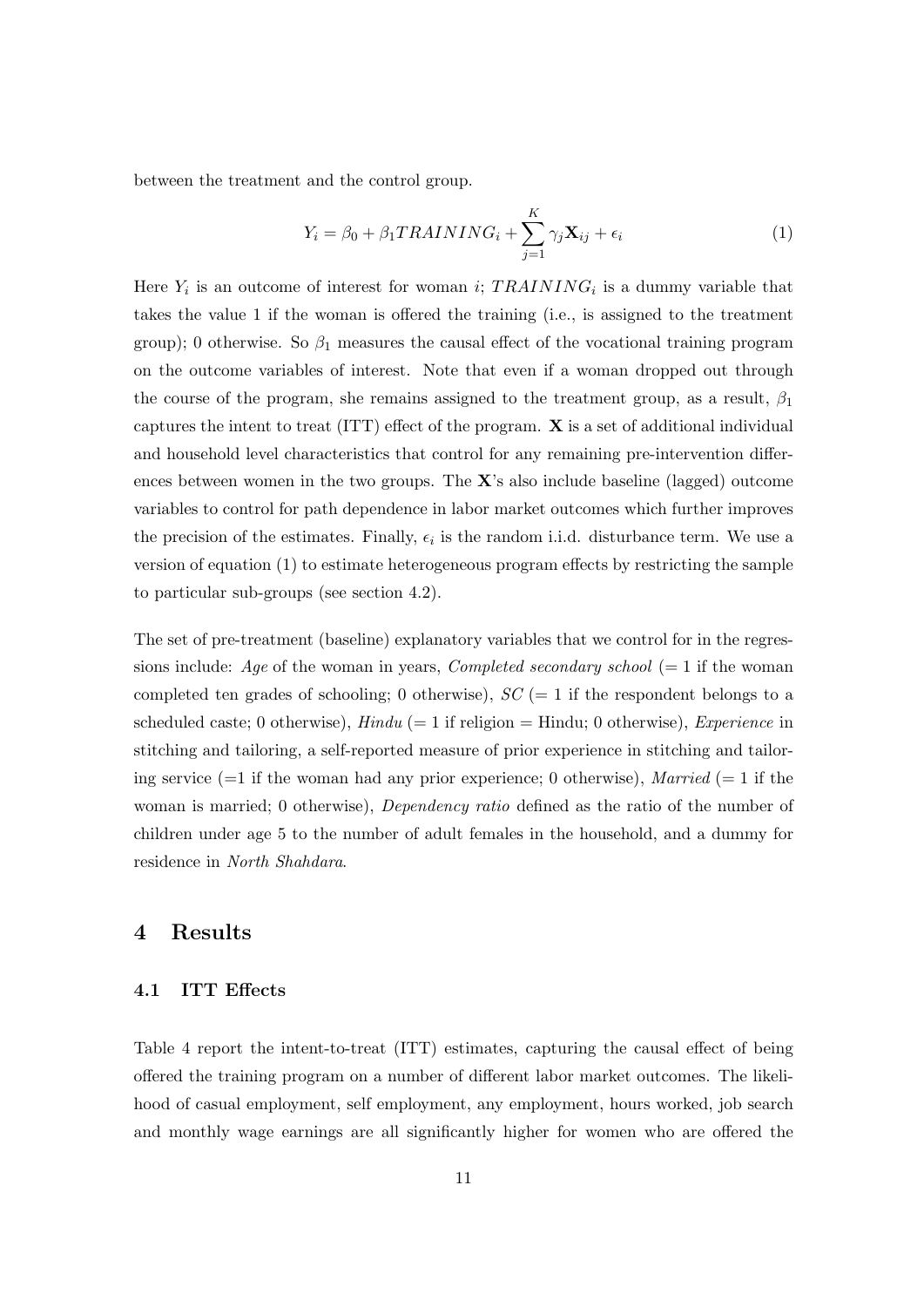TRAINING. The program increases the likelihood of casual wage employment and self employment by 5 percentage points, increases the likelihood of any employment by 6 percentage points, increases the likelihood of job search by 6.4 percentage points, hours worked by almost 2 hours and monthly wage earnings by Rs 135. Notice that for women not offered the TRAINING, the average hours worked is 1.18 while the average monthly wage earnings is Rs 80. TRAINING therefore doubles the hours worked and increased the monthly wage earnings by more than 150 percent.<sup>10</sup> The effect of TRAINING on the likelihood of obtaining full-time wage employment and on earnings from self employment are also positive, though the effects are not statistically significant.

TRAINING has a positive and statistically significant effect on ownership of capital goods and entrepreneurship - women who receive the TRAINING are 15 percentage points more likely to own a sewing machine (see column 1 in Table 5). This increase in the likelihood of owning a sewing machine could be viewed as a measure of entrepreneurship. During informal conversations with program participants, we asked participants as to why they wished to participate in the program and the majority responded saying, "we want to use this skill to increase income or set up our own small businesses"; purchasing a sewing machine can be viewed as the first step in this direction. On the other hand TRAINING has no effect on empowerment (see columns 2 and 3 in Table 5 ) and measures of life satisfaction, defined by happiness at home or work (see columns 4 and 5 in Table 5).

The effects on labor market participation and hours worked that we obtain are similar to those obtained for the female sample by Attanasio, Kugler, and Meghir (2011), particularly when we look at the effects on the probability of employment and on hours worked. However we obtain much stronger effects on earnings. The effects are systematically higher compared to those obtained by Card, Ibarraran, Regalia, Rosas, and Soares (2011), who find very small effects on the likelihood of work and about a 10% increase in the average monthly earnings of participants.

### 4.2 Sub-group Average Treatment Effects

The results presented in Tables 4 and 5 give us the ITT estimates of the program for the full sample. However it is worth investigating whether the effects are different across different

 $10$ We do need to bear in mind that while in percentage terms these are very large effects on earnings, in absolute terms they are still very small.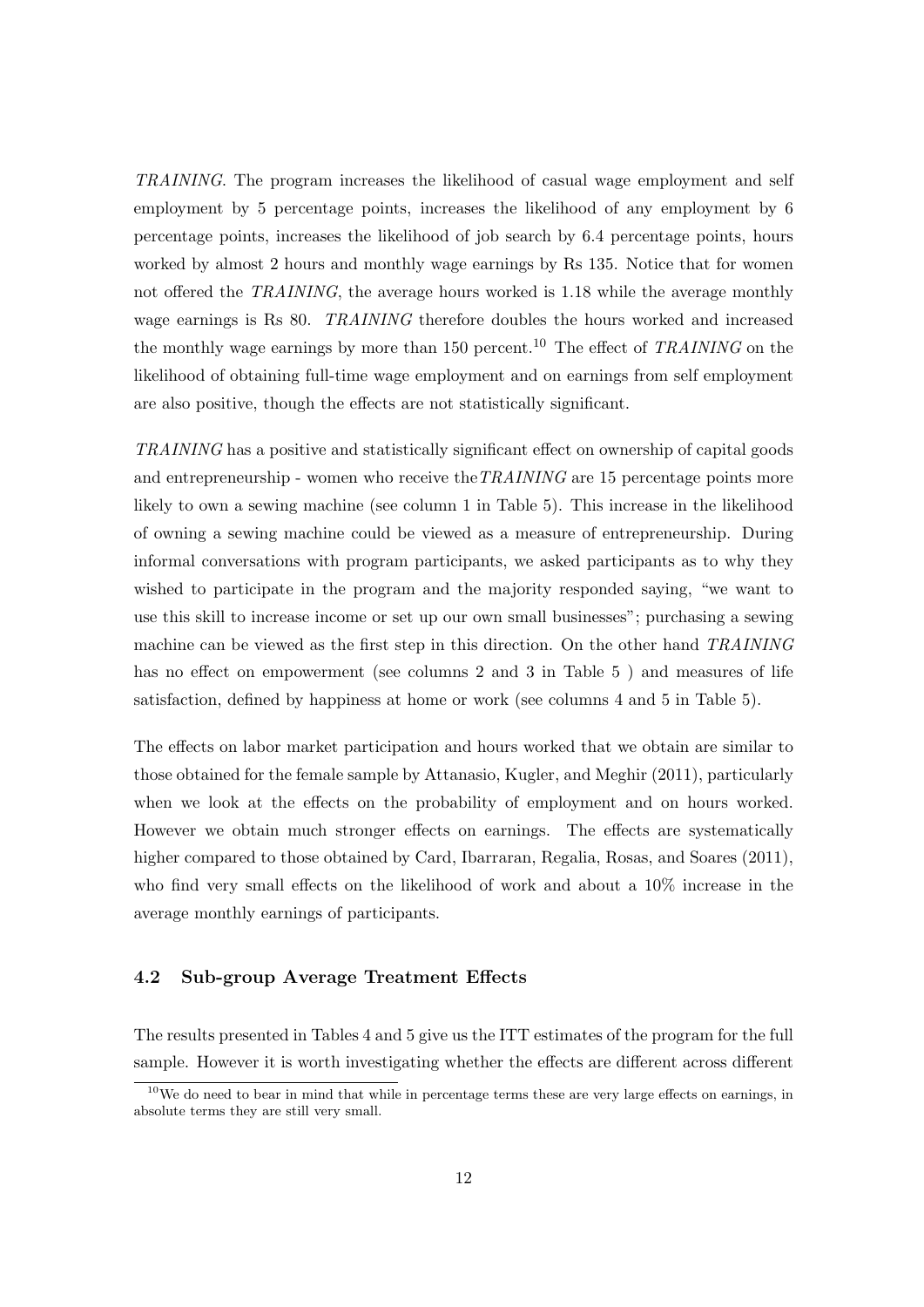sub-groups. For example Field, Jayachandran, and Pande (2010) explore how traditional religious and caste institutions in India that impose restrictions on women's behavior influence their business activity. Indeed the idea is quite relevant in our context as well. Caste and religion could impose significant restrictions on mobility and social interactions of these women, which in turn can result in significant differences in outcomes. Similarly, one can argue that more educated women or women with prior experience in stitching and tailoring can better internalize the potential benefits of TRAINING.

To examine the sub-group average treatment effects we estimate the following equation (this is an extended version of equation  $(1)$ ):

$$
Y_i = \beta_0 + \beta_1 TRAINING_i + \beta_2 (TRAINING_i \times \mathbf{Z}_i) + \sum_{j=1}^{K} \gamma_j \mathbf{X}_{ij} + \epsilon_i
$$
 (2)

where

 $\mathbf{Z}_i = \{ \text{Hindu, SC}, \text{Complete} \text{ secondary school}, \text{Experience in stretching/tailoring} \}$ 

where  $\beta_1$  gives us the effect of the TRAINING program for women not belonging to the sub-group  $z \in \mathbf{Z}$  and  $\beta_2$  gives us the differential (treatment – control) effect for women belonging to sub group z. The estimated coefficients for  $\beta_1$  and  $\beta_2$  are presented in Table 6. We present the results corresponding to the labor market and entrepreneurship variables.<sup>11</sup>

The interaction terms are almost never statistically significant. The exceptions include hours worked, which is significantly lower for SC women receiving the TRAINING; though the effect is quite weak, significant at 10 percent level of significance. The lower hours worked is however not reflected in lower monthly wage earnings or lower earnings from self employment. On the other hand, a SC woman who receives TRAINING is 19 percentage point more likely to own a sewing maching compared to a non SC woman who receives TRAINING. Finally experienced women (with prior experience in stitching and tailoring) who receive TRAINING are 15 percentage points ore likely to search for jobs compared to women without prior experience and receive TRAINING.

#### 4.3 Treatment on the Treated (TOT)

As described in Section 2.1.1, not everyone assigned to the treatment group completed the program and received the certificate at the end of the program. Program completers

 $11$ The results for empowerment and happiness are available on request.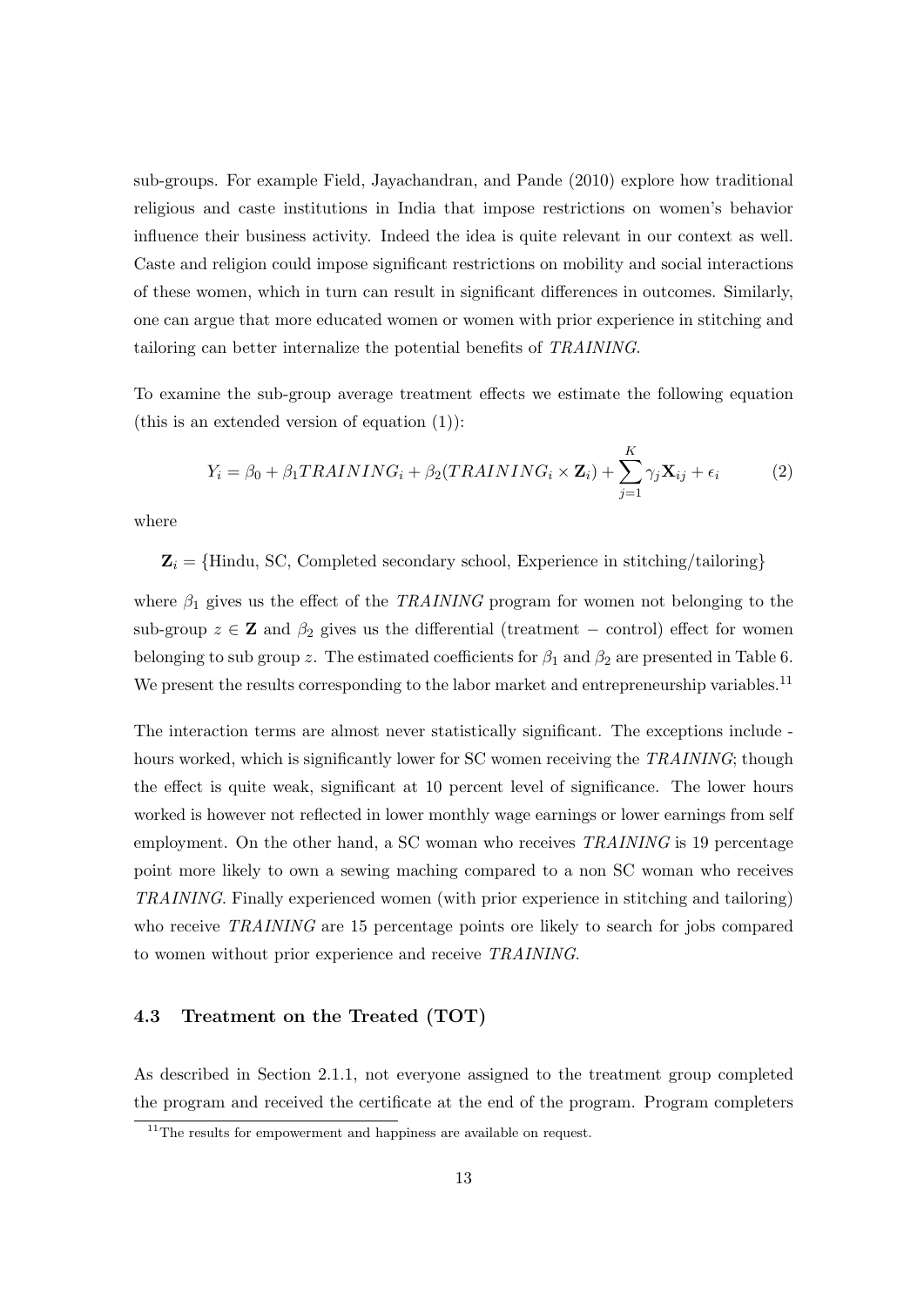attended on an average 89 days of classes, while the non-completers attended on an average 10 days. This implies that the intensity of the training is likely to be considerably higher for those women who completed the training. The labor market, empowerment, entrepreurship and life satisfaction measures are also likely to depend on the intensity of training. To examine this issue we estimate a version of equation (1) to obtain the treatment on the treated (TOT) results. Our estimation strategy exploits random assignment to the treatment, i.e., being offered the training program. We examine the impact of program completion (TRAINED) and proportion of days attended (ATTENDANCE) on outcome variables, instrumenting for TRAINED and ATTENDANCE using initial assignment to the treatment status and its interaction with age and marital status. The first stage F-statistics on the excluded instruments are always greater than 10 and the Hansen J-statistics are almost never statistically significant indicating that the excluded instruments are both strongly correlated with the endogenous regressor and uncorrelated with the error term in the main specification. The estimated effects for the TOT are presented in Tables 7 and 8.

It is not surprising that the TOT estimates are systematically higher compared to the ITT estimates. The results presented in Table 7 suggest that the effect of being offered the TRAINING is significantly higher for the program completers. The TRAINED experience a 9 percentage point increase in the likelihood of obtaining casual wage employment and self employment; an 11 percentage point increase in the likelihood of obtaining any employment; an 11 percentage point increase in the likelihood of job search; a 3.5 hour increase in hours worked during the last week and a Rs 245 increase in monthly wage earnings (an increase of more than 300 percent, relative to the control). While the likelihood of obtaining full-time employment and income from self employment are both higher for the TRAINED the effects are not statistically significant. Finally the likelihood of owning a sewing machine is 28 percentage points higher for the TRAINED (see Table 8).

However even within the set of program completers, there is considerable variation in the number of days attendance (the standard deviation is more than 28 days). However the results are quite consistent when we use ATTENDANCE as the relevant explanatory variable. For example, the results suggest that a 1 percent increase in the proportion of classes attended increases the monthly wage earnings by around Rs 3; this corresponds to a Rs 210 increase in monthly wage earnings for the average program completer who attends around 70 percent of the classes, this is close to the Rs 245 increase that we obtain in Panel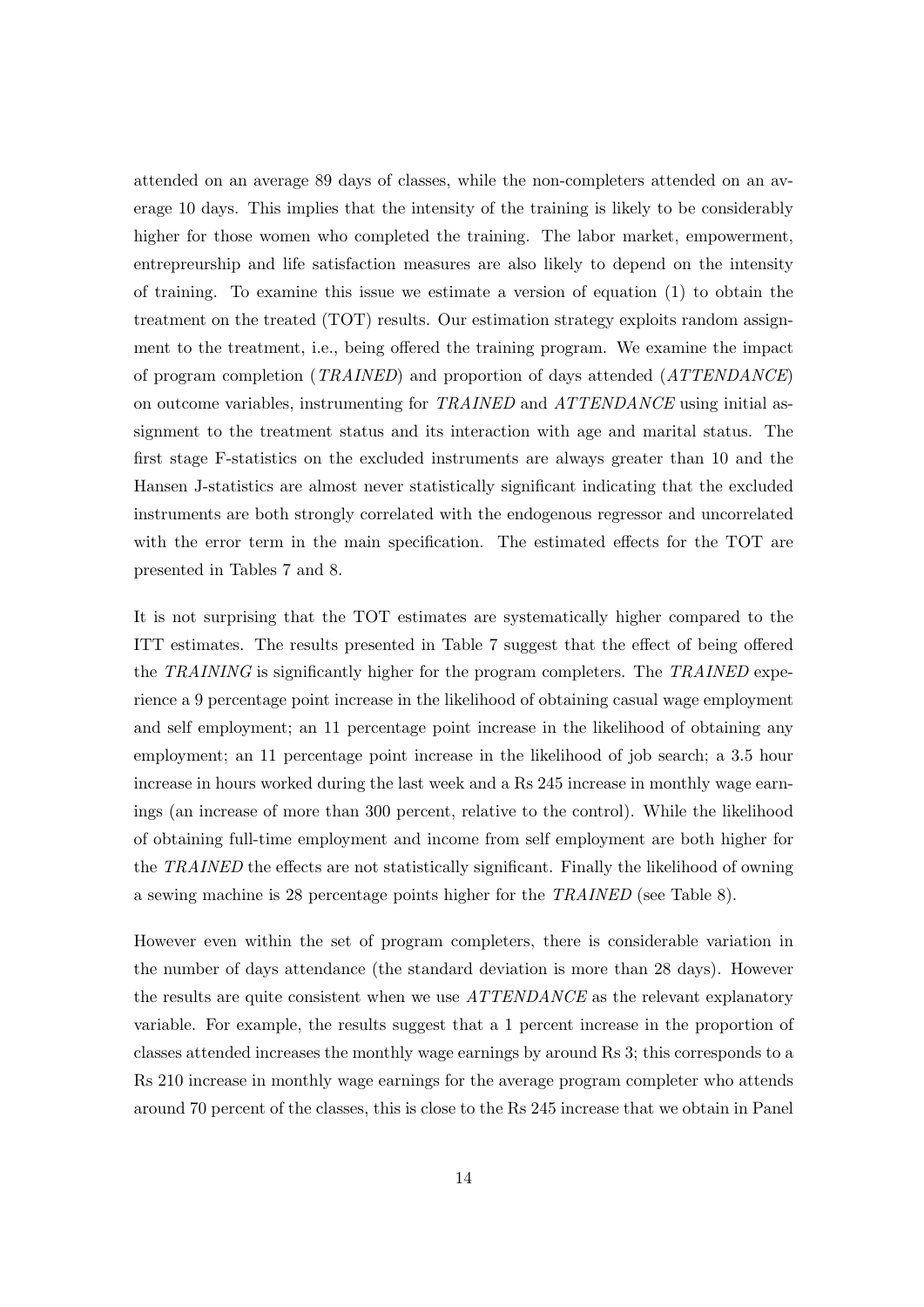A. Again the TOT estimates for ATTENDANCE are systematically higher compared to the ITT estimates presented in 4 and 5.

## 5 Behavioral Impacts

The results so far suggest that there are significant gains from participating in a vocational education program. The next question is what are some possible pathways through which training increases labor market outcomes? For instance, it is possible that labor market training programs increase wage earnings not only through skill accumulation but also by increasing participants' overall confidence level and intrinsic competitiveness which can further explain some of the variation in wage earnings. In addition to the presence of such direct effects, training programs could also potentially generate substantial positive externalities by altering participants' behavioral traits, which can influence various other dimensions of well being.

In order to examine if the training program resulted in changes in behavioral characteristics which would imply that the ITT effects of the program would be over estimated; we requested a randomly selected sample of the applicants to participate in a set of behavioral experiments prior to randomization, that is, before learning their treatment status and 6 months after the training program.<sup>12</sup> Due to organizational constraints, the behavioral experiments could only be conducted in South Shahdara. The experiments were conducted in the Pratham office located in South Shahdara, a prominent and convenient place for all the participants. Pratham employees were hired to recruit for the behavioral experiments but the team of recruiters had no information about these experiments. To be more specific, neither of the NGOs involved had any information on the behavioral experiments when they conducted the information sessions to advertise for the training program. Of the 224 women residing in South Shahdara who applied for the program, 153 participated in these behavioral experiments in 2010. However not all the women who participated in the behavioral experiments actually participated in the baseline survey and we have complete baseline data (both experimental and survey) for 146 women. The program participants were later (after the behavioral experiments) randomly allocated into the treatment (99) or the control (47) group.

 $12$ The experiments that we conducted fall under the category of artefactual field experiments, using the categorization developed by Harrison and List (2004).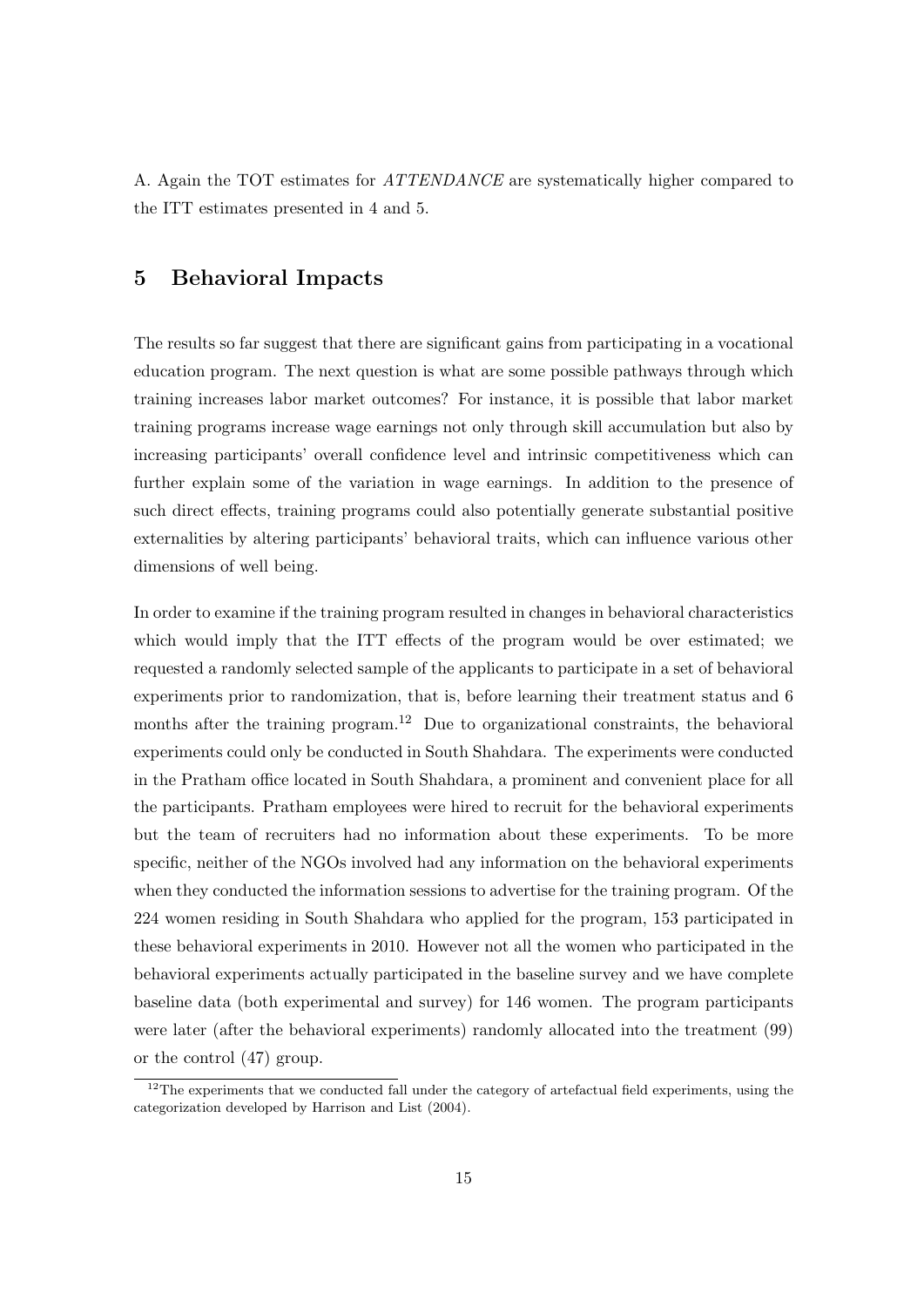In May-June 2011, approximately five months after the training program was completed, we invited all the women who participated in the experiments in 2010 back to the Pratham office to participate in a similar set of experiments as in the previous year. Attempts were made to track and invite every woman who was in our final 2010 sample. Despite all effort, we were unable to trace around 15% of the participants in 2010. However, there are no systematic difference in the attrition rates across the two groups.

In each year, subjects participated in only one session where an average session lasted for about 2 hours. Each subject participated in two behavioral games. The basic structure of each game is similar to the games used in previous studies (see for example Gneezy, Leonard, and List, 2009). The first game was designed to evaluate subjects' attitudes towards risk (investment game). In this game, participants were endowed with Rs 50 and had the option to allocate any portion of their endowment to a risky asset that had a 50 percent chance of quadrupling the amount invested. The invested amount could also be lost with a 50 percent probability. The subjects retained any amount that they chose not to invest. The second game was designed to investigate the intrinsic competitiveness of subjects (*competition game*). The subjects were required to participate in a real-effort task, which determined their payoffs in the experiment. The real-effort task consisted of filling up 1.5 fl oz. zip lock bags with beans in one minute. Prior to the task each subject had to choose one of two possible methods of compensation. First, a piece-rate compensation method, which depended solely on their own performance and they would receive Rs 4 for each correctly filled bag. Second, a *competition-rate* compensation method where their earnings would depend on how they performed relative to a randomly chosen subject in the same session. A subject received Rs 16 per bag if she filled more bags than her matched opponent. If she filled fewer bags than her opponent, she received nothing. When choosing their compensation method, the subjects also had to guess their performance in the game, by answering questions on the number of bags they expected to be able to fill (a measure of individual/absolute confidence), and their expected rank based on their performance in the task (a measure of relative confidence).<sup>13</sup> In each session, only one of the games was chosen for payment purposes. We chose the payoffs such that the returns from choosing the riskier alternative were comparable in the two games. In both the games, choosing the riskier outcome gave four times higher payoffs compared to the riskless option.<sup>14</sup>

<sup>13</sup>See Dasgupta, Gangadharan, Maitra, Mani, and Subramanian (2012) for more details on the experiment.

 $14$ We made small changes to the above described game in 2011 to disentangle the effect of familiarity with these games to changes in behavior. In the investment game, instead of using a coin toss to determine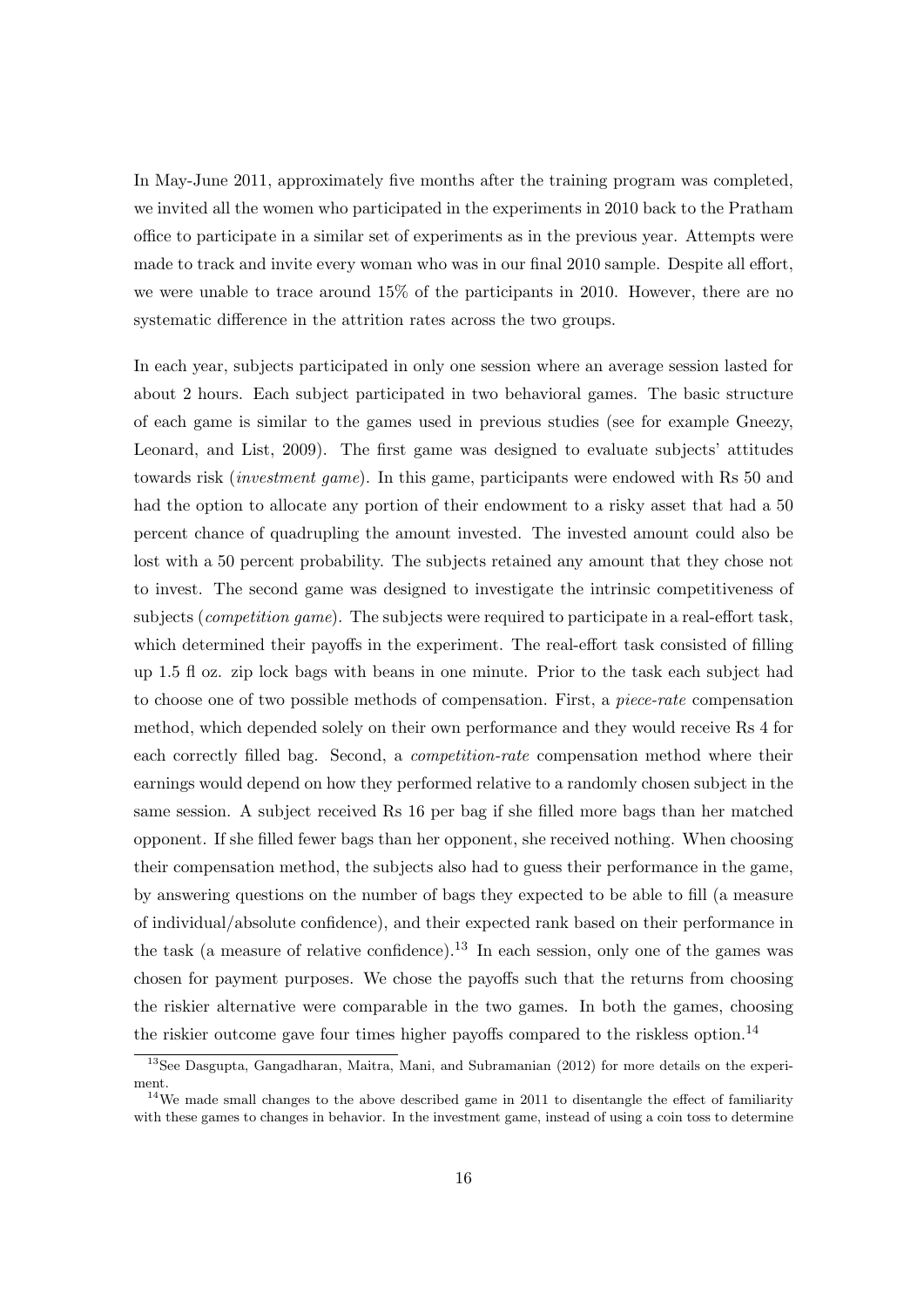The primary question that we examine is: Do the women who receive training behave differently compared to the control group, controlling for pre-training differences in behaviour? As before, the panel dimension of the data on behavioral characteristics along with a randomized evaluation design implemented here allows us to measure the causal effects of the vocational training program on behavioral outcomes. We estimate a variant of equation (1).

$$
B_i = \beta_0 + \beta_1 TRAINING_i + \sum_{j=1}^{K} \gamma_j \mathbf{X}_{ij} + \epsilon_i
$$
\n(3)

 $B_i$  is decision of made woman i in the behavioral experiment. The remaining variables are defined as in equation (1). We consider a number of different outcome variables:

- Proportion allocated to the risky asset: proportion allocated to the risky option in the investment game,
- Competition wage scheme: a dummy variable, which takes a value 1 if the women chose the competition wage scheme in the competition game and zero if she choose the piece rate wage scheme,
- Self assessment: of the number of bags they could fill in the competition game, is an absolute measure of confidence where women exante estimate the number of bags they can fill in the competition game before they begin the task,
- Self Ranking: relative measure of confidence, that is, it is the subjects' estimate about her relative standing (rank) in the real effort task compared to other participants in the session.

Columns 1 and 2 of Table 9 report sample averages for the treatment and control group respectively. Column 3 reports mean differences between the treatment and the control group. There are very little systematic differences between the treatment and control women in terms of both socioeconomic and behavioral characteristics. Women in the treatment group appear to be older and are more likely to be married though the difference in both these cases is quite weak. Finally women in the treatment group appear to be more confident about their relative abilities, that is, their perceived rank within the group is significantly higher compared to that of women in the control group.

Table 10 report the ITT estimates capturing the causal effect of being offered the TRAIN-ING program on behavioral characteristics. These results suggest that there is very little

the success or failure of the investment, we chose to roll a die where if {1, 2, 3} determined success of the investment and  $\{4, 5, 6\}$  resulted in failure of the investment. In the competition game, we slightly changed the size of the zip lock bag and the type of bean used in the real effort task to make it difficult for participants to use last years' performance as a benchmark.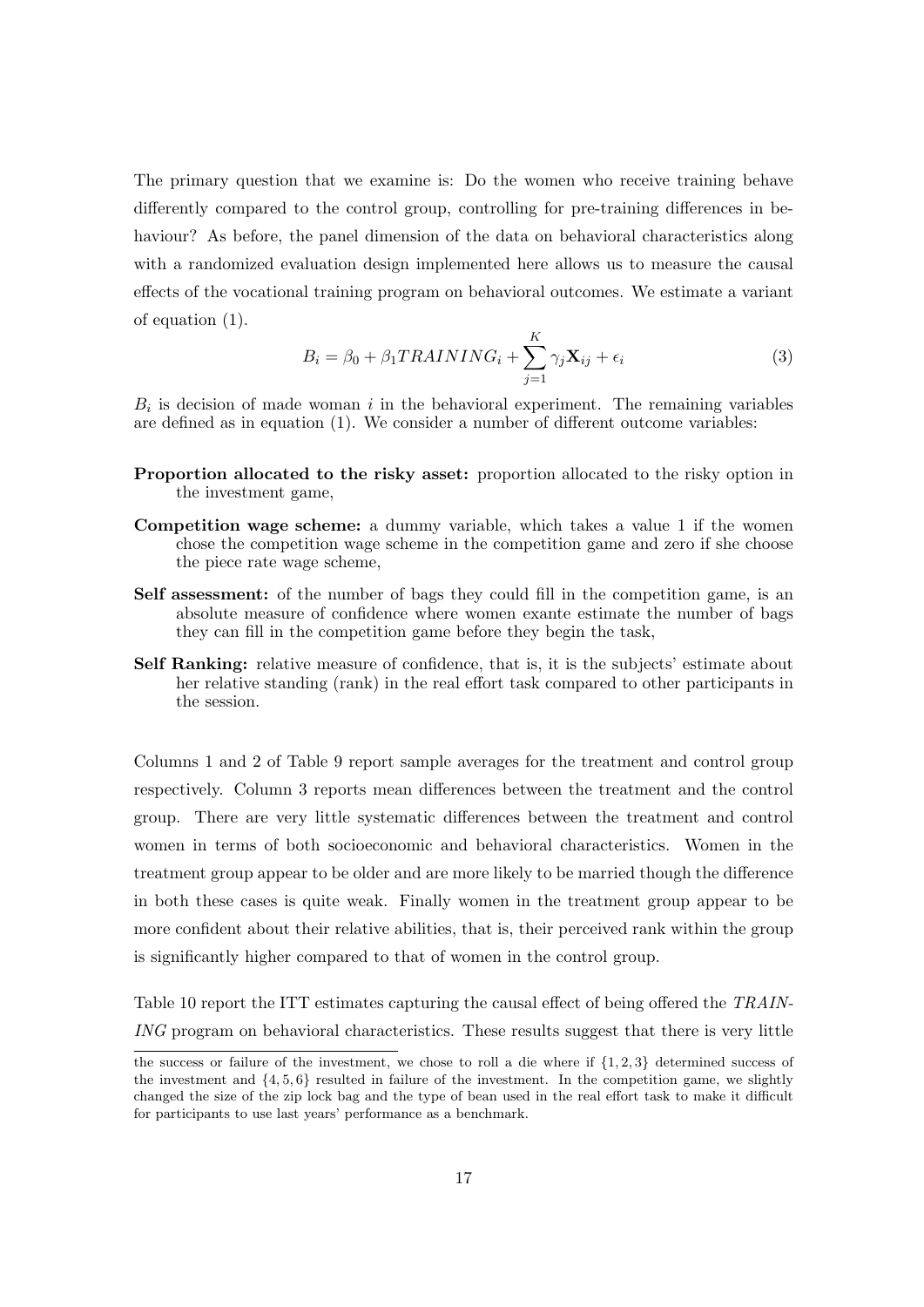effect of TRAINING on the intrinsic characteristics: proportion invested in the risky asset, choice of the competitive payment option in the competition game and self assessment about the number of bags that the woman can fill (absolute confidence training) is not affected by TRAINING. However there is a positive and statistically significant effect on relative confidence (captured by self ranking): women who receive the TRAINING expect to do better in the real effort task, relative to the other women in her session. One implication is that the program not only outcomes (through skill accumulation), but also affects certain behavioral traits like relative confidence, which can in the long run have a multiplier effect of labor market performance. This can also influence other aspects of the individual's well-being.

#### 5.1 Do Behavioral Traits Matter?

There now exists a fairly large experimental literature that suggests that behavioral traits like risk preferences, competitiveness and confidence can have potentially strong effects on wage earnings and occupational choice. Niederle and Vesterlund (2007) use differences in competitiveness to explain wage gaps between men and women. Gneezy, Leonard, and List (2009) and Andersen, Ertac, Gneezy, List, and (2010) examine the evolution of gender differences in competitiveness. Castillo, Petrie, and Torero (2010) provide evidence using artefactual field experiments that differences in risk preferences have significant implications for occupational choices. Liu (2008) finds that more risk averse (or more loss averse) farmers in rural China adopt Bt cotton, a relatively newer technological improvement. It has also been documented that the level of confidence can affect wage rates (Fang and Moscarini, 2005) entrepreneurial behavior (Koellinger, Minniti, and Schade, 2007) and behavior in financial markets (Biais, Hilton, Mazurier, and Pouget, 2005). Given this background, it is worth examining whether the returns to TRAINING depend on these baseline intrinsic characteristics. To do this we estimate a version of equation (2) where we subdivide the sample on the basis of baseline (pre-program) behavioral characteristics using the experiments conducted in 2010. In this case we estimate the following equation

$$
Y_{it} = \beta_0 + \beta_1 TRAINING_i + \beta_2 (TRAINING_i \times \mathbf{Z}_i) + \sum_{j=1}^{K} \gamma_j \mathbf{X}_{ij} + \epsilon_{it}
$$
(4)

where

 $\mathbf{Z}_i = \{Risk \text{ Averse High}, \text{ Competitive}, \text{Self Assessment High}, \text{Self Rank High}\}$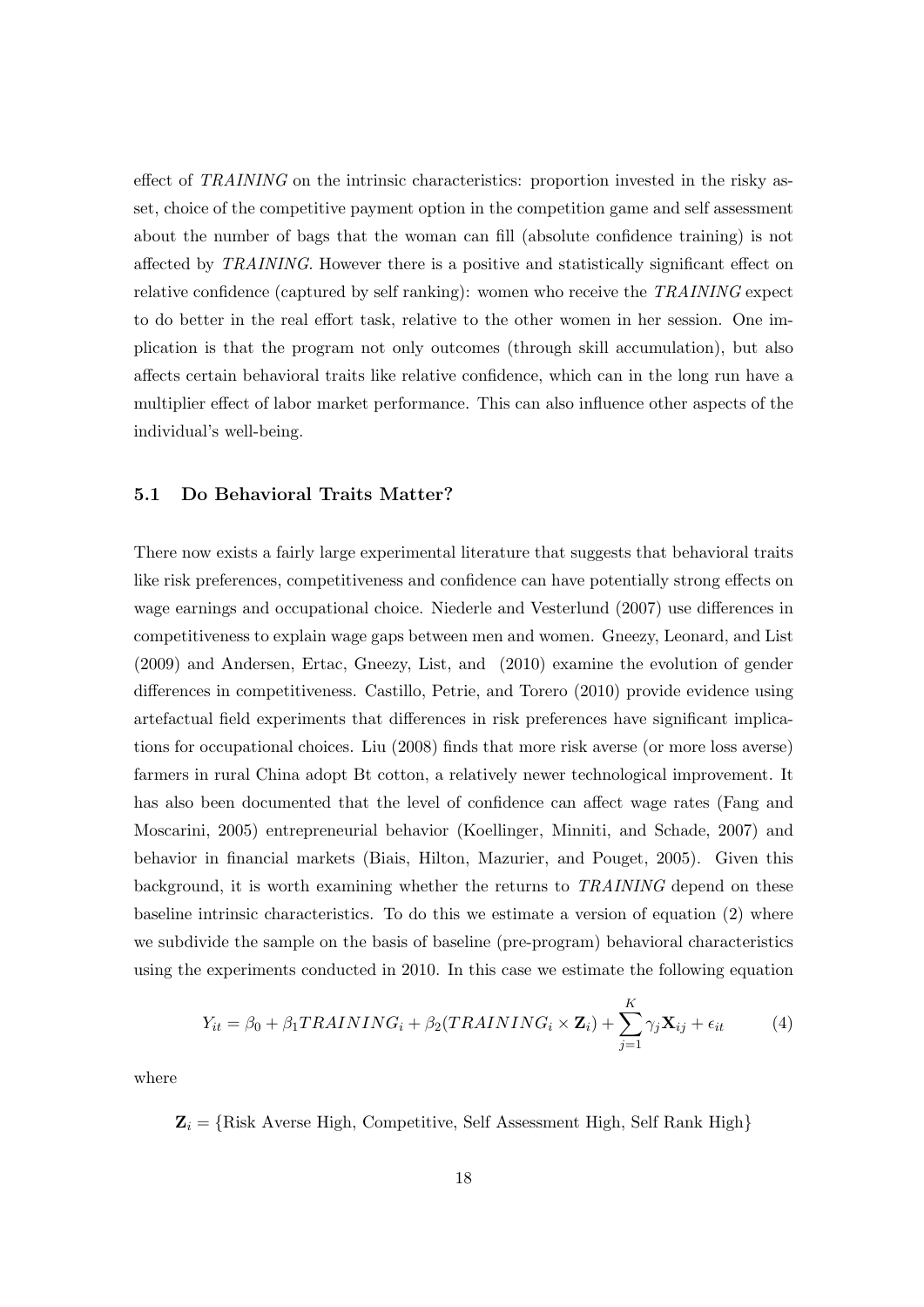Here Risk Averse High is a dummy variable that takes a value 1 if the proportion invested in the risky asset in the investment game is less than 0.5 and 0 otherwise; Competitive is a dummy variable that takes a value 1 if the woman chose the competitive payment scheme in the competition game and 0 otherwise; Self Assessment High is a dummy variable that takes a value of 1 if the woman expected to fill 4 or more bags in the competition game and 0 otherwise. Finally Self Ranking High is a dummy variable that takes a value 1 if the woman expects her rank in the competition game will be in the top two quantiles and 0 otherwise. The corresponding estimates are presented in Table 11. Again, the coefficient of interest is that associated with the interaction term, which captures the differential impact. While the differential impact with respect to high self assessment is never statistically significant, it is so for women who are less risk averse, more competitive and are more confident of their relative ability at the baseline; they have better labor market outcomes post TRAINING. The likelihood of obtaining casual wage employment, full-time employment, self employment, any employment, job search and hours worked, income from self employment and likelihood of owning a sewing machine are all systematically lower for women who are more risk averse. Monthly earnings are also lower for women who are more risk averse, though the effect is not statistically significant. The likelihood of obtaining casual wage employment, full-time employment, any employment and hours worked are all significantly higher for women who are competitive. Likelihood of obtaining full-time employment, self employment, any employment, hours worked and finally the earnings from self employment are significantly higher for women who can be categorized as being confident of their relative ability. The differential effects (where significant) are also quite large. For example more risk averse women who receive the TRAINING are 26 percentage points less likely to be employed and work for 4 less hours compared to less risk averse women who receive the TRAINING competitive women who receive the TRAINING work for 7 more hours compared to the non competitive women who receive TRAINING; Women who are more confident of their relative abilities and receive TRAIN-ING are close to 20 percentage points more likely to be employed, are likely to work for 4 more hours in the week and earn Rs 500 more from self employment compared to women who are less confident of their relative abilities and receive TRAINING.

The results presented in Table 11 suggest that intrinsic traits are important and can have significant impacts on the effectiveness of the TRAINING program. In a related paper using the baseline data that is used in this paper, combined with unique survey and experimental data on a set of women who were offered the program but chose not to apply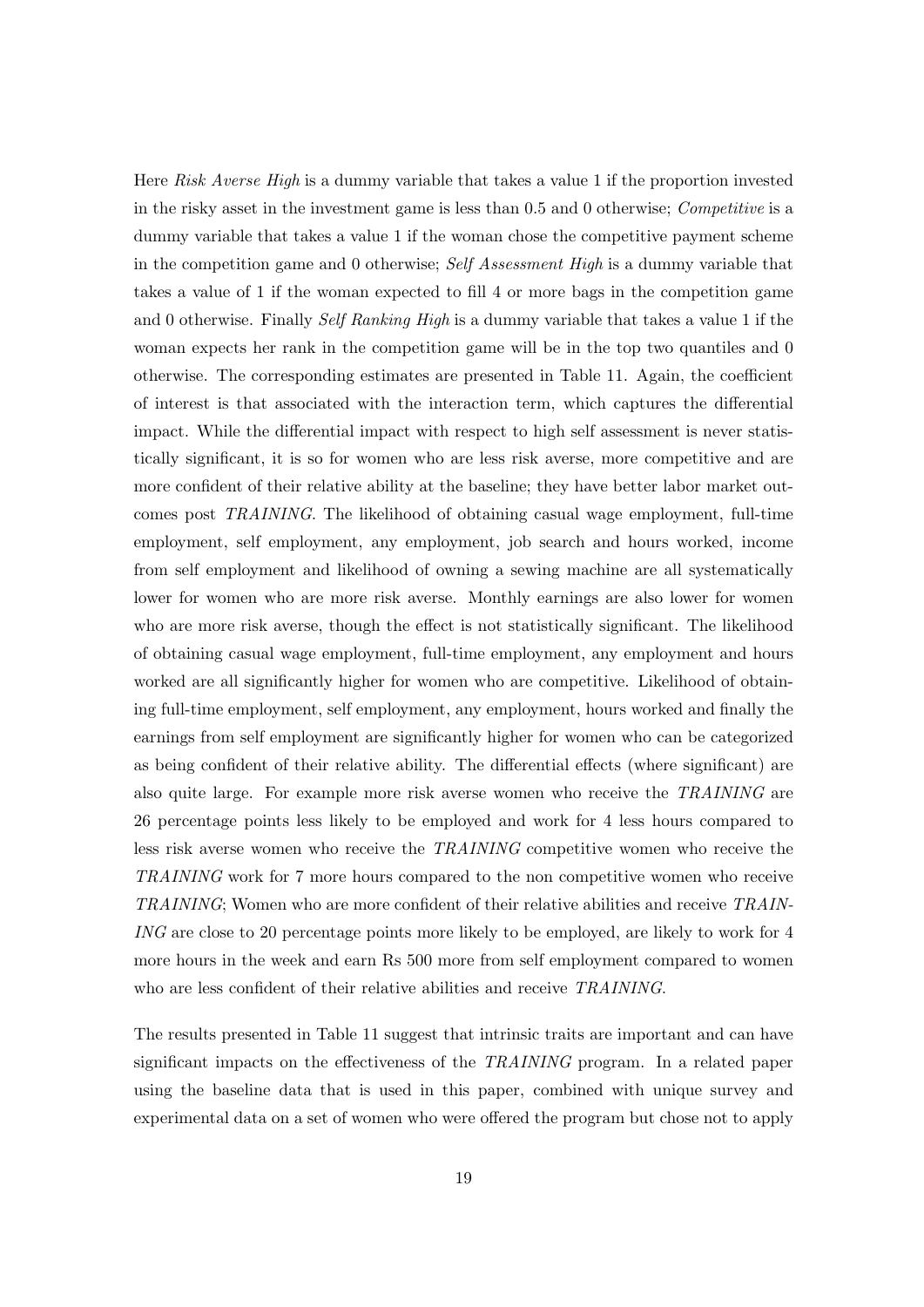(the non applicants) Dasgupta, Gangadharan, Maitra, Mani, and Subramanian (2012) find that even after controlling for observables, these behavioral traits at the baseline can have significant impact on the likelihood of applying to the TRAINING program. Taken together these results suggest that behavioral traits that can explain selection into programs of this kind can also explain a large part of the heterogeneity in outcomes.

## 6 Cost-Benefit Analysis

We present cost-benefit comparisons under two scenarios - one, for replicating the program at a different location and second, for continuation of the existing program. Under the first scenario, the NGO's total cost of the underlying vocational education program amounts to Rs 1810 per person<sup>15</sup>, including both fixed cost (e.g: machinery) and variable cost (e.g: teacher salary and rent). The ITT effects of the program reported in Table 4 indicate that the program increases annual earnings by Rs 1620. To compute the present discounted value of future earnings, we assume the following - (a) the working life of these women to be 40 years given that the average age of the respondent in our sample is 22 years, (b) 5 percent discount rate, (c) no appreciation or depreciation in annual earnings and (d) zero opportunity cost of participation in the training program given that less than 1 percent of the sample was employed in the pre-training period. Based on our ITT estimates and these assumptions, we obtain the present discounted value of future earnings stream for a participant to be Rs 29160. This amounts to a net benefit of Rs 27350 per participant. The total cost of the program can be recovered in less than two years. The TOT estimates of the program are much larger and generate a greater income stream of Rs 52920 over the participant's working life. Given that approximately 50 percent of all individuals who had access to the training program did not complete the program, the per unit cost of the program increases to Rs 4232 per person and yet the associated net benefit of the program remain substantially higher at Rs 48688. The net benefits computed using both the ITT and TOT estimates suggest that there are huge benefits from replicating this program in other regions as long as the regional labor markets are distant from one another. However, it needs to be noted that that these estimates do not reflect general equilibrium costs and benefits of the vocational education program. Incorporating the general equilibrium impacts are likely to change the returns, though it is not clear in which direction. On the other hand, if returns to training are convex, then not incorporating this kind of

 $151$ USD = Rs 50 (approximately)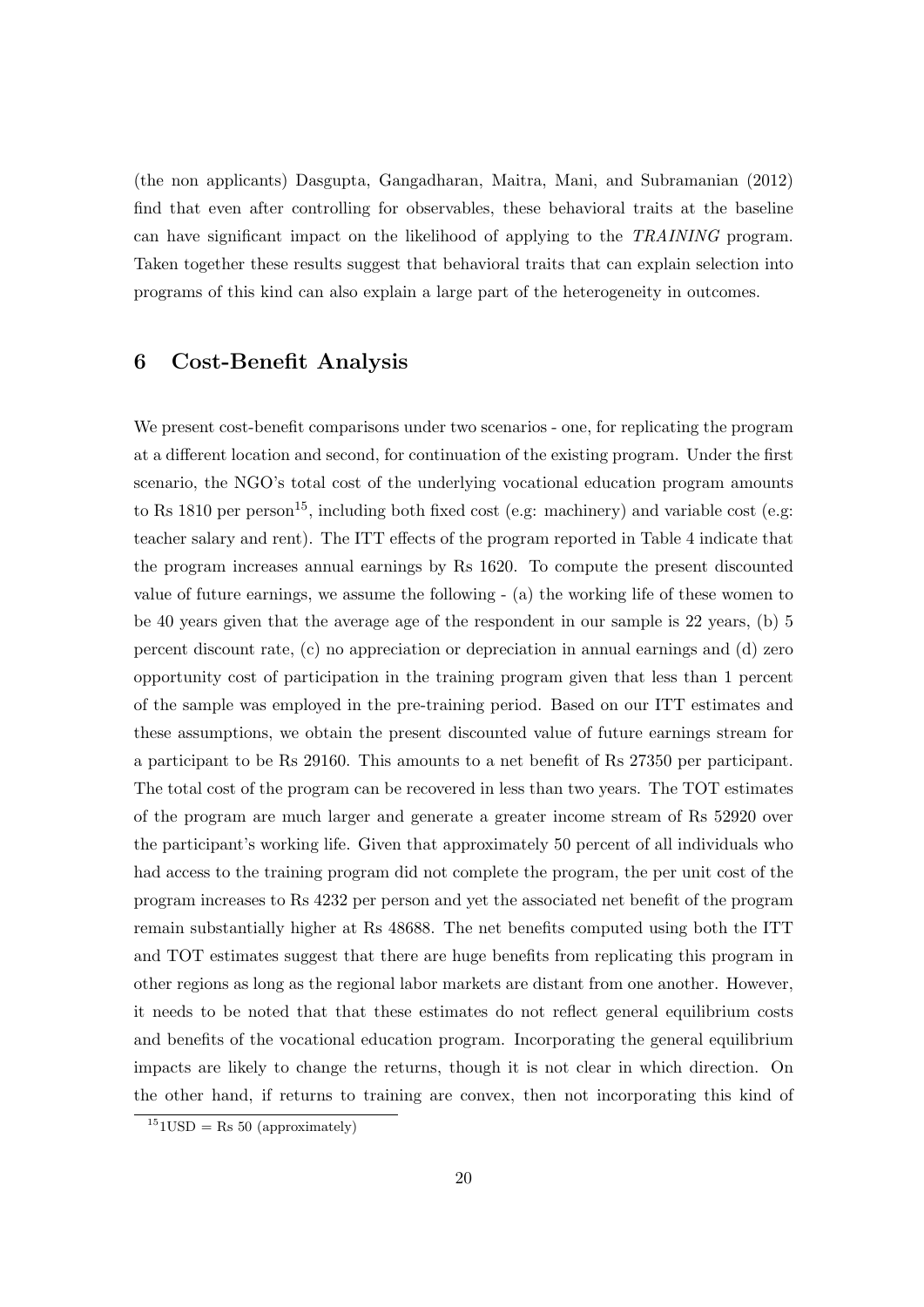non-linearity implies that the returns to the program are likely to be under estimated.

Under the second scenario, the NGO only incurs variable cost such as teacher salary, rent and equipment maintenance; all of which sum up to Rs 1538 per person. Under these new cost calculations, the ITT estimates generate a net benefit of Rs 27622 and the TOT estimates generate a net benefit of Rs 51382. There are considerable gains from both continuing the program in the same location and replicating the program in a different location.

The net benefits summarized here represent low bound benefits of the vocational-education program as they are based on short-run effects of the program, and do not account for gains from savings on clothing expenditure, and empowerment. Increase in women's labor force participation and earnings can have an impact on children's human capital, and these potential intergenerational effects have not been accounted in our computations.

## 7 Discussion

Youth underemployment, especially among less educated populations perpetuates poverty. The situation is particularly dire for women in low income households, despite the fact that it is now well accepted that increasing the income levels of women have strong current and intergenerational impacts. For example children (particularly daughters) of skilled mothers are likely to be more educated and are likely to be healthier. However, little is known about how best to help women in low income households and communities in developing countries to acquire skills, find jobs and increase self employment.

There are a number of potential different policy options. One would be to inject credit and reduce the credit constraints that appear to hamper the ability of women to take advantage of their entrepreneurial skills. Indeed the entire microfinance revolution was built around this model - provide microloans that will serve as working capital for setting up small businesses leading to increased income over time. However recent results are increasingly skeptical of the success of such a model of development (see for example Karlan and Valdivia, 2011). Using a field experiment in Sri Lanka de Mel, McKenzie, and Woodruff (2008) find that while the average returns to capital injection to microenterprises is very high (considerably higher than the average interest rates charged by microlenders), the effects are significantly gender biased. In a related paper de Mel, McKenzie, and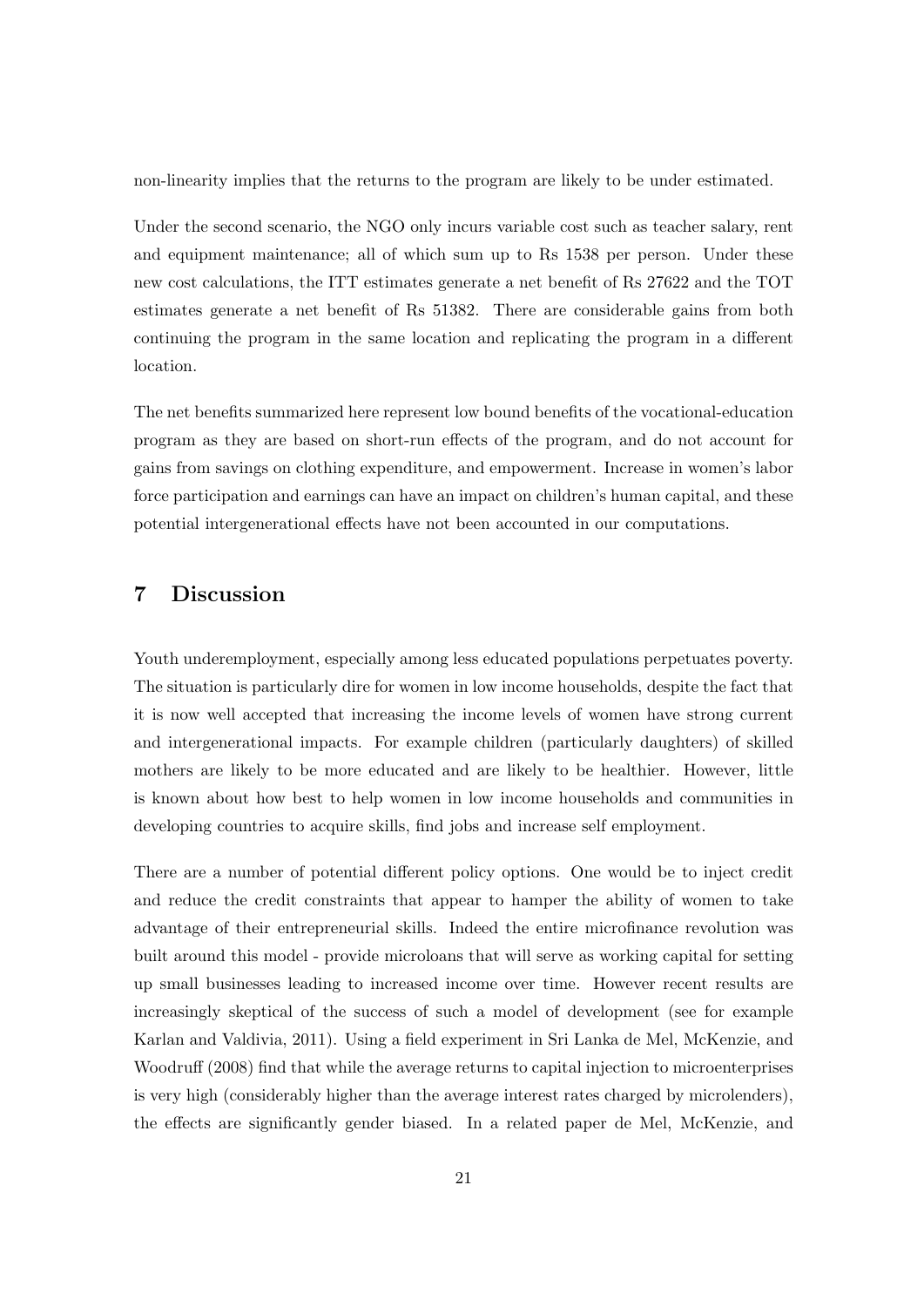Woodruff (2009) argue that the capital injections generated large profit increases for male microenterprise owners, but not for female owners. Similar gender biased results are obtained by Fafchamps, McKenzie, Quinn, and Woodruff (2011) and Berge, Bjorvatn, and Tungodden (2011). This finding has potentially serious implications for development policy because most microlending organisations target women. They argue that cash injections directed at women could be confiscated by their husbands and other members of their household leading to considerable inefficiencies.

One alternative tool for expanding the labor market opportunities in these settings is vocational education or skills training, which could help individuals learn a trade and acquire the skills needed to take advantage of employment opportunities, and create successful small businesses. One additional advantage to this kind of training is that it results in human capital that is specific to the person undertaking the training. However, little is known about the actual benefits of vocational education in developing countries. This paper adds to this very limited literature by examining the short run impacts (on Labor market outcomes, empowerment, entrepreneurship and happiness) of participating in a voluntary vocational training program. The short-run effects of the program presented in this paper are extremely encouraging. We find that the program in a very short time has generated substantial improvement in labor market outcomes for these women. In particular, we find that women who were randomly offered a place in the training program are 5 percentage points more likely to be self employed compared to women who were not offered the training. This is consistent with the large increase observed in the percentage of women who buy a sewing machine between the two survey rounds. We also find that chosen women are 11 percentage points more likely to look for a job and are on an average working 2 more hours in the post-training period compared to those who were not offered the training. We find some evidence that the program affected entrepreneurship. However we find the training program has limited effects on empowerment and happiness, at least in the short run. These effects are much larger than those observed in developed countries and are consistent with the rather small but growing literature on vocational education and labor market outcomes in developing countries. Finally the program is highly cost effective and there are considerable gains from both continuing the program in the current location and replicating it in different locations.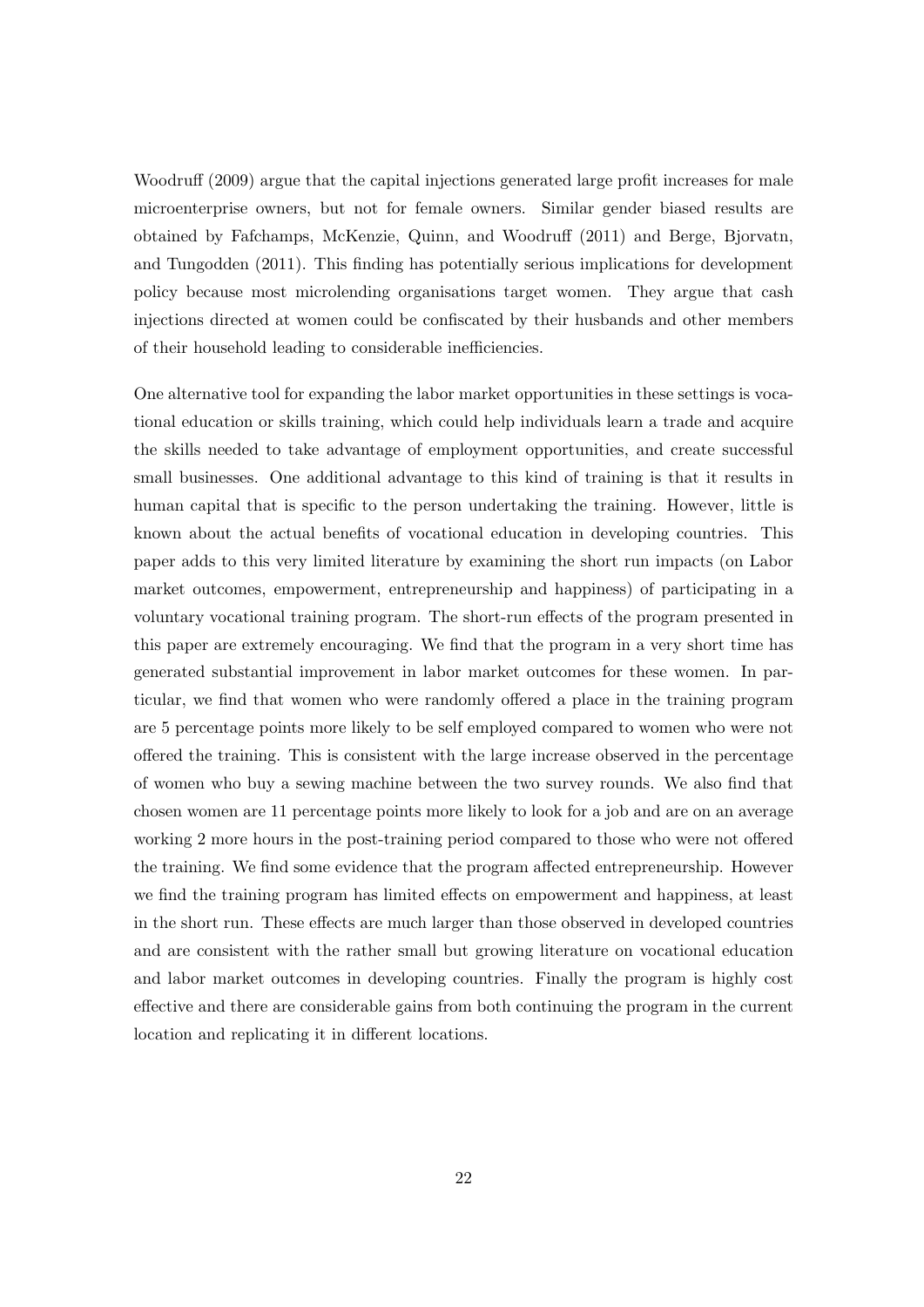## References

- Andersen, S., S. Ertac, U. Gneezy, J. List, and S. M. (2010) (2010): "Gender, Competitiveness and Socialization at a Young Age: Evidence from a Matrilineal and a Patriarchal Society," Discussion paper, Mimeo University of Chicago.
- Anderson, S., and J.-M. Baland (2002): "The Economics of Roscas and Intrahousehold Resource Allocation," Quarterly Journal of Economics, 117(3).
- Ashenfelter, O. (1978): "Estimating the Effect of Training Programs on Earnings," The Review of Economics and Statistics, 60(1), 47–57.
- ASHENFELTER, O., AND D. CARD (1985): "Using the Longitudinal Structure of Earnings to Estimate the Effect of Training Programs," The Review of Economics and Statistics, 67(4), 648–660.
- Attanasio, O., A. Kugler, and C. Meghir (2011): "Subsidizing Vocational Training for Disadvantaged Youth in Colombia: Evidence from a Randomized Trial," American Economic Journal: Applied Economics, 3, 188–220.
- Banyan (2011): "The Hindu rate of self-deprecation," Economist, April 20.
- BERGE, L. V. O., K. BJORVATN, AND B. TUNGODDEN (2011): "Human and Financial Capital for Microenterprise Development: Evidence from a Field and Lab Experiment," Working paper, Chr. Michelsen Institute (CMI).
- Betcherman, G., K. Olivas, and A. Dar (2004): "Impacts of Active Labor Market Programs: New Evidence from Evaluations with Particular Attention to Developing and Transition Countries," Social protection discussion paper no 0402, World Bank.
- BIAIS, B., D. HILTON, K. MAZURIER, AND S. POUGET (2005): "Judgemental Overconfidence, Self-Monitoring, and Trading Performance in an Experimental Financial Market," Review of Economic Studies, 72(2), 287 – 312.
- BLOM, A., AND H. SAEKI (2011): "Employability and Skill Set of Newly Graduated Engineers in India," Discussion paper, World Bank Policy Research Working Paper 5640.
- Card, D., P. Ibarraran, F. Regalia, D. Rosas, and Y. Soares (2011): "The Labor Market Impacts of Youth Training in the Dominican Republic: Evidence from a Randomized Evaluation," Journal of Labor Economics, 29(2), 267–300.
- CARD, D., AND D. SULLIVAN (1988): "Measuring the Effect of Subsidized Training Programs on Movements In and Out of Employment," Econometrica, 56(3), 497–530.
- Castillo, M., R. Petrie, and M. Torero (2010): "On the Preferences of Principals and Agents," Economic Inquiry, 48(2), 266 – 273.
- Dasgupta, U., L. Gangadharan, P. Maitra, S. Mani, and S. Subramanian (2012): "Selection into Skill Accumulation: Evidence using Household Surveys and Field Experiments," Discussion paper, Mimeo Monash University.
- de Mel, S., D. McKenzie, and C. Woodruff (2008): "Returns to Capital in Microenterprises: Evidence from a Field Experiment," Quarterly Journal of Economics, 123(4), 1329–1372.

(2009): "Are Women More Credit Constrained? Experimental Evidence on Gender and Microenterprise Returns," American Economic Journal: Applied Economics, 1(3), 1–32.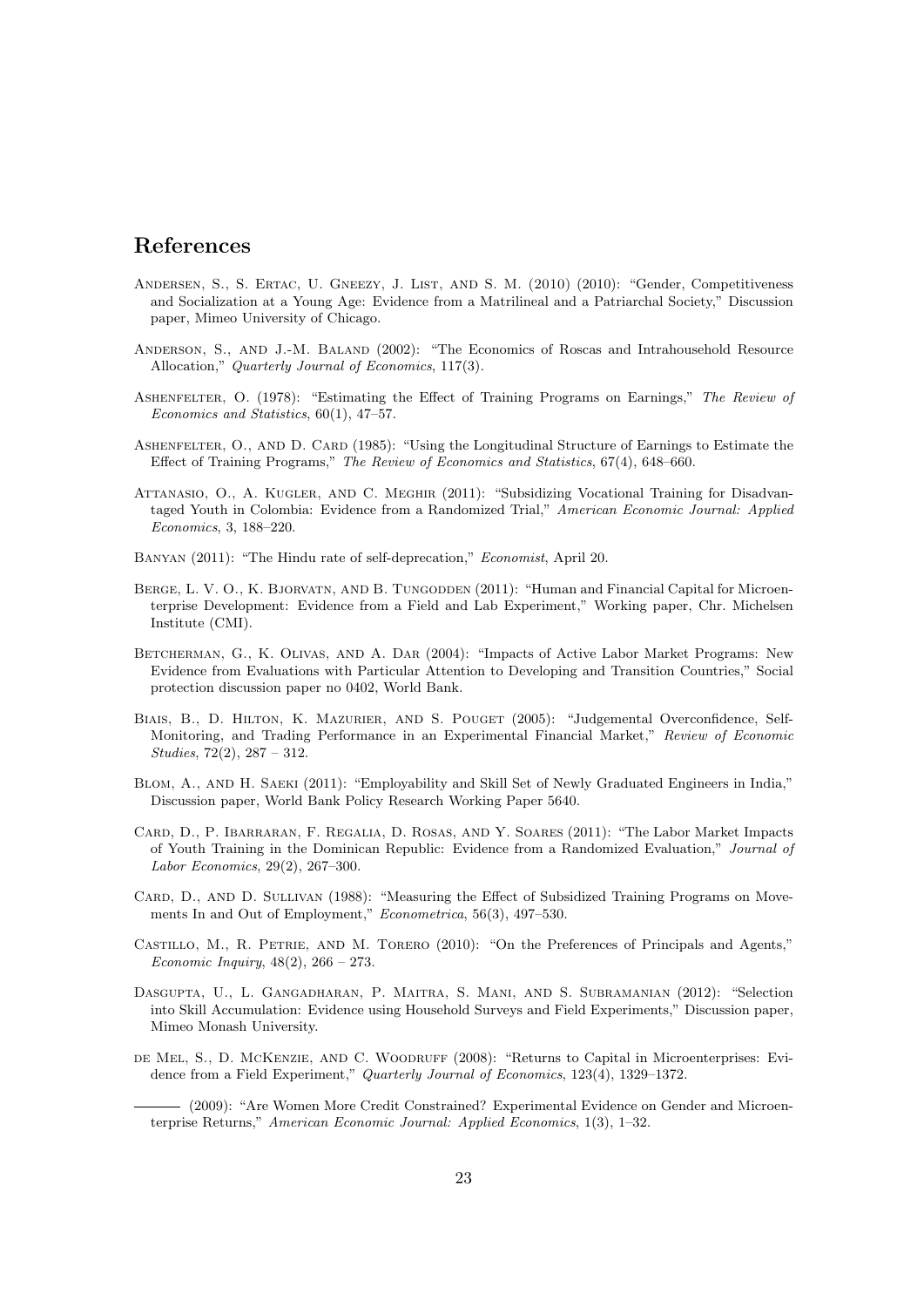- FAFCHAMPS, M., D. MCKENZIE, S. QUINN, AND C. WOODRUFF (2011): "Female Microenterprises and the Fly-paper Effect: Evidence from a Randomized Experiment in Ghana," Discussion paper, CSAE, University of Oxford.
- FANG, H., AND G. MOSCARINI (2005): "Morale hazard," Journal of Monetary Economics, 52(4), 749 777.
- Fiala, N., S. Martinez, and C. Blattman (2011): "Can Employment Programs Reduce Poverty and Social Instability? Experimental Evidence from a Ugandan Aid Program," Discussion paper, Mimeo, Yale University.
- FICCI (2011): "FICCI Survey on Labour / Skill Shortage for Industry," Discussion paper, FICCI.
- FIELD, E., S. JAYACHANDRAN, AND R. PANDE (2010): "Do Traditional Institutions Constrain Female Entrepreneurship? A Field Experiment on Business Training in India," American Economic Review: Papers and Proceedings,  $100(2)$ ,  $125 - 129$ .
- Field, E., L. Linden, and S.-Y. Wang (2012): "Technical Vocational Education Training in Mongolia," Unpublished, Harvard University.
- GNEEZY, U., K. L. LEONARD, AND J. LIST (2009): "Gender Differences in Competition: Evidence from a Matrilineal and Patriarchal Society," Econometrica, 77(5), 1637 – 1664.
- Grubb, W. N. (2006): "Vocational Education and Training: Issues for a Thematic Review," Manuscript, OECD.
- HARRISON, G. W., AND J. LIST (2004): "Field Experiments," Journal of Economic Literature, 42, 1009  $-1055.$
- HECKMAN, J. J., R. J. LALONDE, AND J. A. SMITH (1999): "The Economics and Econometrics of Active Labor Market Programs," in Handbook of Labor Economics, Volume III, ed. by O. Ashenfelter, and D. Card. Amsterdam, North-Holland.
- HICKS, J. H., M. KREMER, I. MBITI, AND E. MIGUEL (2012): "Vocational Education Vouchers and Labor Market Returns: A Randomized Evaluation Among Kenyan Youth," Unpublished, University of California, Berkeley.
- HOTZ, V. J., G. W. IMBENS, AND J. A. KLERMAN (2006): "Evaluating the Differential Effects of Alternative Welfare-to-Work Training Components: A Re-Analysis of the California GAIN Program," Journal of Labor Economics,  $24(3)$ ,  $521 - 566$ .
- Karlan, D., and M. Valdivia (2011): "Teaching entrepreneurship: Impact of business training on microfinance clients and institutions," Review of Economics and Statistics,  $93(2)$ ,  $510 - 527$ .
- Kluve, J. (2006): "The effectiveness of European active labor market policy," Discussion paper no. 2018, IZA, Bonn.
- Koellinger, P., M. Minniti, and C. Schade (2007): "'I think I can, I think I can': Overconfidence and Entrepreneurial Behavior," Journal of Economic Psychology, 28, 502 – 527.
- LALONDE, R. J. (1986): "Evaluating the Econometric Evaluations of Training Programs with Experimental Data," American Economic Review,  $76(4)$ ,  $604 - 620$ .
- Liu, E. M. (2008): "Time to Change What to Sow: Risk Preferences and Technology Adoption Decisions of Cotton Farmers in China," Discussion paper, Working Paper 1064, Princeton University, Department of Economics, Industrial Relations Section.
- Macours, K., P. Premand, and R. Vakis (2012): "Transfers, Diversification and Household Risk Strategies: Experimental evidence with lessons for climate change adaptation," Discussion paper, Mimeo Paris School of Economics.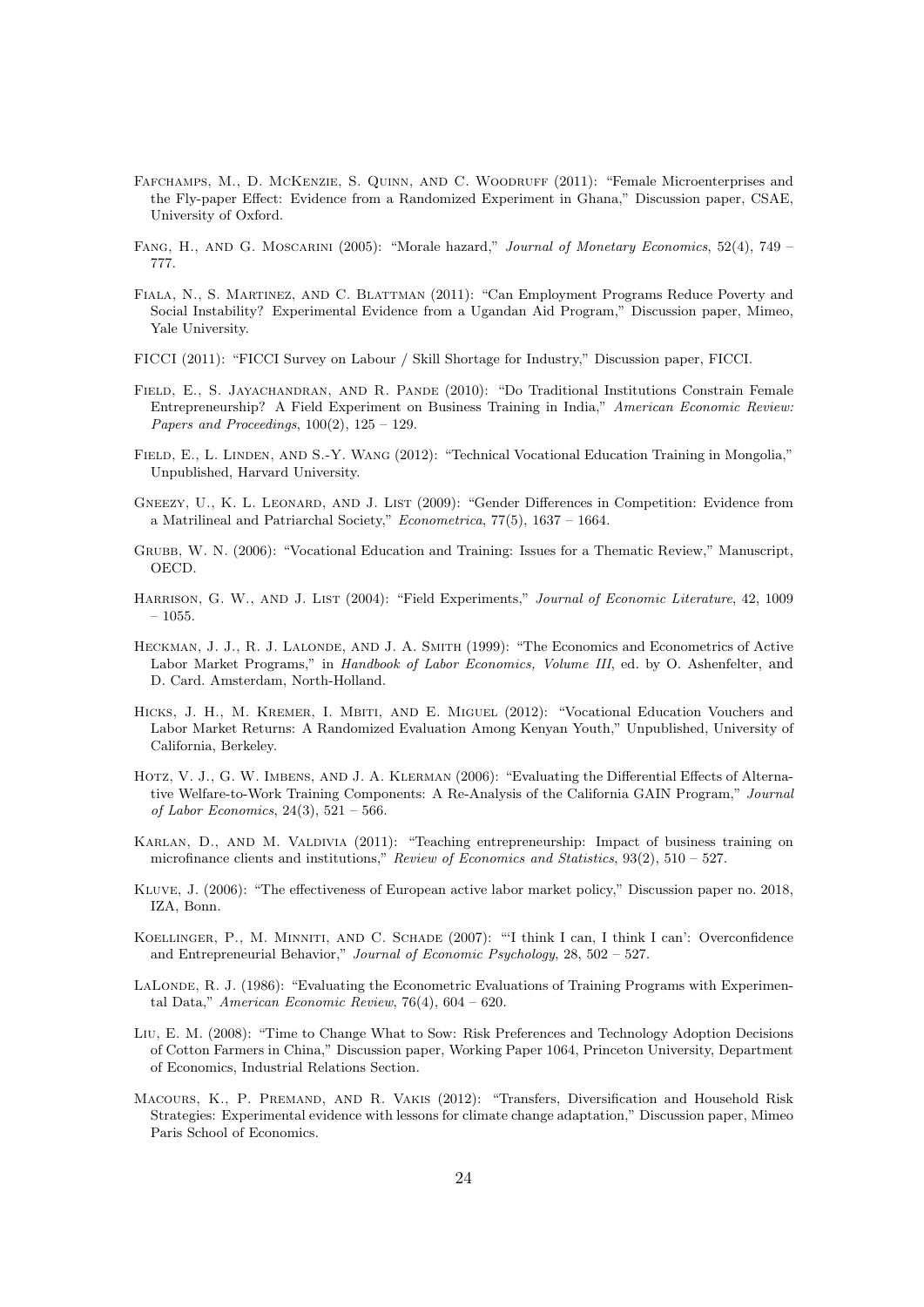- NIEDERLE, M., AND L. VESTERLUND (2007): "Do Women Shy away from Competition? Do Men Compete too Much?," Quarterly Journal of Economics, 122(3), 1067 – 1101.
- NOPO, H., AND J. SAAVEDRA (2003): "Recommendations to improve baseline data collection for Projoven and to construct a baseline using random assignment as part of an experimental design," Discussion paper.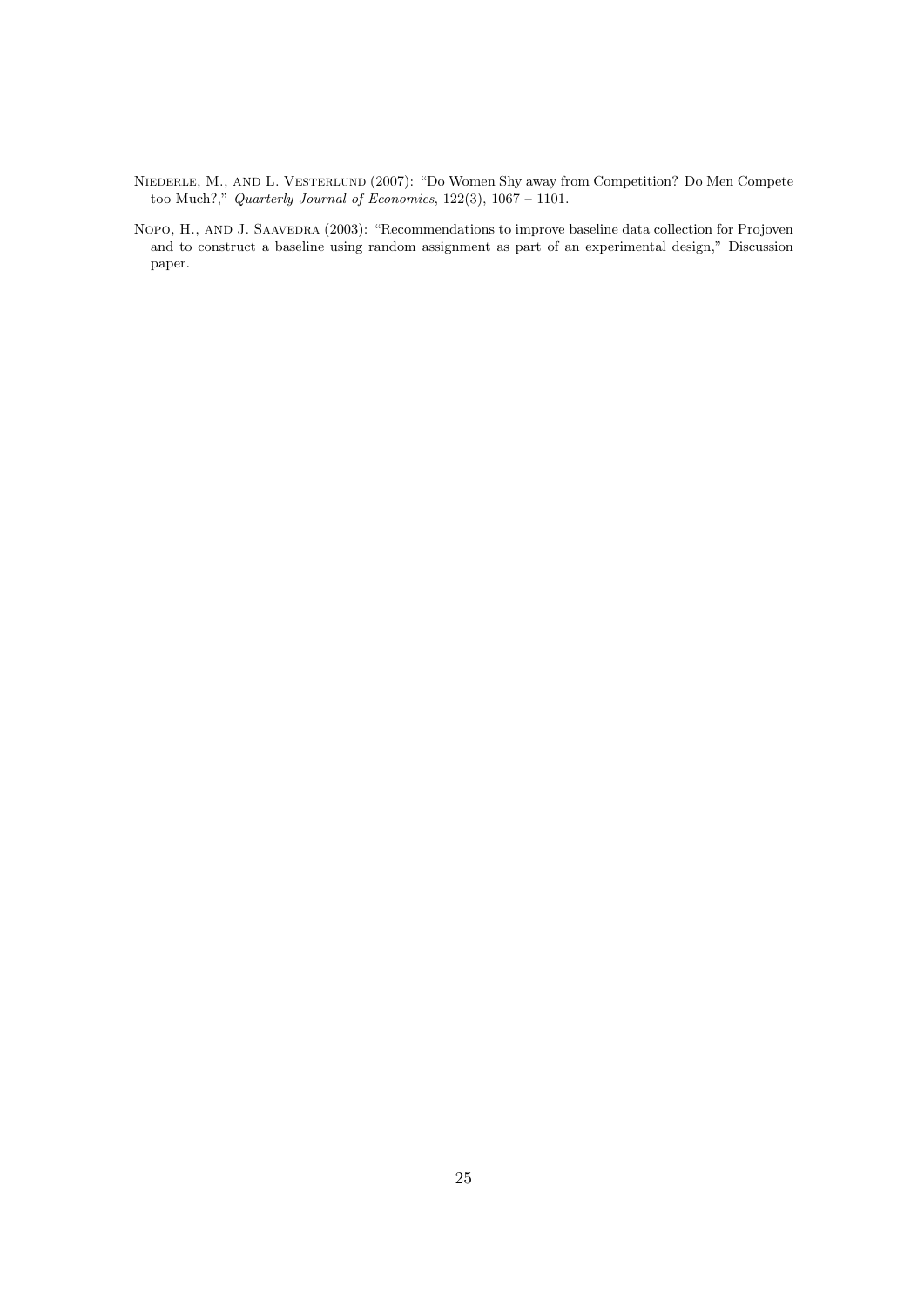Figure 1: The Advertisement Campaign of the Program



Free Stitching and Tailoring Course for Women Conducted by Social Awakening through youth Action

### (SATYA)

Social Awakening through youth Action (SATYA) is organizing free stitching<br>and Talloring Course for Women in Your Neighbourhood.

Training will be provided by reputable women trained in the modern<br>techniques of stitching and tailoring

So take advantage of the program.

Duration of the Program: 6 months Age: 18 - 39 years<br>Age: 18 - 39 years<br>Educational Qualification: Completed Grade 5 or Higher

**Main Attractions:** 

- Training will be provided by reputable women trained in the modern<br>techniques of stitching and tailoring<br>• New sewing machine and other materials<br>• Certificate on completion (only after 6 months)
	-
	-
- Free (SATYA will keep a deposit of Rs 50 per month and return Rs 350 at<br>the completion of the program)

Time: 10 am - 6 pm. Each class is of 2 hours duration.

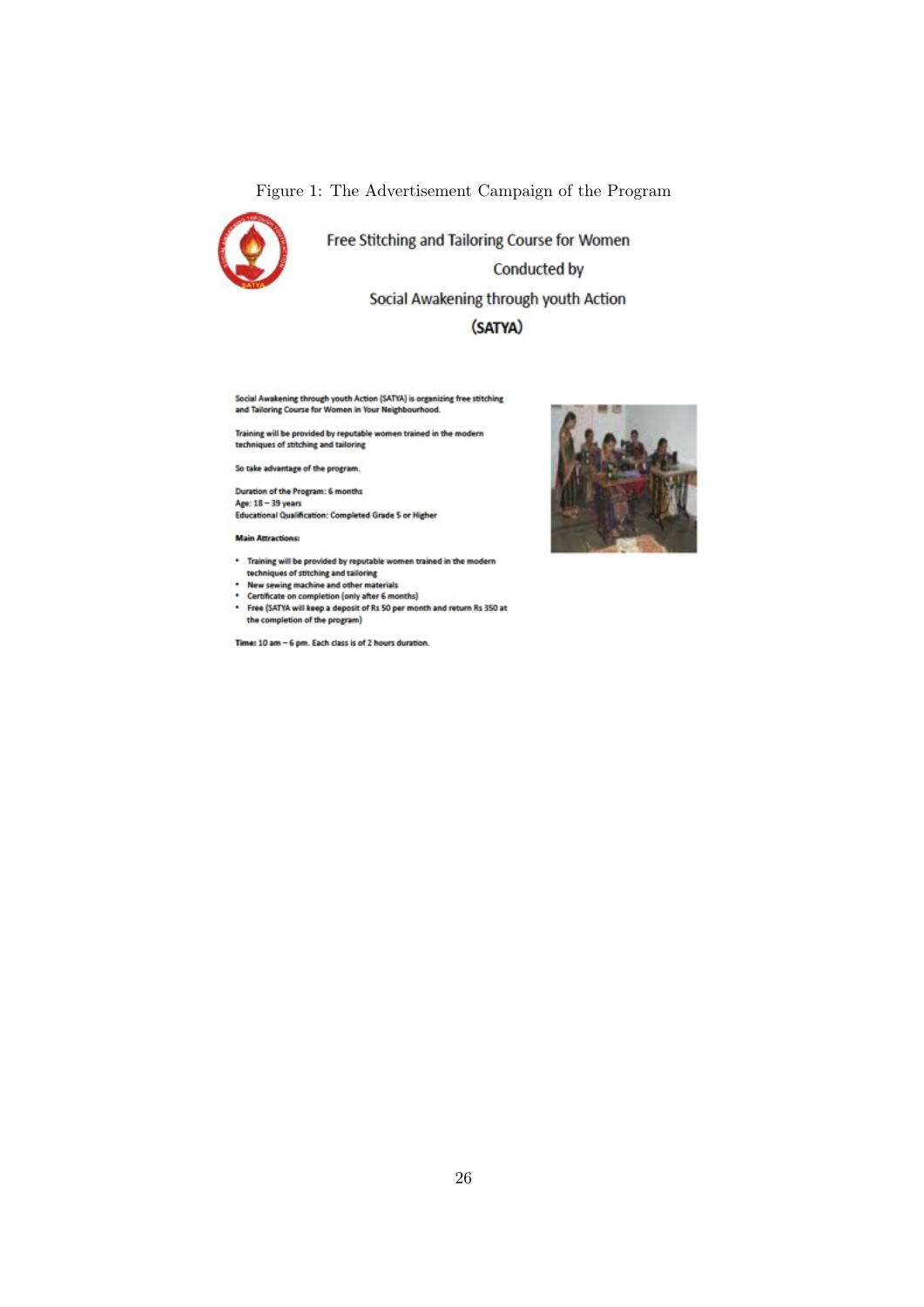

27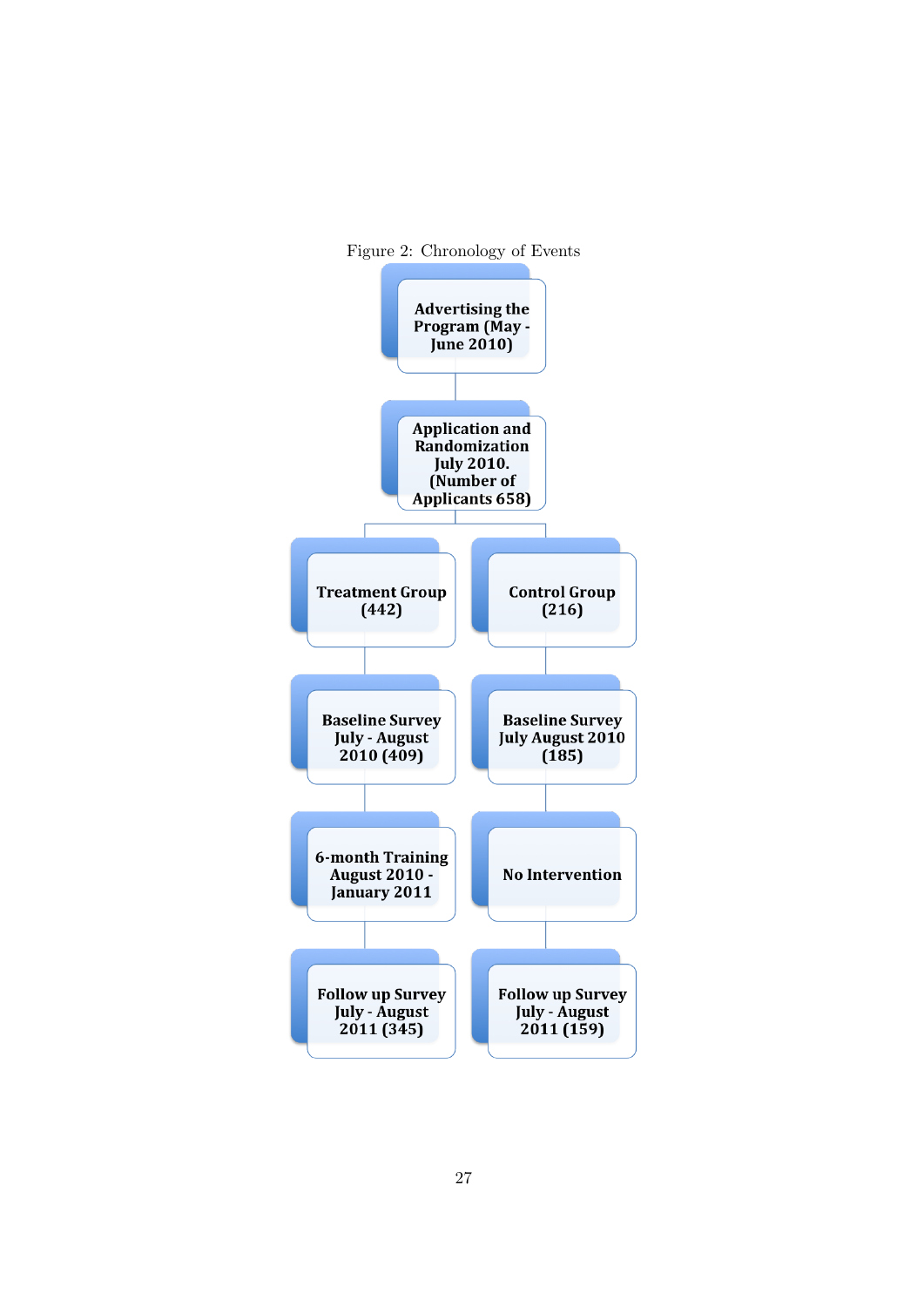

Figure 3: Average Monthly Attendance Figure 3: Average Monthly Attendance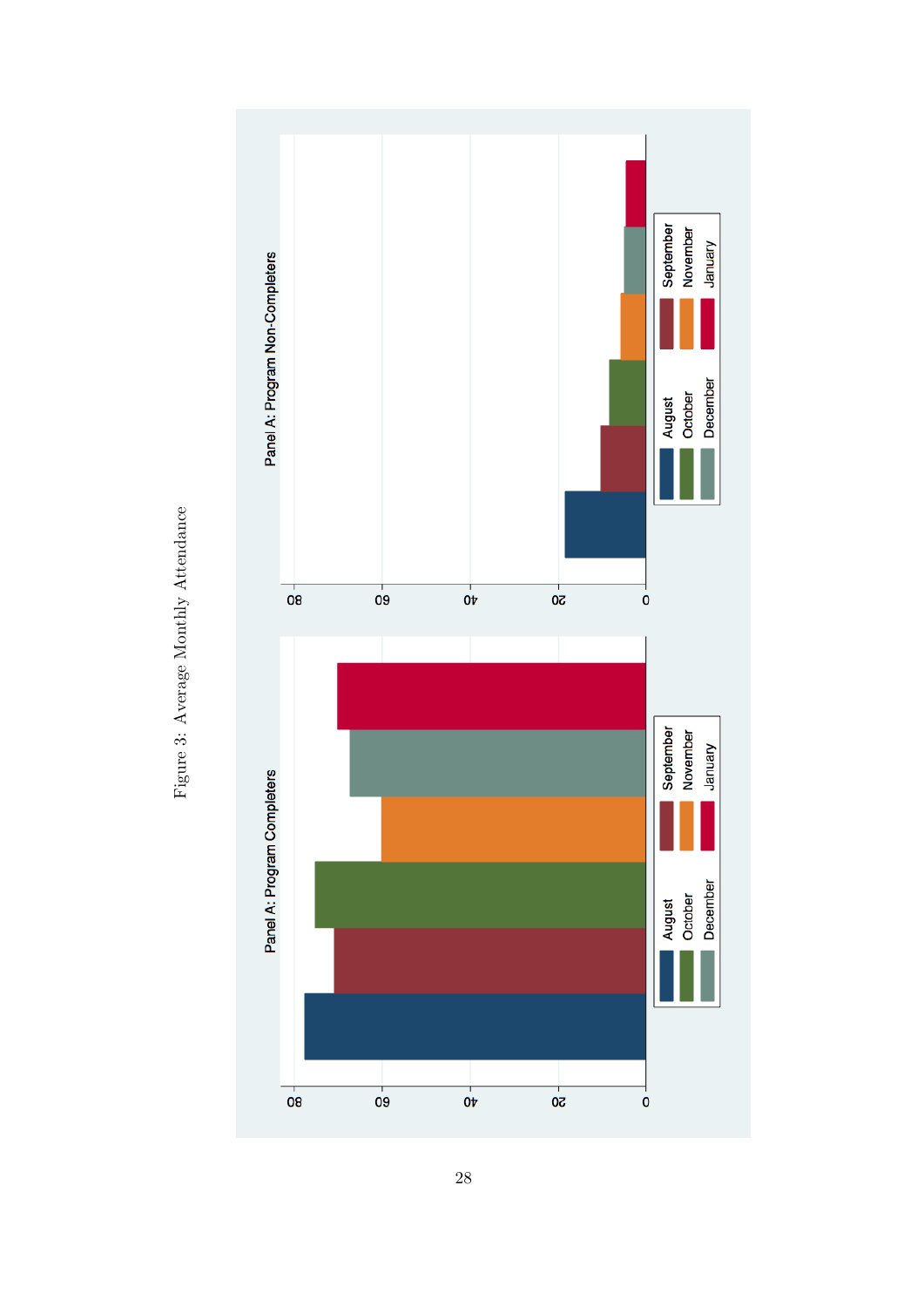|                                              | Full Sample<br>(1) | Treatment<br>(2) | Control<br>(3) | Treatment-Control<br>(4) |
|----------------------------------------------|--------------------|------------------|----------------|--------------------------|
| <b>Labor Market Outcomes</b>                 |                    |                  |                |                          |
| Casual wage employment                       | 0.010              | 0.012            | 0.005          | 0.007                    |
|                                              |                    |                  |                | (0.008)                  |
| Full-time employment                         | 0.032              | 0.034            | 0.027          | 0.007                    |
|                                              |                    |                  |                | (0.015)                  |
| Self employment                              | 0.023              | 0.024            | 0.021          | 0.003                    |
|                                              |                    |                  |                | (0.013)                  |
| Any employment                               | 0.049              | 0.051            | 0.043          | 0.008                    |
|                                              |                    |                  |                | (0.019)                  |
| Hours worked                                 | 0.93               | 1.10             | 0.53           | 0.57                     |
|                                              |                    |                  |                | (0.48)                   |
| Job search                                   | 0.074              | 0.05             | 0.13           | $-0.08***$               |
|                                              |                    |                  |                | (0.02)                   |
| Monthly wage earnings                        | 42.18              | 49.77            | 25.40          | 24.37                    |
|                                              |                    |                  |                | (29.51)                  |
| Earnings from self employment                | 27.60              | 14.87            | 55.78          | $-40.91$                 |
|                                              |                    |                  |                | (38.33)                  |
| Monthly wage earnings                        | 1253               | 1357.33          | 940            | 417.33                   |
| (if casual/full-time wage employment $= 1$ ) |                    |                  |                | (717.67)                 |
| Earnings from self employment                | 1171.43            | 608              | 2580           | $-1972$                  |
| $(if self employment=1)$                     |                    |                  |                | (1538.46)                |
| <b>Welfare Outcomes</b>                      |                    |                  |                |                          |
| Own sewing machine                           | 0.352              | 0.313            | 0.438          | $-0.125***$              |
|                                              |                    |                  |                | (0.04)                   |
| Control over resources                       | 0.411              | 0.41             | 0.39           | 0.02                     |
|                                              |                    |                  |                | (0.04)                   |
| Rosca participation                          | 0.114              | 0.11             | 0.10           | 0.01                     |
|                                              |                    |                  |                | (0.02)                   |
| Happy at home                                | 1.58               | 1.584            | 1.589          | $-0.004$                 |
|                                              |                    |                  |                | (0.07)                   |
| Happy at work                                | 1.56               | 1.53             | 1.64           | $-0.11$                  |
|                                              |                    |                  |                | (0.06)                   |
| Socioeconomic characteristics                |                    |                  |                |                          |
| Age                                          | 22.33              | 22.40            | 22.19          | 0.21                     |
|                                              |                    |                  |                | (0.51)                   |
| Completed secondary schooling                | 0.446              | 0.449            | 0.437          | 0.012                    |
|                                              |                    |                  |                | (0.04)                   |
| Experience in stitching/tailoring            | 0.268              | 0.22             | $\rm 0.35$     | $-0.13***$               |
|                                              |                    |                  |                | (0.03)                   |
| Married                                      | 0.335              | 0.34             | 0.31           | 0.03                     |
|                                              |                    |                  |                | (0.04)                   |
| SC                                           | 0.51               | 0.51             | 0.50           | 0.01                     |
|                                              |                    |                  |                | (0.04)                   |
| Hindu                                        | 0.471              | 0.47             | 0.46           | 0.01                     |
|                                              |                    |                  |                | (0.04)                   |
| Dependency ratio                             | 0.263              | 0.27             | 0.24           | 0.03                     |
|                                              |                    |                  |                | (0.04)                   |

### Table 1: Baseline Characteristics

Sample Size 594 594 409 185

Standard errors reported in parentheses

\*\*\* p<0.01, \*\* p<0.05, \* p<0.1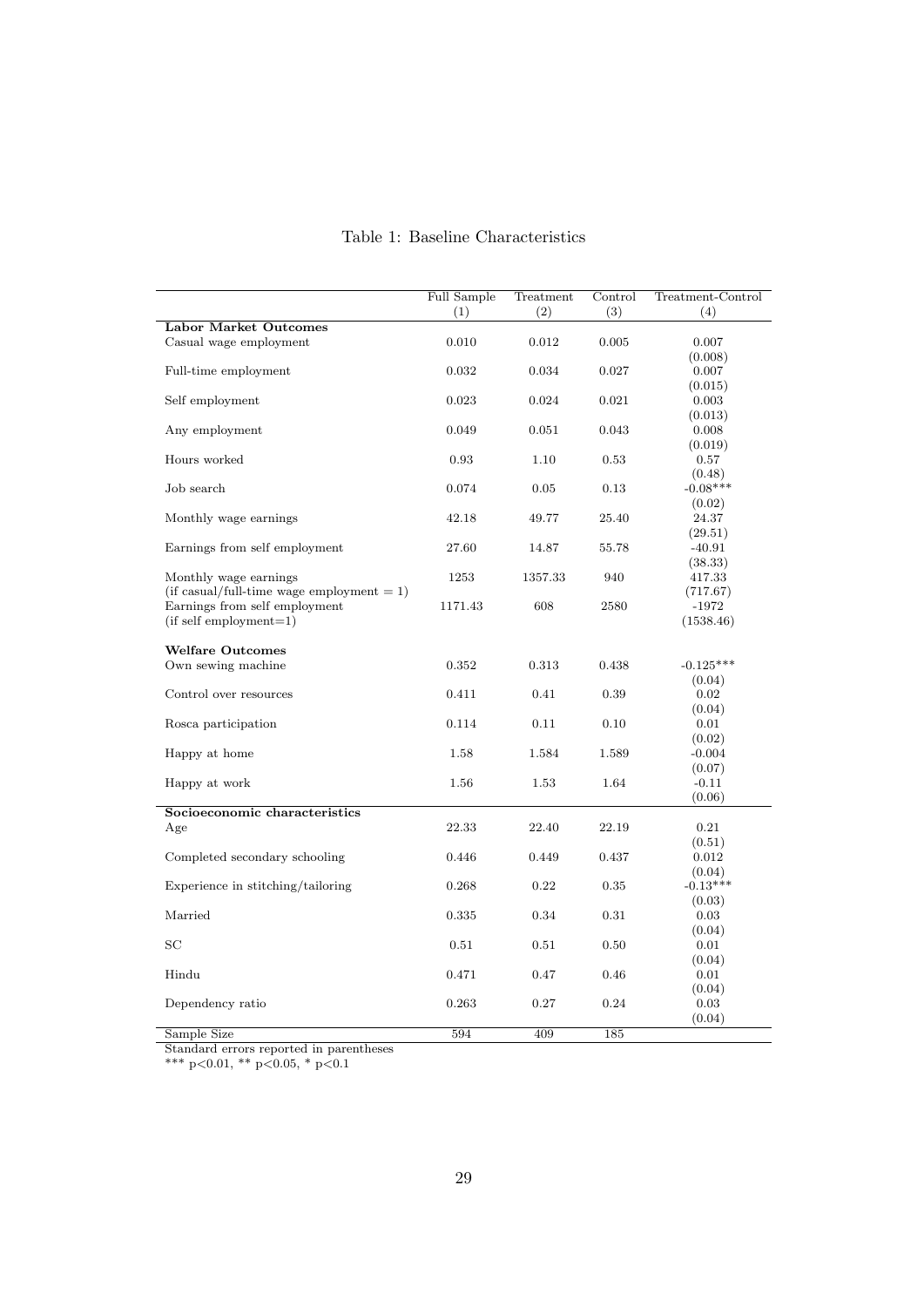|                               |           | Pre-Training |             |           | Post Training |            |                       |
|-------------------------------|-----------|--------------|-------------|-----------|---------------|------------|-----------------------|
|                               | Treatment | Control      | Difference  | Treatment | Control       | Difference | Diff-Diff             |
|                               | (1)       | (2)          | (3)         | (4)       | (5)           | (6)        | (7)                   |
|                               |           |              |             |           |               |            | $[(6)-(3)]$           |
| Casual wage employment        | 0.014     | 0.006        | 0.008       | 0.060     | 0.012         | $0.048**$  | $0.04***$             |
|                               |           |              |             |           |               |            | (0.018)               |
| Full-time employment          | 0.040     | 0.025        | 0.015       | 0.092     | 0.050         | 0.042      | 0.027                 |
|                               |           |              |             |           |               |            | (0.03)                |
| Self employment               | 0.026     | 0.025        | 0.001       | 0.06      | 0.012         | $0.048**$  | $0.047**$             |
|                               |           |              |             |           |               |            | (0.02)                |
| Any employment                | 0.057     | 0.044        | 0.013       | 0.13      | 0.06          | $0.07**$   | $0.057*$              |
|                               |           |              |             |           |               |            | (0.03)                |
| Hours worked                  | 1.31      | 0.50         | 0.81        | 3.50      | 1.17          | $2.33***$  | $1.52*$               |
|                               |           |              |             |           |               |            | (0.85)                |
| Job search                    | 0.052     | 0.12         | $-0.073***$ | 0.122     | 0.069         | $0.053*$   | $0.126***$            |
|                               |           |              |             |           |               |            | (0.02)                |
| Monthly wage earnings         | 59.01     | 23.27        | 35.74       | 259.85    | 79.87         | 179.98*    | 144.24*               |
|                               |           |              |             |           |               |            | (82.67)               |
| Earnings from self employment | 17.62     | 64.90        | $-47.28$    | 108.46    | 69.18         | 39.28      | 86.56                 |
| Own sewing machine            | 0.32      | 0.43         | $-0.11**$   | 0.59      | 0.47          | $0.12**$   | (104.38)<br>$0.23***$ |
|                               |           |              |             |           |               |            | (0.06)                |
| Control over resources        | 0.42      | 0.39         | 0.03        | 0.45      | 0.49          | $-0.04$    | $-0.07$               |
|                               |           |              |             |           |               |            | (0.067)               |
| Rosca participation           | 0.11      | 0.10         | 0.01        | 0.049     | 0.038         | 0.011      | 0.001                 |
|                               |           |              |             |           |               |            | (0.03)                |
| Happy at home                 | 1.562     | 1.566        | $-0.003$    | 1.72      | 1.64          | 0.08       | 0.083                 |
|                               |           |              |             |           |               |            | (0.098)               |
| Happy at work                 | 1.52      | 1.64         | $-0.12$     | 1.66      | 1.63          | 0.03       | 0.15                  |
|                               |           |              |             |           |               |            | (0.098)               |
| Sample Size                   | 345       | 159          |             | 345       | 159           |            |                       |

## Table 2: Summary Statistics: Pre and Post Training Differences in Outcome Variables

Standard errors reported in parentheses

\*\*\* p<0.01, \*\* p<0.05, \* p<0.1

Sample restricted to non attriting households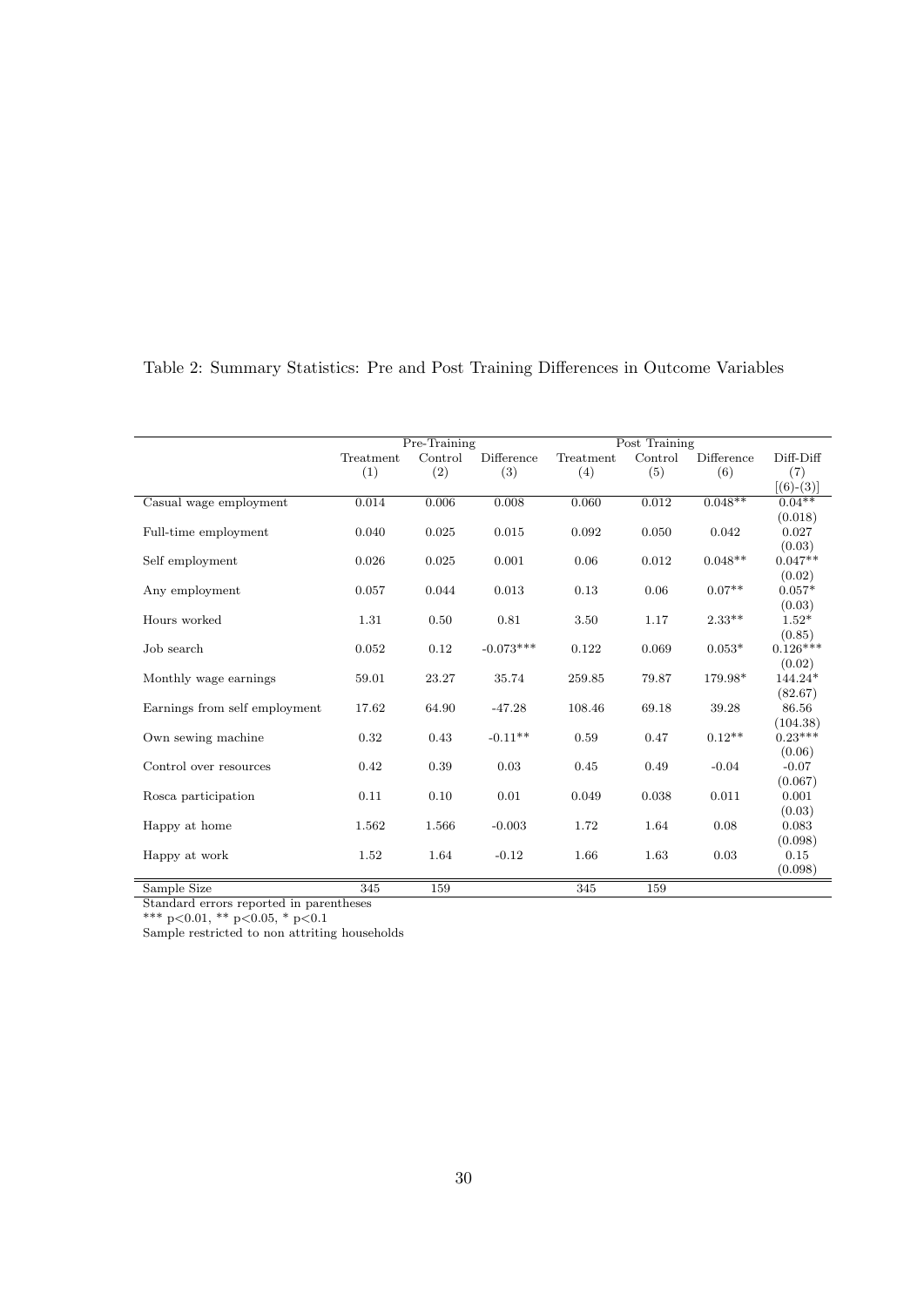|                               |                    | Treatment                  |                       |                              | Control                           |                              |                                                                 |
|-------------------------------|--------------------|----------------------------|-----------------------|------------------------------|-----------------------------------|------------------------------|-----------------------------------------------------------------|
|                               | Non-attriters<br>E | attriters<br>$\widehat{c}$ | Difference<br>$\odot$ | Non-attriters<br>$\bigoplus$ | attriters<br>$\widetilde{\Theta}$ | Difference<br>$\circledcirc$ | $Diff-Diff$<br>$(3)-(6)$<br>$\widehat{(\mathcal{I})}$           |
| Casual wage employment        | 0.014              | 0.00                       | 0.014                 | 0.006                        | 0.00                              | 0.006                        | (0.009)<br>0.008                                                |
| Full-time employment          | 0.041              | 0.00                       | 0.041                 | 0.025                        | 0.038                             | $-0.013$                     | 0.05                                                            |
| Self employment               | 0.026              | 0.016                      | 0.010                 | 0.025                        | 0.00                              | 0.025                        | $-0.015$<br>(0.04)                                              |
| Any employment                | 0.058              | 0.016                      | 0.042                 | 0.044                        | 0.038                             | 0.006                        | $\begin{array}{c} (0.02) \\ 0.036 \end{array}$                  |
| Hours worked                  | $1.31\,$           | 0.00                       | 1.31                  | 0.50                         | 0.70                              | $-0.20$                      |                                                                 |
| Job search                    | 0.052              | 0.031                      | 0.021                 | 0.126                        | 0.154                             | $-0.028$                     | $\begin{array}{c} (0.04) \\ 1.51 \\ (0.82) \\ 0.05 \end{array}$ |
| Monthly wage earnings         | 59.01              | 0.00                       | 59.01                 | 23.27                        | 38.46                             | $-15.19$                     | $(0.08)$<br>74.20                                               |
| Earnings from self employment | 17.62              | 0.00                       | 17.62                 | 64.90                        | 0.00                              | 64.90                        | $(46.06)$<br>$-47.28$                                           |
| Own sewing machine            | 0.328              | 0.234                      | 0.093                 | 0.434                        | 0.462                             | $-0.028$                     | (63.66)<br>0.12                                                 |
| Control over resources        | 0.42               | 0.40                       | 0.02                  | 0.390                        | 0.423                             | $-0.033$                     | (0.12)<br>$0.05\,$                                              |
| Rosca participation           | 0.116              | 0.125                      | $-0.0090$             | 0.107                        | 0.115                             | $-0.0084$                    | $-0.0006$<br>(0.12)                                             |
| Happy at home                 | 1.56               | $1.70\,$                   | $-0.14$               | 1.566                        | 1.73                              | $-0.165$                     | (0.08)<br>0.02                                                  |
| Happy at work                 | 1.52               | 1.57                       | $-0.05$               | 1.64                         | 1.65                              | $-0.012$                     | (0.19)<br>$-0.04$                                               |
| Sample Size                   | 345                | 64                         |                       | 159                          | 26                                |                              | (0.20)                                                          |

Table 3: Differential Attrition Table 3: Differential Attrition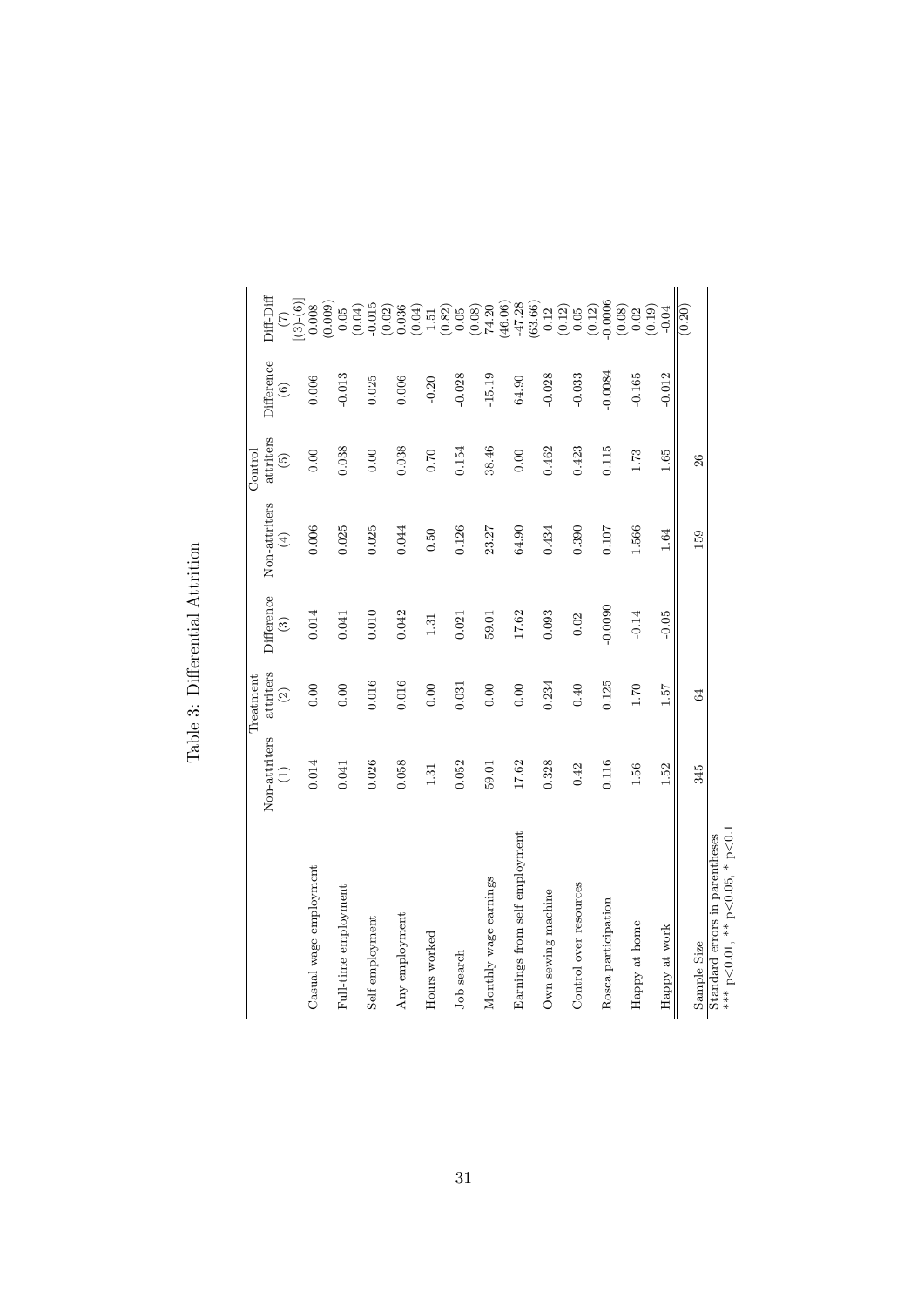|                               | Jasual wage | Full-time                                               | Self                                                           |                                                                      | Hours                                       | Job                                                              |                                                                                      | Earnings from                   |
|-------------------------------|-------------|---------------------------------------------------------|----------------------------------------------------------------|----------------------------------------------------------------------|---------------------------------------------|------------------------------------------------------------------|--------------------------------------------------------------------------------------|---------------------------------|
|                               | mployment   | $\begin{array}{c} \mbox{emplogment} \\ (2) \end{array}$ | $\begin{array}{c} \mbox{employment} \\ \mbox{(3)} \end{array}$ | $\begin{array}{c} \text{Any} \\ \text{emboyment} \\ (4) \end{array}$ | worked<br>$\begin{pmatrix} 5 \end{pmatrix}$ | search<br>$\begin{array}{c} \textcircled{\small{6}} \end{array}$ | $\begin{array}{c}\text{Monthly wage} \\ \text{earnings} \\ (\mathbf{7}) \end{array}$ | self employment                 |
| TRAINING                      | $0.052***$  | 0.32                                                    |                                                                |                                                                      |                                             |                                                                  | $134.751**$                                                                          |                                 |
|                               | (0.016)     | (0.022)                                                 | (0.016)                                                        | $(0.061**$                                                           | $^{1.96***}_{(0.75)}$                       | $\frac{0.066**}{(0.03)}$                                         | (69.60)                                                                              | $\frac{(8)}{22.415}$<br>(81.92) |
| Aean Control                  | 0.013       | 0.050                                                   | 0.013                                                          | 0.063                                                                | 1.176                                       | 0.069                                                            | 78.87                                                                                | 69.18                           |
| Sample size                   | 504         | 504                                                     | 504                                                            | 504                                                                  | 504                                         | 504                                                              | 504                                                                                  | 504                             |
| Region fixed-effects included |             |                                                         |                                                                |                                                                      |                                             |                                                                  |                                                                                      |                                 |

Table 4: ITT Estimates of Labor Market Outcomes Table 4: ITT Estimates of Labor Market Outcomes

Region fixed-effects included Robust standard errors in parentheses

\*\*\* p<0.01, \*\* p<0.05, \* p<0.1

Region insed-effects included<br>Robust standard errors in parentheses<br>\*\*\* p<0.01, \*\* p<0.05, \* p<0.1<br>Regressions control for a full set of pre-treatment characteristics and lagged outcome variable<br>Regressions control for a Regressions control for a full set of pre-treatment characteristics and lagged outcome variable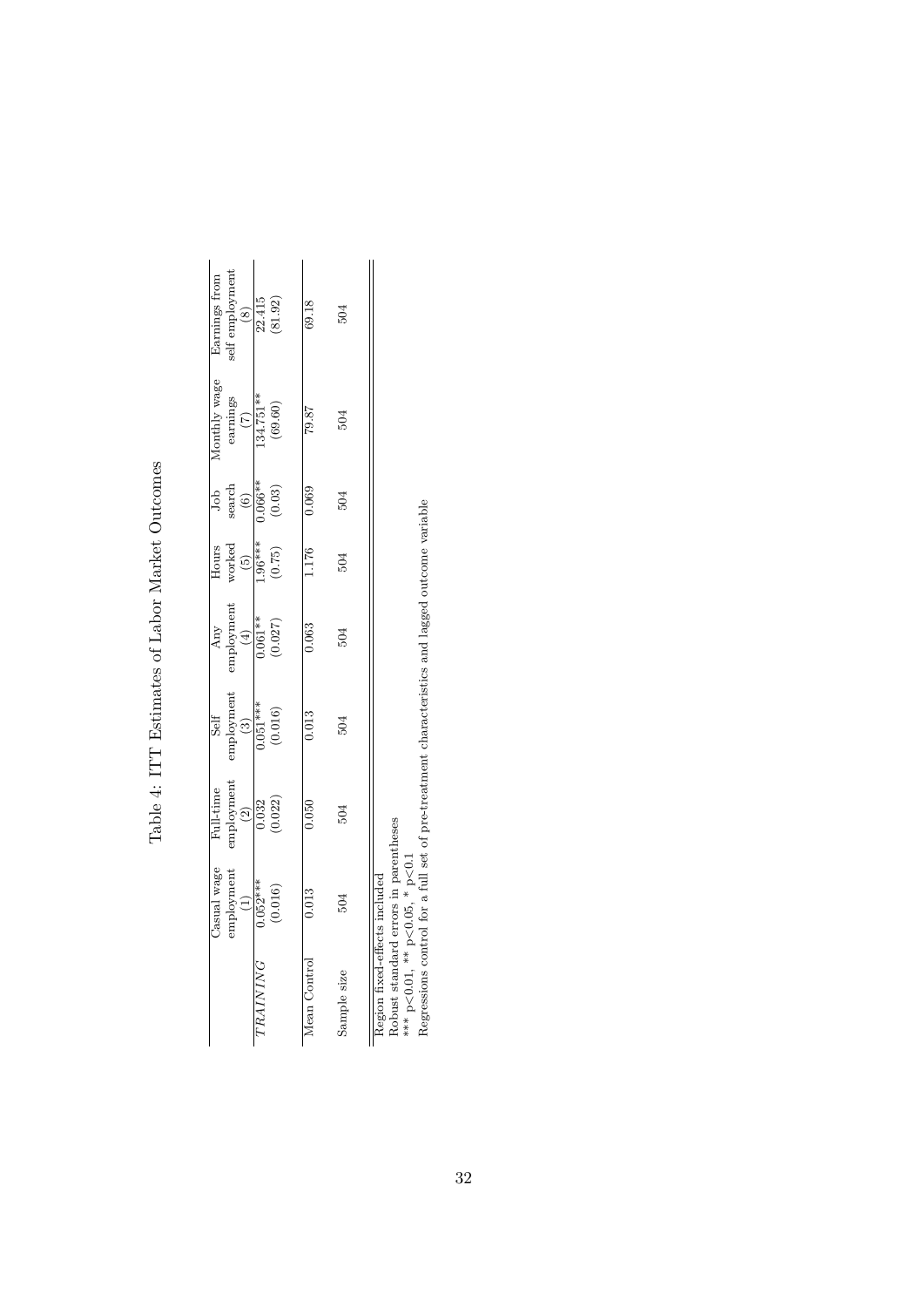| <b>TRAINING</b> | Own<br>sewing machine<br>$\left( 1\right)$<br>$0.153***$<br>(0.046) | Control over<br>resources<br>$\left( 2\right)$<br>$-0.048$<br>(0.049) | Rosca<br>participation<br>(3)<br>0.004<br>(0.019) | Happy<br>at home<br>$\left(4\right)$<br>0.076<br>(0.064) | Happy<br>at work<br>(5)<br>0.031<br>(0.066) |
|-----------------|---------------------------------------------------------------------|-----------------------------------------------------------------------|---------------------------------------------------|----------------------------------------------------------|---------------------------------------------|
| Mean Control    | 0.478                                                               | 0.0491                                                                | 0.065                                             | 1.648                                                    | 1.635                                       |
| Sample size     | 504                                                                 | 504                                                                   | 504                                               | 504                                                      | 504                                         |

## Table 5: ITT Estimates of Entrepreneurship, Empowerment and Happiness

Region fixed-effects included

Robust standard errors in parentheses

\*\*\* p<0.01, \*\* p<0.05, \* p<0.1

Regressions control for a full set of pre-treatment characteristics and lagged outcome variable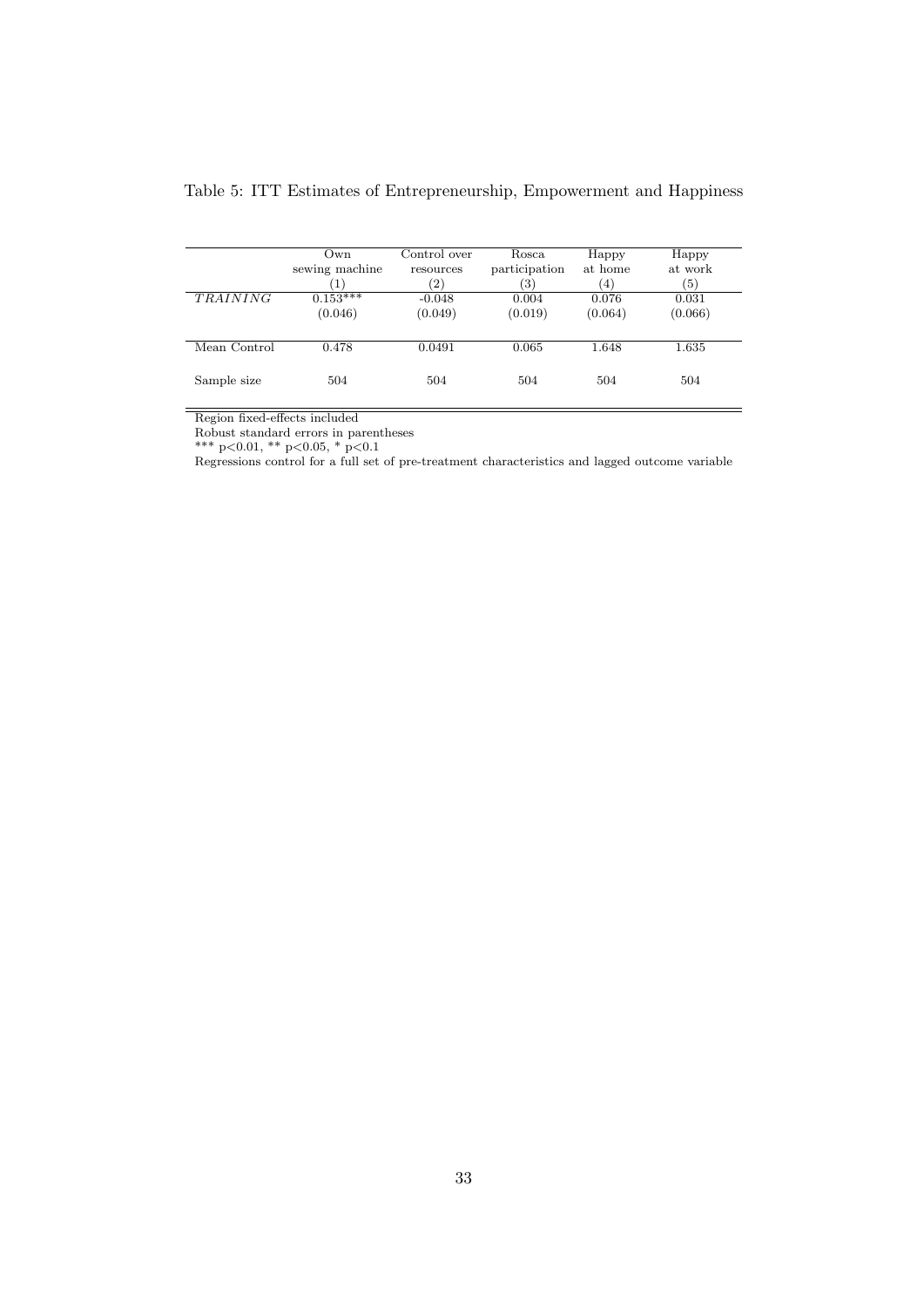|                                                                                            |                                                       |                                                    | Table 6: Sub-group average treatment effects          |                                                   |                                                      |                                                         |                                                        |                                                          |                                                            |
|--------------------------------------------------------------------------------------------|-------------------------------------------------------|----------------------------------------------------|-------------------------------------------------------|---------------------------------------------------|------------------------------------------------------|---------------------------------------------------------|--------------------------------------------------------|----------------------------------------------------------|------------------------------------------------------------|
|                                                                                            | employment<br>$\rm Casual$<br>wage<br>$\widehat{\Xi}$ | employment<br>Full-time<br>$\widehat{c}$           | employment<br>Self<br>$\widehat{\mathcal{E}}$         | employment<br>Any<br>$\bigoplus$                  | worked<br>Hours<br>$\widetilde{\Theta}$              | search<br>Job<br>$\odot$                                | Monthly<br>earnings<br>wage<br>$\widetilde{C}$         | employment<br>Earnings<br>from self<br>$\circledS$       | machine<br>sewing<br>Own<br>$\textcircled{\scriptsize{3}}$ |
| Completed secondary schooling<br>TRAINING×<br>TRAINING<br>Joint Test <sup>a</sup>          | $0.050**$<br>(0.021)<br>$4.80**$<br>(0.032)<br>0.004  | (0.030)<br>$-0.006$<br>(0.043)<br>0.034<br>0.77    | $6.73***$<br>$0.041**$<br>(0.021)<br>(0.031)<br>0.023 | (0.034)<br>(0.051)<br>0.023<br>$3.40*$<br>0.051   | $2.212**$<br>(1.021)<br>(1.516)<br>$-0.574$<br>2.12  | (0.036)<br>$0.069*$<br>(0.055)<br>2.11                  | 193.385<br>191.096<br>(83.807)<br>50.880<br>2.58       | (146.141)<br>(165.701)<br>$-6.968$<br>67.122<br>$1.08\,$ | $7.78***$<br>$0.119*$<br>(0.062)<br>(0.094)<br>0.077       |
| TRAINING× Hindu<br>TRAINING<br>Joint Test <sup>b</sup>                                     | $8.45***$<br>(0.018)<br>(0.033)<br>0.027<br>0.051     | (0.030)<br>(0.044)<br>0.015<br>0.035<br>2.26       | $0.046***$<br>(0.017)<br>$4.20**$<br>(0.032)<br>0.010 | $4.55***$<br>(0.033)<br>(0.051)<br>0.035<br>0.051 | $8.00***$<br>(1.444)<br>(1.067)<br>1.824<br>1.065    | $8.42***$<br>(0.040)<br>$(0.086)$<br>$(0.053)$<br>0.024 | 163.195<br>180.182<br>(63.827)<br>46.228<br>2.71       | (158.579)<br>(24.265)<br>40.915<br>2.348<br>0.07         | $0.150**$<br>$5.72**$<br>(0.067)<br>(0.006)                |
| TRAINING×SC<br>TRAINING<br>Joint Test <sup>c</sup>                                         | $0.071***$<br>(0.025)<br>(0.033)<br>$-0.038$<br>2.7   | $0.061*$<br>(0.035)<br>(0.043)<br>$-0.057$<br>0.02 | $9.55***$<br>$0.047*$<br>(0.028)<br>(0.033)<br>0.008  | $-0.015$<br>(0.052)<br>(0.041)<br>0.068<br>$2.65$ | $3.325**$<br>$-2.659*$<br>(1.296)<br>(1.541)<br>0.66 | (0.050)<br>(740.0)<br>$3.40*$<br>0.070                  | 157.872<br>(97.905)<br>151.862<br>57.044<br>$3.58*$    | (176.545)<br>(187.629)<br>$-24.103$<br>34.737<br>1.2     | $13.54***$<br>$0.186**$<br>(0.094)<br>(0.065)<br>0.058     |
| $TRAINING \times$ Experience in stitching/tailoring<br>TRAINING<br>Joint Test <sup>d</sup> | $0.049***$<br>(0.014)<br>(0.042)<br>0.008<br>2.02     | (0.027)<br>(0.048)<br>$0.018\,$<br>0.044<br>2.34   | $0.031*$<br>(0.016)<br>(0.044)<br>$5.63**$<br>0.064   | (0.030)<br>(0.060)<br>$5.05**$<br>0.083<br>0.034  | $1.777**$<br>(0.843)<br>(1.709)<br>0.580<br>2.44     | $9.77***$<br>$0.145**$<br>(0.034)<br>(0.062)<br>0.021   | $160.785*$<br>152.384<br>(95.086)<br>$-82.078$<br>0.55 | (119.249)<br>(165.792)<br>82.588<br>$-4.058$<br>0.65     | $0.116**$<br>$8.57***$<br>(0.057)<br>(0.098)<br>0.116      |
| Sample Size                                                                                | 504                                                   | 504                                                | 504                                                   | 504                                               | 504                                                  | 504                                                     | 504                                                    | 504                                                      | $Continued \dots$<br>504                                   |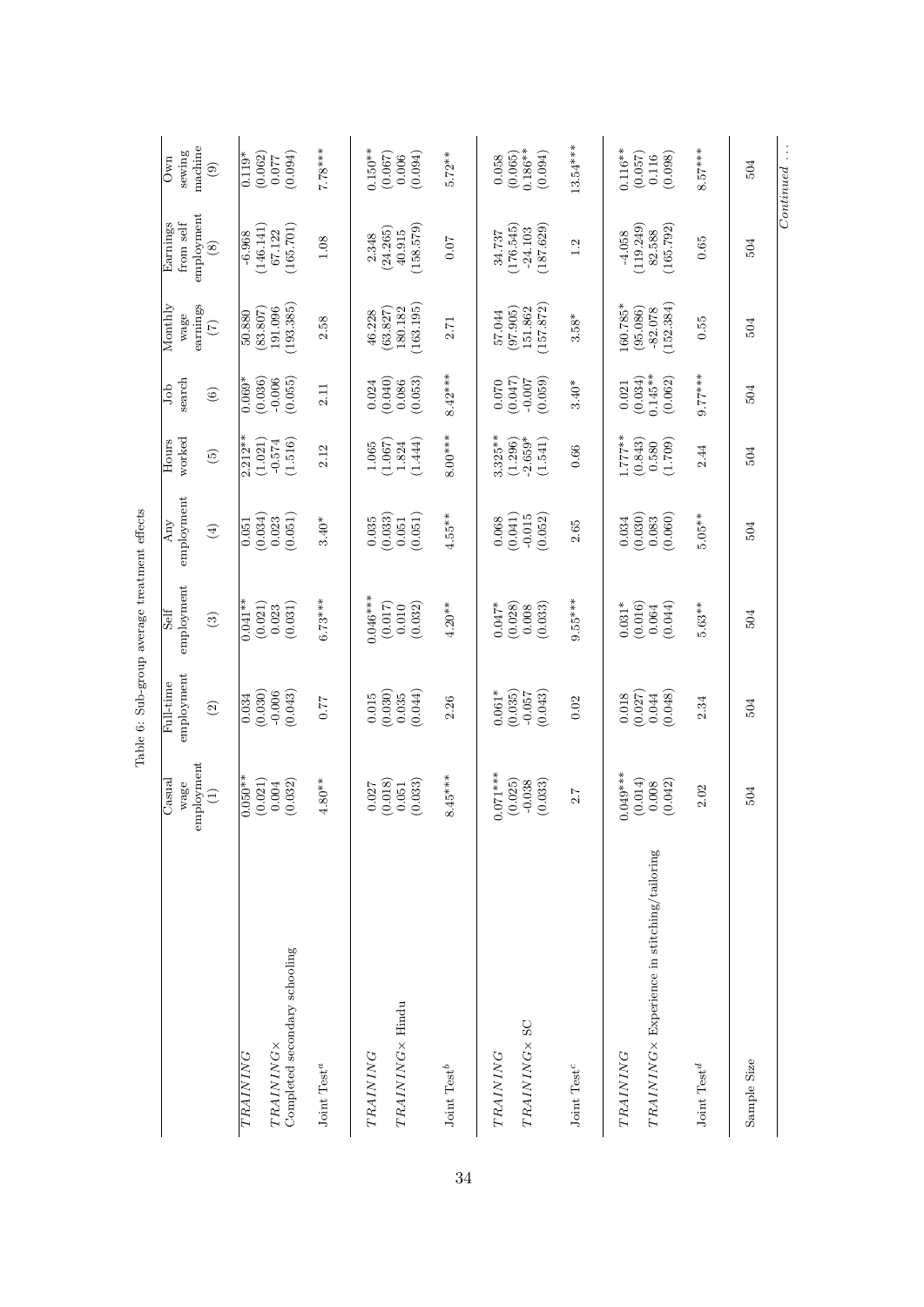Table 6 Continued Table 6 Continued

|                                                                                                                                                                                                                                                                                                                                                                                                              | Casual<br>wage           | Full-time<br>wage | employment<br>Self | employment<br>Any | worked<br>Hours | dop<br>search | Monthly<br>wage<br>earnings | Earnings<br>from self<br>employment | sewing<br>machine<br>Own               |
|--------------------------------------------------------------------------------------------------------------------------------------------------------------------------------------------------------------------------------------------------------------------------------------------------------------------------------------------------------------------------------------------------------------|--------------------------|-------------------|--------------------|-------------------|-----------------|---------------|-----------------------------|-------------------------------------|----------------------------------------|
|                                                                                                                                                                                                                                                                                                                                                                                                              | employment               |                   |                    |                   | $\widehat{5}$   |               | $\left( 7\right)$           | $\left(8\right)$                    | $\begin{pmatrix} 0 \\ 0 \end{pmatrix}$ |
| Regressions control for a full set of pre-treatment characteristics and lagged outcome variable<br>a: TRAINING + TRAINING × Completed Second<br>d: TRAINING + TRAINING × Experienced = 0<br>$b$ : TRAINING + TRAINING × Hindu = 0<br>$\cdot$ : TRAINING + TRAINING $\times$ SC = 0<br>Robust standard errors in parentheses<br>*** $p < 0.01$ , ** $p < 0.05$ , * $p < 0.1$<br>Region fixed-effects included | $\text{dary School} = 0$ |                   |                    |                   |                 |               |                             |                                     |                                        |

c:  $TRAINING + TRAINING \times SC = 0$ d:  $TRAINING + TRAINING \times Experienced = 0$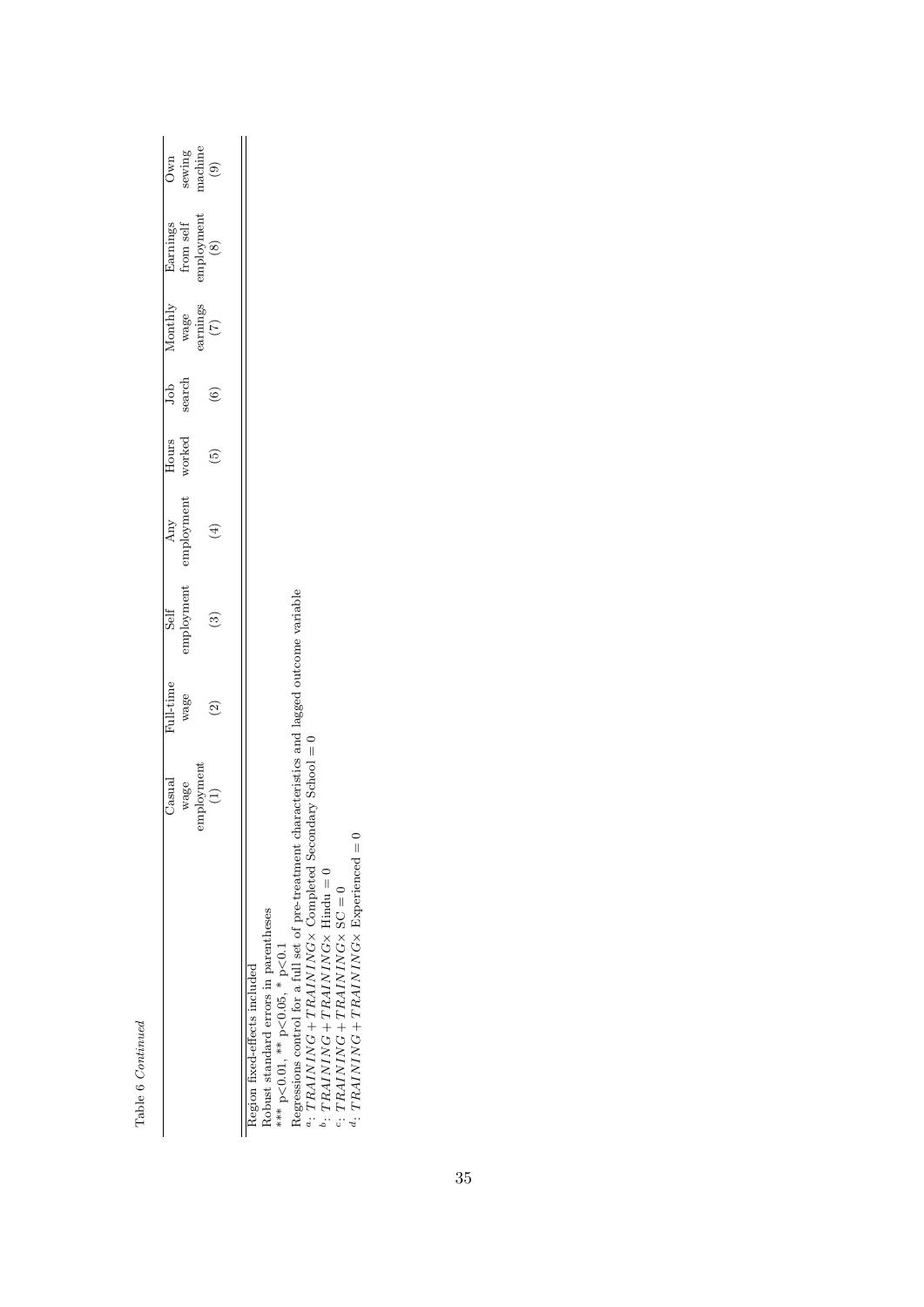|                                                                                                                                                                                                                                                                 | Casual wage<br>employment<br>Ξ | employment<br>Full-time<br>$\odot$                                    | employment<br>Self<br>$\widehat{S}$           | employment<br>Any<br>$\widehat{E}$ | worked<br>Hours<br>$\widetilde{\Theta}$ | search<br>Job<br>$\odot$ | Monthly wage<br>earnings<br>$\widetilde{(\mathbf{1})}$ | self employment<br>Earnings from<br>$\circled{s}$ |
|-----------------------------------------------------------------------------------------------------------------------------------------------------------------------------------------------------------------------------------------------------------------|--------------------------------|-----------------------------------------------------------------------|-----------------------------------------------|------------------------------------|-----------------------------------------|--------------------------|--------------------------------------------------------|---------------------------------------------------|
| TRAINED                                                                                                                                                                                                                                                         | $0.092***$<br>(0.028)          | (0.059)                                                               | $0.090***$<br>(0.030)                         | $0.110**$<br>(0.047)               | $3.483***$<br>(1.341)                   | $0.114***$<br>(0.051)    | 244.411**<br>(118.132)                                 | (145.664)<br>26.889                               |
| First-stage F statistic                                                                                                                                                                                                                                         | 66.87                          | 66.25                                                                 | 66.93                                         | 66.30                              | 66.16                                   | 67.15                    | 66.16                                                  | 66.65                                             |
| Hansen J statistic<br>(p-value)                                                                                                                                                                                                                                 | (0.30)                         | (0.20)<br>3.20                                                        | $\frac{2.70}{(0.25)}$                         | $\frac{1.66}{(0.43)}$              | (0.55)                                  | (0.06)                   | $\frac{0.53}{(0.76)}$                                  | (0.11)                                            |
| Sample size                                                                                                                                                                                                                                                     | 504                            | 504                                                                   | 504                                           | 504                                | 504                                     | 504                      | 504                                                    | 504                                               |
|                                                                                                                                                                                                                                                                 |                                |                                                                       |                                               |                                    |                                         |                          |                                                        |                                                   |
| <b>ATTENDANCE</b>                                                                                                                                                                                                                                               | $0.001***$<br>(0.000)          | $\begin{array}{c} 0.001 \\ 0.001 \end{array}$                         | $0.001***$<br>(0.000)                         | $0.001***$<br>(0.001)              | $0.045**$<br>(0.018)                    | $0.002***$<br>(0.001)    | $3.040*$<br>(1.649)                                    | $\frac{0.535}{(1.873)}$                           |
| First-stage F statistic                                                                                                                                                                                                                                         | 72.47                          | 71.58                                                                 | 71.74                                         | 71.75                              | 71.81                                   | 72.45                    | 71.68                                                  | 71.65                                             |
| Hansen J statistic<br>(p-value)                                                                                                                                                                                                                                 | (0.98)<br>$0.04\,$             | (0.15)<br>3.82                                                        | $\begin{array}{c} 2.21 \\ (0.33) \end{array}$ | (0.31)<br>$\!2.34$                 | $\frac{1.23}{(0.54)}$                   | (60.00)                  | $\frac{0.81}{(0.66)}$                                  | (0.11)                                            |
| Sample size                                                                                                                                                                                                                                                     | 504                            | 504                                                                   | 504                                           | 504                                | 504                                     | 504                      | 504                                                    | 504                                               |
| TRAINED and ATTENDANCE are both instrumented with treatment (TRAINING), and its interaction with age and marrital status<br>Robust standard errors in parentheses<br>Region fixed-effects included<br>Regressions control for a<br>*** $p<0.01$ , ** $p<0.05$ , | $p<0.1$<br>$\ast$              | full set of pre-treatment characteristics and lagged outcome variable |                                               |                                    |                                         |                          |                                                        |                                                   |

Table 7: TOT Estimates of Labor Market Outcomes Table 7: TOT Estimates of Labor Market Outcomes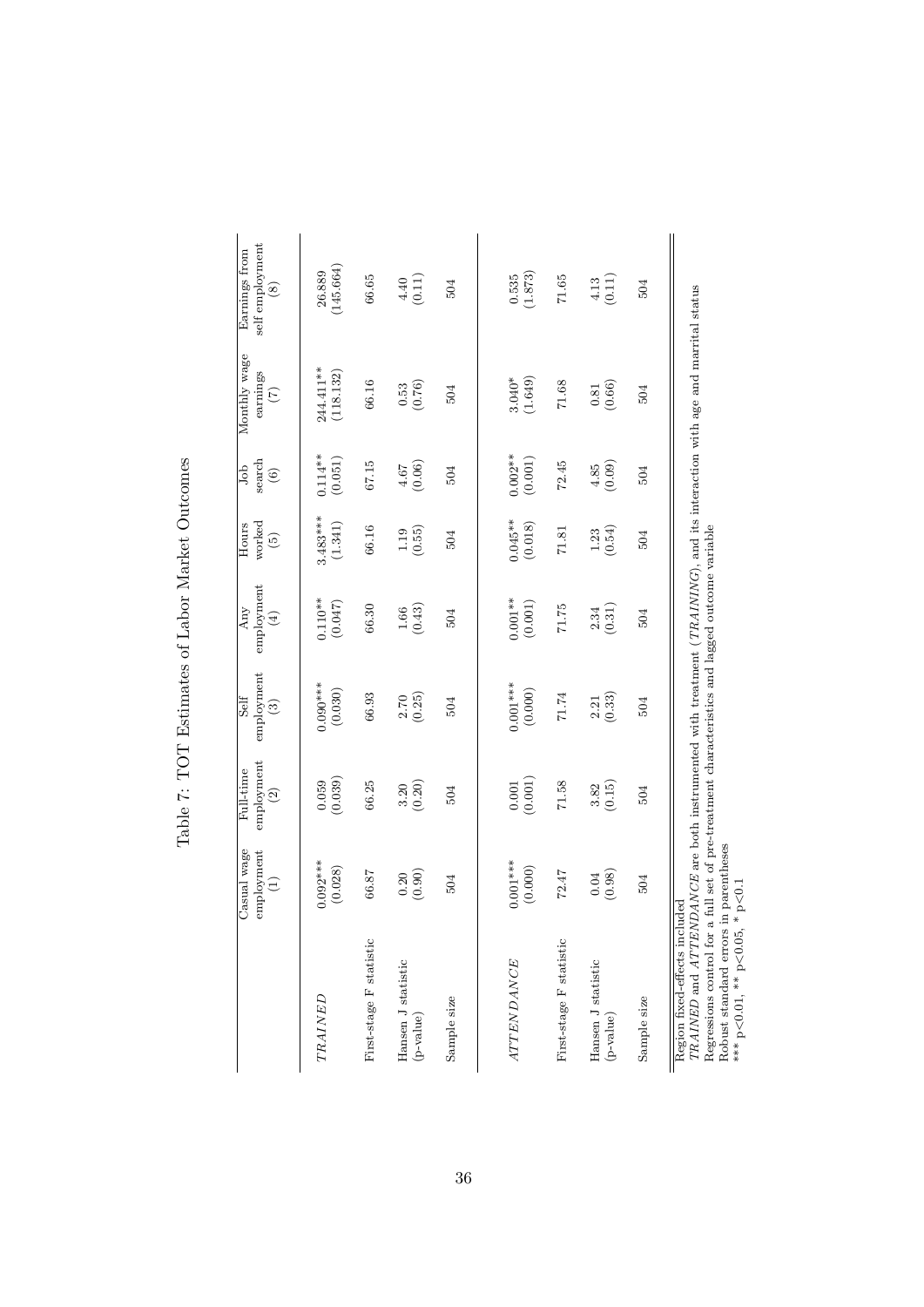|                         | Own            | Control over | Rosca         | Happy   | Happy   |
|-------------------------|----------------|--------------|---------------|---------|---------|
|                         | sewing machine | resources    | participation | at home | at work |
|                         | (1)            | (2)          | (3)           | (4)     | (5)     |
| TRAINED                 | $0.279***$     | $-0.091$     | 0.008         | 0.141   | 0.056   |
|                         | (0.083)        | (0.087)      | (0.033)       | (0.114) | (0.119) |
| First-stage F statistic | 66.31          | 66.58        | 66.70         | 66.90   | 66.06   |
| Hansen J statistic      | 1.60           | 3.69         | 0.45          | 0.38    | 3.11    |
| $(p-value)$             | (0.45)         | (0.15)       | (0.80)        | (0.82)  | (0.21)  |
| Sample size             | 504            | 504          | 504           | 504     | 504     |
| <i>ATTENDANCE</i>       | $0.004***$     | $-0.001$     | 0.000         | 0.002   | 0.001   |
|                         | (0.001)        | (0.001)      | (0.000)       | (0.001) | (0.002) |
| First-stage F statistic | 71.40          | 71.73        | 71.60         | 71.86   | 71.49   |
| Hansen J statistic      | 2.01           | 3.79         | 0.51          | 0.42    | 3.12    |
| (p-value)               | (0.36)         | (0.15)       | (0.77)        | (0.81)  | (0.21)  |
| Sample size             | 504            | 504          | 504           | 504     | 504     |

### Table 8: TOT Estimates of Entrepreneurship, Empowerment and Happiness

Region fixed-effects included

Trained and Attendance are both instrumented with TREATMENT

and its interaction with age and marrital status

Regressions control for a full set of pre-treatment characteristics and lagged outcome variable Robust standard errors in parentheses

\*\*\* p<0.01, \*\* p<0.05, \* p<0.1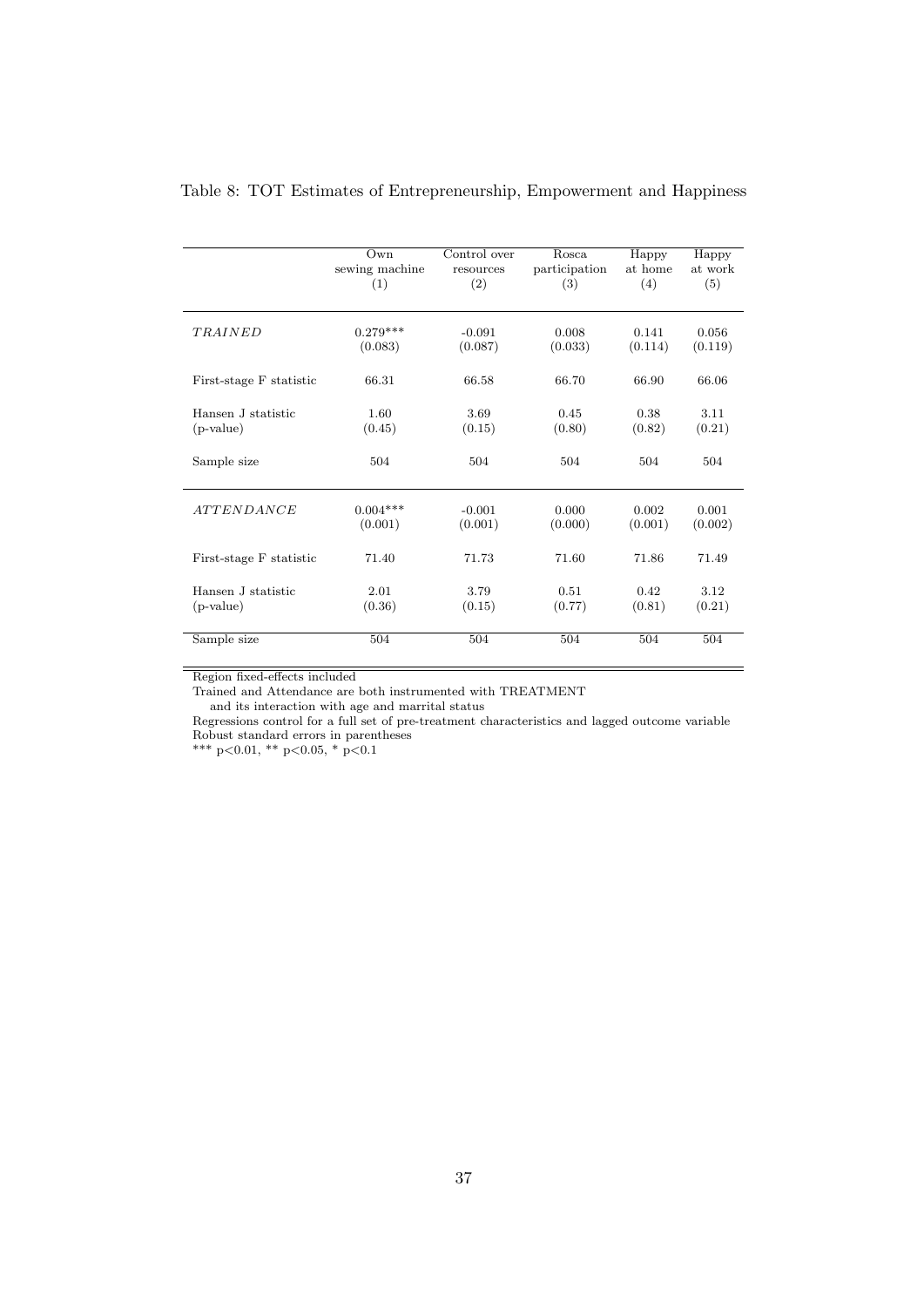| Variables                               | Treatment | Control | Treatment-Control |
|-----------------------------------------|-----------|---------|-------------------|
|                                         | (1)       | (2)     | (3)               |
| Socioeconomic Characteristics           |           |         |                   |
| Age                                     | 24.34     | 22.20   | $2.23**$          |
|                                         |           |         | (1.07)            |
| Completed secondary schooling           | 0.38      | 0.47    | $-0.09$           |
|                                         |           |         | (0.09)            |
| SC                                      | 0.58      | 0.59    | $-0.01$           |
|                                         |           |         | (0.09)            |
| Experience in stitching/tailoring       | 0.48      | 0.52    | $-0.04$           |
|                                         |           |         | (0.09)            |
| Married                                 | 0.52      | 0.36    | $0.15*$           |
|                                         |           |         | (0.09)            |
| Dependency ratio                        | 0.38      | 0.31    | 0.07              |
|                                         |           |         | (0.10)            |
| Hindu                                   | 0.98      | 0.98    | 0.00              |
|                                         |           |         | (0.03)            |
| Behavioral Characteristics              |           |         |                   |
| Proportion allocated to risky option    | 51.86     | 50.90   | 0.96              |
| in the investment game                  |           |         | (3.72)            |
| Competitive wage scheme                 | 0.373     | 0.363   | 0.010             |
| in competition game                     |           |         | (0.09)            |
| Self assessment of number of bags       | 4.21      | 4.53    | $-0.32$           |
| they could fill in the competition game |           |         | (0.37)            |
| Perceived rank within group             | 4.17      | 3.86    | $0.31*$           |
| $(1=Lower, 5=Higher)$                   |           |         | (0.18)            |
| Number of bags actually filled          | 1.92      | 1.79    | 0.13              |
|                                         |           |         | (0.12)            |
| Overconfidence                          | 2.64      | 3.00    | 0.36              |
|                                         |           |         | (0.38)            |
| Sample Size                             | 91        | 44      |                   |

Table 9: Baseline Characteristics from Artefactual Field Experiments

Standard errors reported in parentheses

\*\*\* p<0.01, \*\* p<0.05, \* p<0.1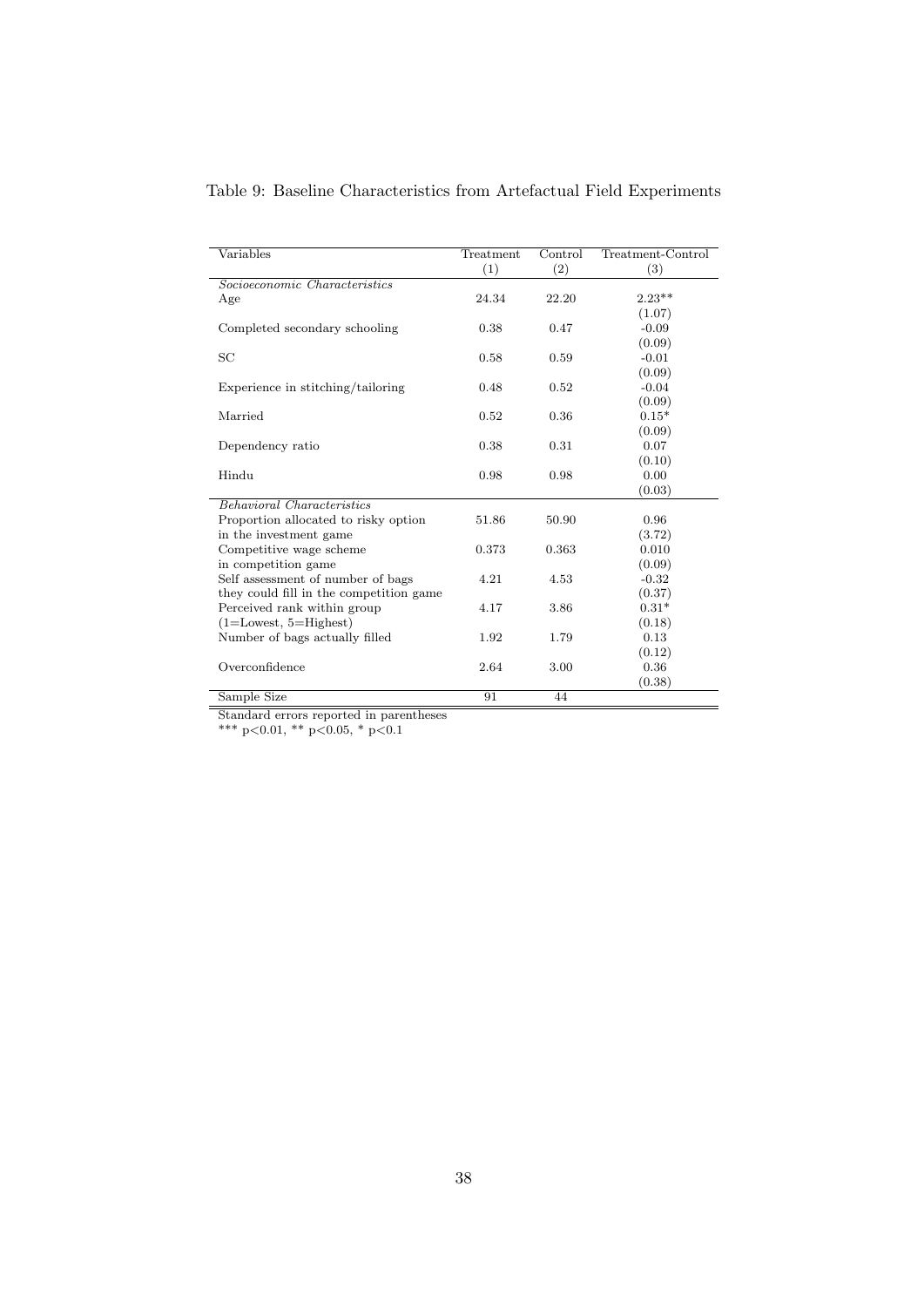|              | the investment game<br>Proportion allocated<br>to risky option in<br>$\begin{pmatrix} 1 \end{pmatrix}$ | in the competition game<br>wage scheme<br>Competitive<br>$\widehat{c}$ | number of bags they could fill<br>in the competition game<br>Self assessment of<br>$\binom{3}{2}$ | in the competition game<br>within the group<br>Perceived rank<br>(4) |
|--------------|--------------------------------------------------------------------------------------------------------|------------------------------------------------------------------------|---------------------------------------------------------------------------------------------------|----------------------------------------------------------------------|
| TRAINING     | (4.623)<br>$-5.312$                                                                                    | (0.103)<br>0.080                                                       | (0.416)<br>0.152                                                                                  | $0.460**$<br>(0.223)                                                 |
| Mean Control | 54.31                                                                                                  | 0.38                                                                   | 4.12                                                                                              | 3.51                                                                 |
| Sample Size  | <b>21</b>                                                                                              | 121                                                                    | 121                                                                                               | 121                                                                  |
|              | Robust standard errors in parentheses<br>r C、 シ A LC C、 シャナ F C C、 シャナ                                 |                                                                        |                                                                                                   |                                                                      |

Table 10: ITT effects of the training program on behavioral characteristics Table 10: ITT effects of the training program on behavioral characteristics

 $\mathbb{R}^*$  $<$  0.01,  $**$  p.  $< 0.05, * p.$  $\overline{\textrm{c}}$ Regressions control for a full set of pre-treatment characteristics and lagged outcome variable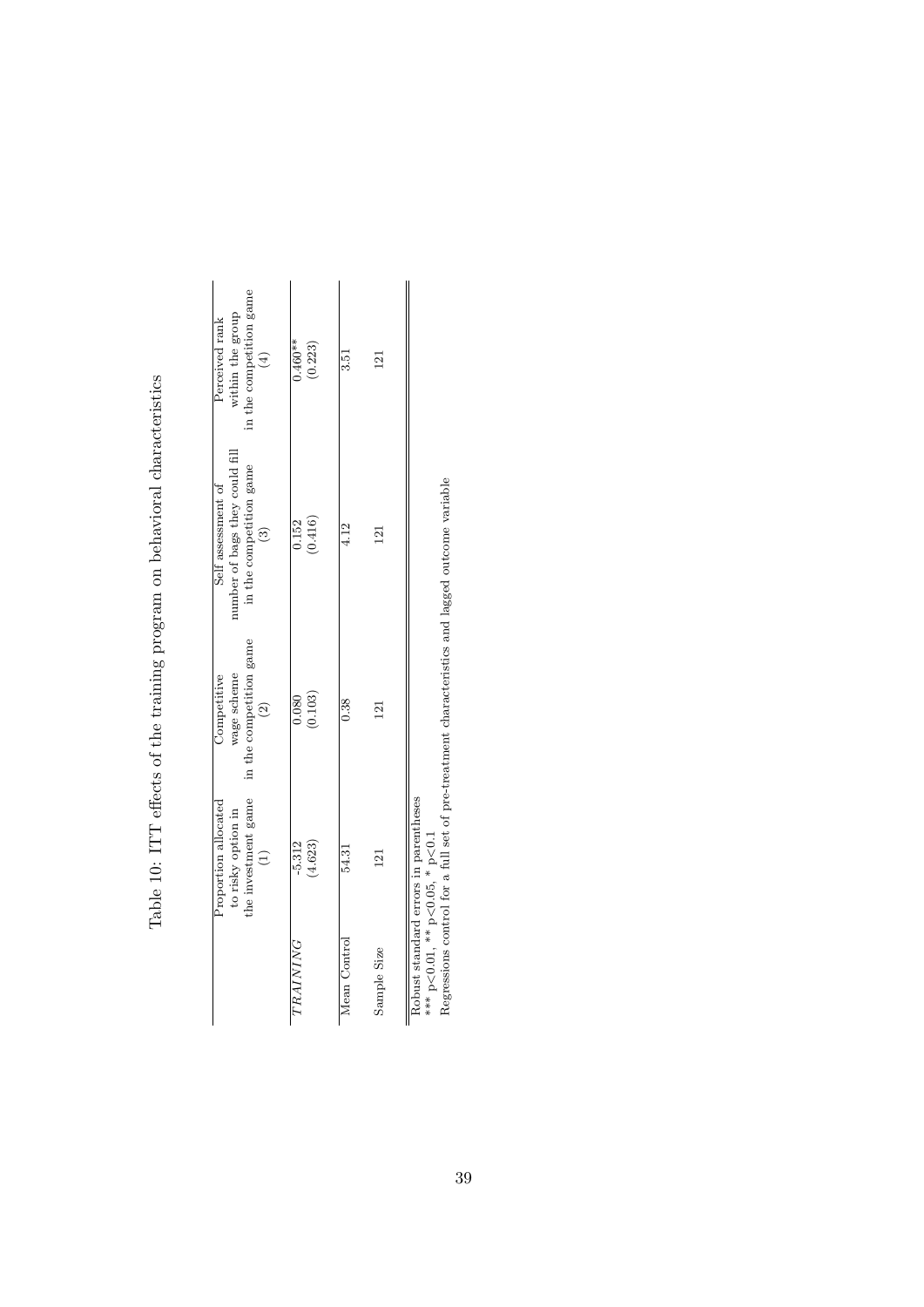|                                                                                  | ployment<br>$\rm Casual$<br>wage<br>$\widehat{\Xi}$<br>E | employment<br>Full-time<br>$\widehat{c}$                | employment<br>Self<br>$\odot$                             | employment<br>Any<br>$\bigoplus$                          | worked<br>Hours<br>$\widetilde{5}$                      | search<br>Job<br>$\odot$                            | Monthly<br>earnings<br>wage<br>$\mathfrak{S}$          | employment<br>Earnings<br>from self<br>$\circledast$  | machine<br>sewing<br>Own<br>$\circledcirc$       |
|----------------------------------------------------------------------------------|----------------------------------------------------------|---------------------------------------------------------|-----------------------------------------------------------|-----------------------------------------------------------|---------------------------------------------------------|-----------------------------------------------------|--------------------------------------------------------|-------------------------------------------------------|--------------------------------------------------|
| Risk Averse High<br><b>TRAINING</b> ×<br>TRAINING                                | $0.151***$<br>$0.104**$<br>(0.048)<br>(0.070)            | $-0.158**$<br>$0.081*$<br>(0.042)<br>(0.068)            | $-0.216***$<br>$0.100**$<br>(0.049)<br>(0.066)            | $-0.265***$<br>$0.116**$<br>(0.058)<br>(0.081)            | $-6.118**$<br>$2.859**$<br>(1.379)<br>(2.919)           | $0.137**$<br>$-0.161*$<br>(0.059)<br>(0.085)        | $167.444**$<br>132.838)<br>$-213.114$<br>(76.123)      | $.985.415*$<br>541.654)<br>274.116<br>71.820          | $-0.254***$<br>(0.089)<br>(0.101)<br>0.086       |
| Joint Test <sup>a</sup>                                                          | 0.94                                                     | 2.06                                                    | $3.11*$                                                   | $3.32*$                                                   | 2.05                                                    | 0.10                                                | 0.12                                                   | 2.30                                                  | 2.09                                             |
| <b>TRAINING</b> ×<br>TRAINING<br>Competitive<br>Joint Test <sup>b</sup>          | $6.18***$<br>$0.149*$<br>(0.046)<br>(0.078)<br>0.049     | $0.148*$<br>$5.58**$<br>(0.041)<br>(770.077)<br>0.026   | (0.056)<br>(0.069)<br>0.088<br>$3.11*$<br>0.025           | $6.94***$<br>$0.186***$<br>(0.062)<br>(0.091)<br>0.046    | $7.037**$<br>(1.159)<br>$6.40***$<br>(2.989)<br>0.271   | $0.142**$<br>(0.069)<br>(0.088)<br>$-0.020$<br>2.37 | 217.688)<br>(615.67)<br>327.202<br>48.090<br>$3.99***$ | 373.918)<br>325.411)<br>191.833<br>$-7.200$<br>0.31   | (0.096)<br>(0.090)<br>0.050<br>0.089<br>1.79     |
| Self Assessment High<br><b>TRAINING</b> ×<br>TRAINING<br>Joint $\mathrm{Test}^c$ | $3.95**$<br>(0.062)<br>(0.075)<br>0.038<br>0.078         | (0.073)<br>$0.127*$<br>(0.086)<br>$-0.075$<br>1.18      | (0.055)<br>$4.66***$<br>(0.065)<br>0.040<br>0.087         | $(0.077)$<br>0.029<br>(0.091)<br>0.094<br>$3.13*$         | $4.241*$<br>(2.402)<br>(3.081)<br>$-2.251$<br>1.29      | $6.45***$<br>(0.066)<br>(0.079)<br>0.049<br>0.130   | 114.701<br>171.352<br>135.398<br>45.333<br>2.72        | 249.200<br>260.821<br>341.431)<br>478.204<br>0.44     | (0.096)<br>(0.109)<br>0.011<br>0.111<br>1.68     |
| Self Rank High<br><b>TRAINING</b> ×<br>TRAINING<br>Joint Test <sup>d</sup>       | $0.104*$<br>$5.18**$<br>(0.047)<br>(0.062)<br>0.025      | $0.150**$<br>(0.058)<br>(0.073)<br>$5.80**$<br>$-0.031$ | $0.187***$<br>$6.51***$<br>(0.051)<br>(0.037)<br>$-0.040$ | $0.201***$<br>$6.53***$<br>(0.078)<br>$-0.034$<br>(0.089) | $5.56***$<br>(1.789)<br>$4.185*$<br>(2.314)<br>$-0.297$ | (0.094)<br>$4.23**$<br>(0.098)<br>$-0.011$<br>0.142 | 246.981)<br>$-143.462$<br>284.316)<br>269.651<br>2.20  | 514.955*<br>243.498)<br>265.185<br>$-315.831$<br>0.40 | (0.110)<br>(760.0)<br>0.047<br>0.047<br>$1.00\,$ |
| Sample Size                                                                      | 135                                                      | 135                                                     | 135                                                       | 135                                                       | 135                                                     | 135                                                 | 135                                                    | 135                                                   | 135                                              |
|                                                                                  |                                                          |                                                         |                                                           |                                                           |                                                         |                                                     |                                                        |                                                       | Continued                                        |

Table 11: Impact of Baseline Intrinsic Characteristics Table 11: Impact of Baseline Intrinsic Characteristics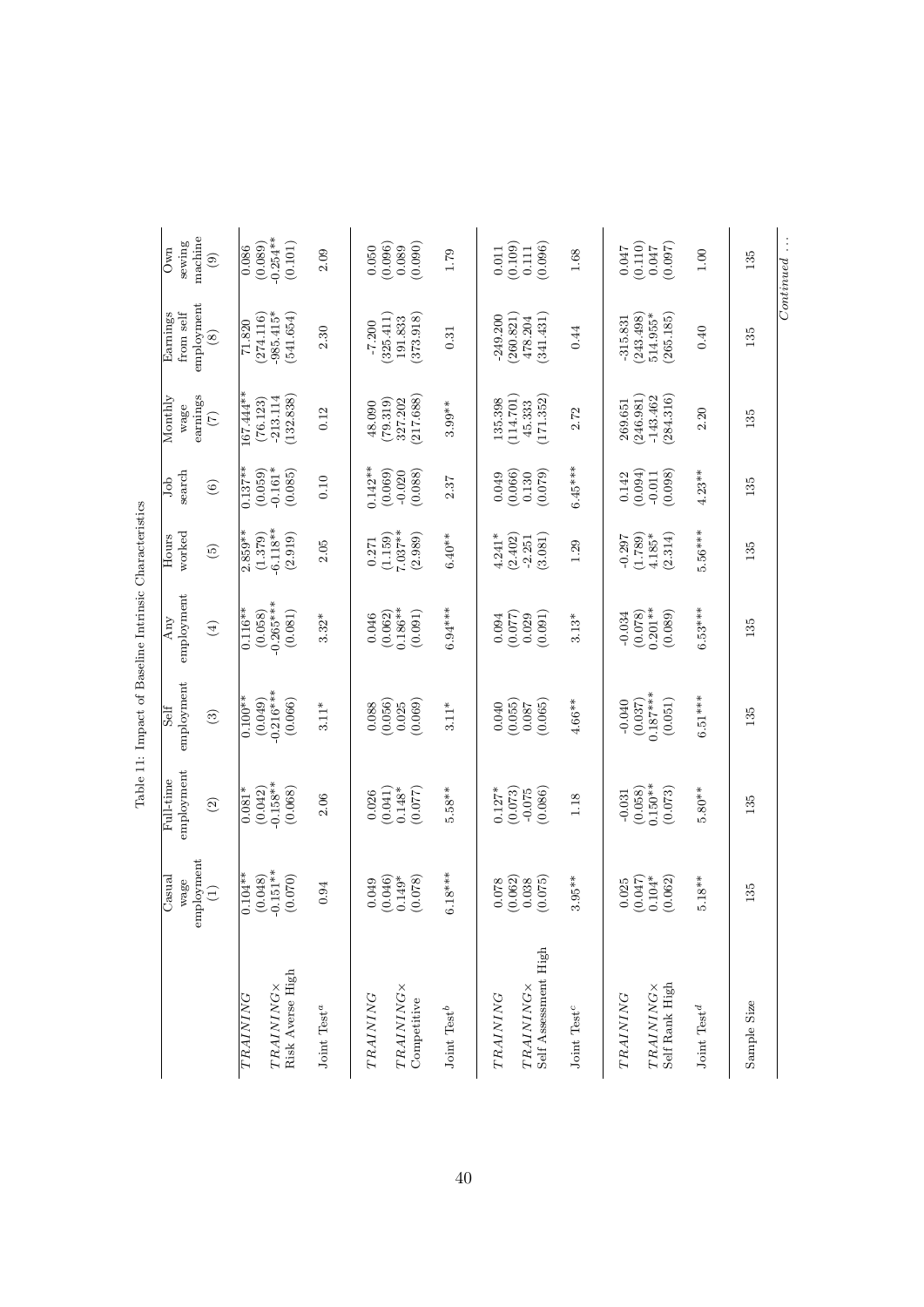Table 11 Continued Table 11 Continued

|               |                         |          | $\begin{array}{c} \text{Own} \\ \text{sewing} \\ \text{machine} \\ \text{(9)} \end{array}$ |  |
|---------------|-------------------------|----------|--------------------------------------------------------------------------------------------|--|
|               |                         |          | Earnings<br>from self<br>mployment<br>(8)                                                  |  |
| Ionth).       | wage<br>earnings<br>(7) |          |                                                                                            |  |
| Job<br>search |                         |          | ⊙                                                                                          |  |
|               | vorked                  |          | <u>ໂຕ</u>                                                                                  |  |
|               | Any<br>mployment        |          | $\overline{A}$                                                                             |  |
|               | mploymen                |          | ္က                                                                                         |  |
|               | mployment               | mploymen | $\tilde{\mathcal{C}}$                                                                      |  |
| asua          | wage                    |          | F<br>í                                                                                     |  |
|               |                         |          |                                                                                            |  |

Robust standard errors in parentheses

\*\*\* p<0.01, \*\* p<0.05, \* p<0.1

Robust standard errors in parentheses<br>\*\*\* p<0.01, \*\* p<0.05, \* p<0.1<br>Regressions control for a full set of pre-treatment characteristics and lagged outcome variable Regressions control for a full set of pre-treatment characteristics and lagged outcome variable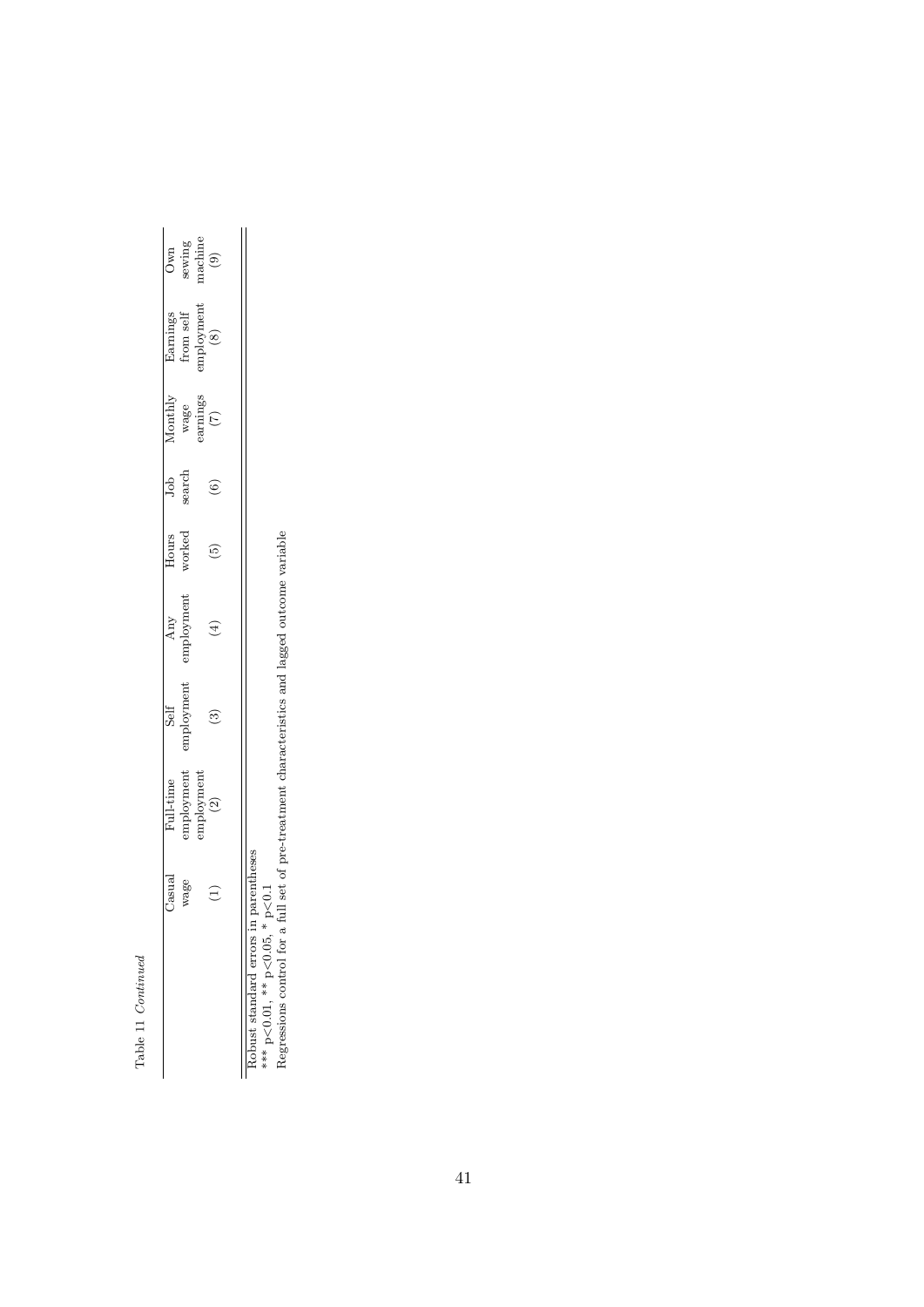# A.1 Appendix

| Table A-1: Likelihood of Attrition: Marginal Effects from a Probit Regression |  |  |
|-------------------------------------------------------------------------------|--|--|
|-------------------------------------------------------------------------------|--|--|

|                                   | Attrition (ME) |
|-----------------------------------|----------------|
|                                   | (1)            |
| <b>TREATMENT</b>                  | 0.009          |
|                                   | (0.031)        |
| Age                               | $0.008**$      |
|                                   | (0.004)        |
| Completed secondary schooling     | 0.006          |
|                                   | (0.029)        |
| Married                           | $-0.054$       |
|                                   | (0.047)        |
| Hindu                             | $-0.053$       |
|                                   | (0.043)        |
| SС                                | 0.010          |
|                                   | (0.029)        |
| Experience in stitching/tailoring | $-0.055$       |
|                                   | (0.033)        |
| Dependency ratio                  | 0.019          |
|                                   | (0.034)        |
| Sample Size                       | 594            |

Robust standard errors in parentheses

Region fixed-effects included

\*\*\* p<0.01, \*\* p<0.05, \* p<0.1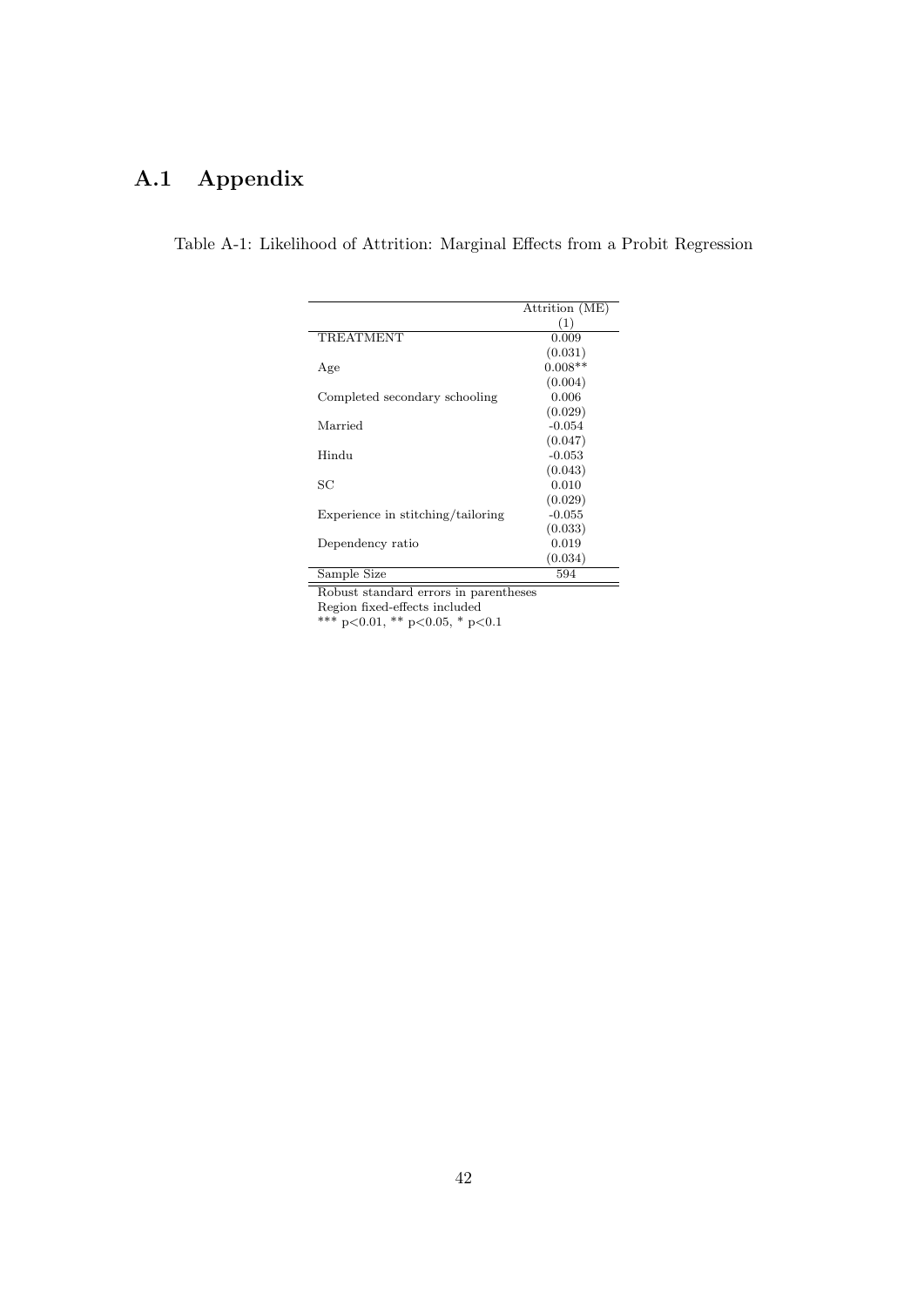|                                      | lme                |            |            |              |                 |                         |                         |                                          |
|--------------------------------------|--------------------|------------|------------|--------------|-----------------|-------------------------|-------------------------|------------------------------------------|
|                                      | $\rm Casual$       | Full-time  | Self       | $_{\rm Any}$ | Hours           | $_{\rm{Job}}$           | Monthly                 | Earnings                                 |
|                                      | employment<br>wage | employment | employment | employment   | worked          | search                  | earnings<br>wage        | employment<br>from $\operatorname{self}$ |
|                                      | $\widehat{\Xi}$    | $\odot$    | $\odot$    | $\bigoplus$  | $\widetilde{5}$ | $\odot$                 | $\widehat{C}$           | $\circledast$                            |
| Treatment                            | 0.007              | 0.020      | 0.006      | 0.021        | $0.935*$        | $0.066*$                | 41.407                  | 42.048                                   |
|                                      | (0.010)            | (0.018)    | (0.015)    | (0.021)      | (0.499)         | (0.028)                 | (30.050)                | 64.545                                   |
| Age                                  | 0.002              | $0.005**$  | $0.004*$   | $0.007***$   | $0.141***$      | 0.005                   | $6.714*$                | 7.888                                    |
|                                      | (0.001)            | (0.002)    | (0.002)    | (0.003)      | (0.071)         | (0.003)                 | (3.544)                 | (4.838)                                  |
| Completed secondary schooling        | 0.004              | 0.024      | $-0.014$   | 0.032        | $0.913*$        | $-0.030$                | $66.491*$               | 11.721                                   |
|                                      | (0.010)            | (0.017)    | (0.013)    | (0.020)      | (0.535)         | (0.023)                 | (36.648)                | (36.545)                                 |
| Married                              | 0.002              | $-0.042$   | $0.060**$  | $-0.074**$   | $-0.925$        | $-0.031$                | $-17.173$               | $-143.892$                               |
|                                      | (0.018)            | (0.027)    | (0.024)    | (0.033)      | (0.960)         | (0.039)                 | (71.604)                | (89.576)                                 |
| Hindu                                | 0.009              | 0.034      | 0.014      | 0.042        | 1.329           | 0.004                   | 52.772                  | 144.883                                  |
|                                      | (0.016)            | (0.028)    | (0.018)    | (0.032)      | (1.068)         | $(0.031)$<br>$0.085***$ | (79.272)                | 150.022                                  |
| SC                                   | $-0.015$           | $-0.006$   | 0.011      | $-0.002$     | $-0.736$        |                         | $-12.533$               | $-44.827$                                |
|                                      | (0.011)            | (0.017)    | (0.014)    | (0.020)      | (0.528)         | (0.022)                 | (33.641)                | (36.767)                                 |
| Experience in stitching or tailoring | $-0.003$           | $0.038*$   | $0.036*$   | $0.061**$    | 1.085           | $0.078**$               | 56.541                  | 4.465                                    |
|                                      | (0.012)            | (0.023)    | (0.018)    | (0.027)      | (0.735)         | (0.030)                 | (50.299)                | (39.004)                                 |
| Dependency ratio                     | 0.012              | 0.016      | 0.024      | 0.019        | 0.192           | 0.001                   | 10.302                  | 72.022                                   |
|                                      | (0.019)            | (0.023)    | (0.019)    | (0.024)      | (0.779)         | (0.027)                 | (51.531)                | (50.575)                                 |
| Residence of North Shahdara          | $-0.002$           | 0.000      | $-0.013$   | $-0.000$     | 0.342           | $-0.016$                | 47.432                  | 123.580                                  |
|                                      | (0.016)            | (0.028)    | (0.017)    | (0.032)      | (1.039)         | (0.030)                 | $(68.784)$<br>352.783** | 129.929)                                 |
| Attrite                              | 0.032              | $0.256*$   | $-0.051$   | 0.181        | $6.048**$       | 0.044                   |                         | 213.323                                  |
|                                      | (0.033)            | (0.135)    | (0.105)    | (0.169)      | (2.915)         | (0.140)                 | (168.821)               | 145.268                                  |
| $Atrite\times Treatment$             | $-0.007$           | $-0.055$   | 0.019      | $-0.032$     | $-1.582**$      | $-0.045$                | $-77.358*$              | 42.048                                   |
|                                      | (0.010)            | (0.037)    | (0.028)    | (0.046)      | (0.776)         | (0.073)                 | (44.664)                | (64.545)                                 |
| Attritex Age                         | $-0.002$           | $-0.010**$ | $-0.004*$  | $-0.013**$   | $-0.230**$      | $-0.003$                | $-11.623**$             | $-7.888$                                 |
|                                      | (0.001)            | (0.005)    | (0.002)    | (0.006)      | (0.109)         | $(0.007)$<br>0.075      | (5.777)                 | (4.838)                                  |
| Attritex Completed                   | $-0.004$           | 0.000      | 0.008      | $-0.014$     | $-0.470$        |                         | $-41.901$               | $-11.721$                                |
| secondary schooling                  | (0.010)            | (0.029)    | (0.017)    | (0.033)      | (0.678)         | (0.062)                 | (43.368)                | (36.545)                                 |
| Attritex Married                     | $-0.002$           | 0.135      | 0.048      | 0.155        | 2.608           | 0.166                   | 110.649                 | 143.892                                  |
|                                      | (0.018)            | (0.089)    | (0.030)    | (0.094)      | (1.808)         | (0.107)                 | (111.213)               | (89.576)                                 |
| Attritex Hindu                       | $-0.009$           | $-0.027$   | 0.085      | 0.063        | $-1.215$        | $0.143**$               | $-46.450$               | $-144.883$                               |
|                                      | (0.016)            | (0.031)    | (680)      | (0.096)      | (1.095)         | (0.069)                 | (80.395)                | 150.022)                                 |
| <b>AttritexSC</b>                    | 0.015              | 0.016      | 0.015      | 0.038        | 0.919           | $-0.057$                | 22.709                  | 44.827                                   |
|                                      | (0.011)            | (0.021)    | (0.027)    | (0.033)      | (0.573)         | (0.053)                 | (35.875)                | (36.767)                                 |
| Attritex Experience in               | 0.003              | $-0.058*$  | 0.028      | $-0.017$     | $-1.433*$       | 0.025                   | $-75.849$               | $-4.465$                                 |
| stitching/tailoring                  | (0.012)            | (0.030)    | (0.059)    | (0.066)      | (0.815)         | (0.094)                 | (53.965)                | (39.004)                                 |
| Attritex dependency                  | $-0.012$           | $-0.052$   | $-0.028$   | $-0.058$     | $-0.831$        | 0.094                   | $-45.814$               | $-72.022$                                |
| ratio                                | (0.019)            | (0.040)    | (0.021)    | (0.042)      | (0.975)         | (0.074)                 | (60.963)                | (50.575)                                 |
|                                      |                    |            |            |              |                 |                         |                         | $Continued \ldots$                       |

Table A-2: Are Attriting Women Different? Labor Market Outcomes at Base-Table A-2: Are Attriting Women Different? Labor Market Outcomes at Basenian.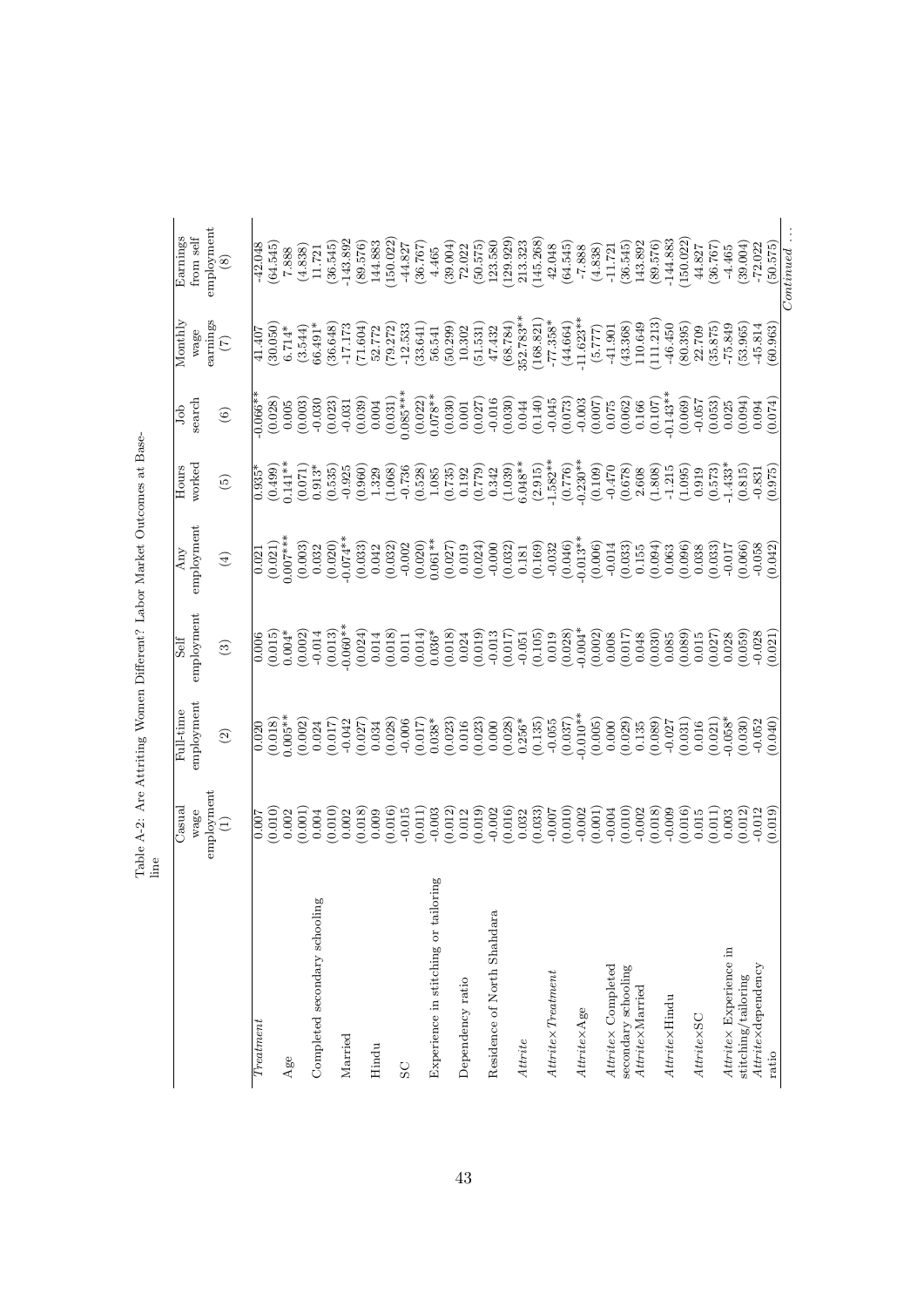| í,     |  |
|--------|--|
| í<br>٠ |  |

|                                                                       | Jasual                                                                            | Full-time<br>employment                                                                  | $\overline{\text{Self}}$ employment                                             | $\begin{array}{c} \text{Any} \\ \text{emplogment} \end{array}$                                            | Hours<br>worked                                                                 | Job<br>search                                                                                 | $\frac{1}{\sqrt{2}}$<br>wage<br>arnings<br>(7)                                             | $\begin{array}{c} \text{Earning} \\ \text{from self} \\ \text{maplogment} \\ \end{array}$ |
|-----------------------------------------------------------------------|-----------------------------------------------------------------------------------|------------------------------------------------------------------------------------------|---------------------------------------------------------------------------------|-----------------------------------------------------------------------------------------------------------|---------------------------------------------------------------------------------|-----------------------------------------------------------------------------------------------|--------------------------------------------------------------------------------------------|-------------------------------------------------------------------------------------------|
|                                                                       | $\begin{array}{c} \text{wage} \\ \text{implogment} \end{array}$                   | $\widehat{c}$                                                                            | $\odot$                                                                         | $\tag{4}$                                                                                                 | $\widehat{E}$                                                                   | $\odot$                                                                                       |                                                                                            |                                                                                           |
| Attritex Resident of                                                  |                                                                                   |                                                                                          |                                                                                 |                                                                                                           |                                                                                 |                                                                                               |                                                                                            | 123.580                                                                                   |
| North Shahdara                                                        |                                                                                   |                                                                                          |                                                                                 |                                                                                                           |                                                                                 |                                                                                               |                                                                                            |                                                                                           |
| Constant                                                              |                                                                                   |                                                                                          |                                                                                 |                                                                                                           |                                                                                 |                                                                                               |                                                                                            |                                                                                           |
|                                                                       | $\begin{array}{c} 0.002\ 0.016) \ 0.032\ 0.032\ 0.033) \ 0.60\ 0.594 \end{array}$ | $\begin{array}{c} -0.026 \\ (0.039) \\ 0.123^{**} \\ (0.058) \\ 1.59 \\ 594 \end{array}$ | $\begin{array}{c} 0.104 \\ 0.084) \\ -0.054 \\ 1.01 \\ 1.01 \\ 594 \end{array}$ | $\begin{array}{c} 0.066 \\ (0.093) \\ (0.154^{**} \\ (0.067) \\ (0.067) \\ 1.97^{**} \\ 1.94 \end{array}$ | $-0.810$<br>$(1.147)$<br>$3.665*$<br>$(1.914)$<br>$1.61*$<br>$1.61*$<br>$1.61*$ | $\begin{array}{l} 0.017\ 0.064) \ -0.030\ 0.068) \ 0.068) \ 1.90^{**} \ 1.90^{*} \end{array}$ | $\begin{array}{l} -73.441 \\ (73.903) \\ 220.393^* \\ 116.488) \\ 1.02 \\ 594 \end{array}$ | $\begin{array}{c} (129.929) \\ -213.323 \\ 145.268) \\ 0.52 \\ 594 \end{array}$           |
| F-test                                                                |                                                                                   |                                                                                          |                                                                                 |                                                                                                           |                                                                                 |                                                                                               |                                                                                            |                                                                                           |
| Observations                                                          |                                                                                   |                                                                                          |                                                                                 |                                                                                                           |                                                                                 |                                                                                               |                                                                                            |                                                                                           |
| Robust standard errors in parentheses<br>*** p<0.01, ** p<0.05, * p<0 |                                                                                   |                                                                                          |                                                                                 |                                                                                                           |                                                                                 |                                                                                               |                                                                                            |                                                                                           |